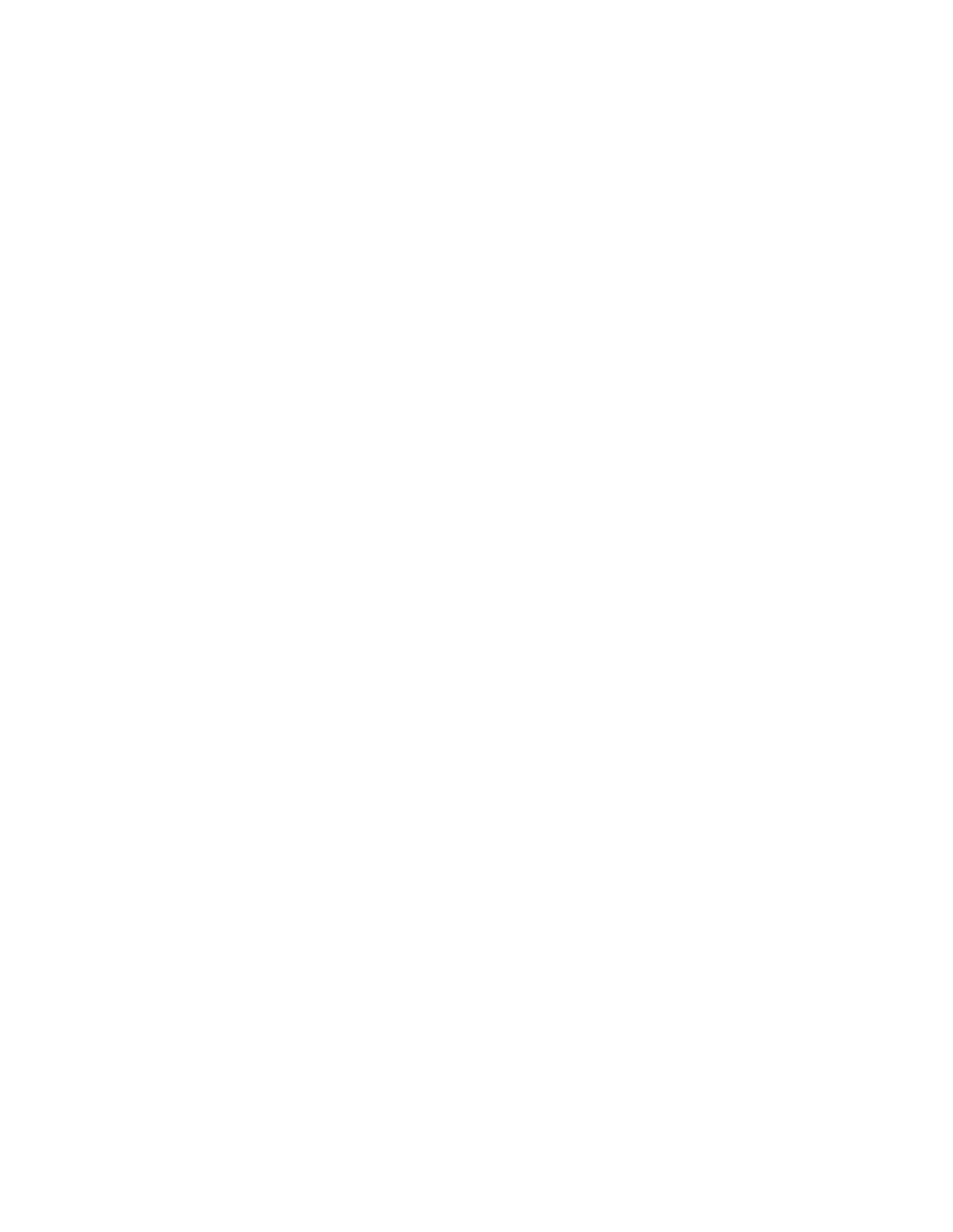| 1. General Information |  |
|------------------------|--|
|                        |  |
|                        |  |
|                        |  |
|                        |  |
|                        |  |
| 2. Installation        |  |
|                        |  |
|                        |  |
|                        |  |
|                        |  |
|                        |  |
|                        |  |
|                        |  |
|                        |  |
|                        |  |
| 3. Operation           |  |
|                        |  |
|                        |  |
|                        |  |
|                        |  |
|                        |  |
|                        |  |
| 4. Maintenance         |  |
|                        |  |
| 5. Troubleshooting     |  |
|                        |  |
|                        |  |
|                        |  |
|                        |  |
|                        |  |
|                        |  |
|                        |  |
|                        |  |
| 6. Appendices          |  |
|                        |  |
|                        |  |
|                        |  |

NOTICE OF PROPRIETARY RIGHTS: This document contains confidential technical data, including trade secrets and<br>proprietary information which is the property of Fluid Components International LLC (FCI). Disclosure of this da is expressly conditioned upon your assent that its use is limited to use within your company only (and does not include manufacture or processing uses). Any other use is stricly prohibited without prior written consent of FCI.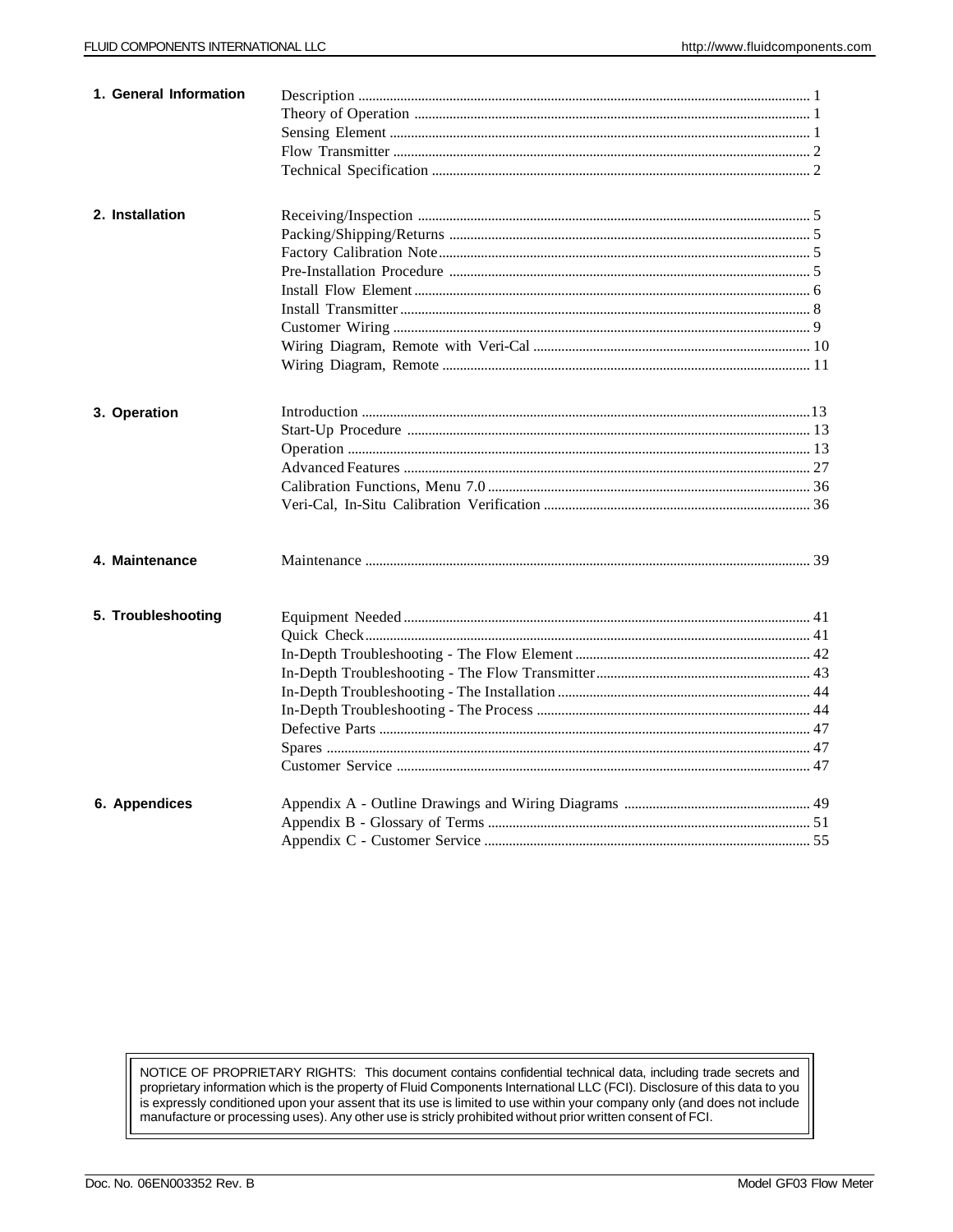#### **THIS PAGE INTENTIONALLY LEFT BLANK**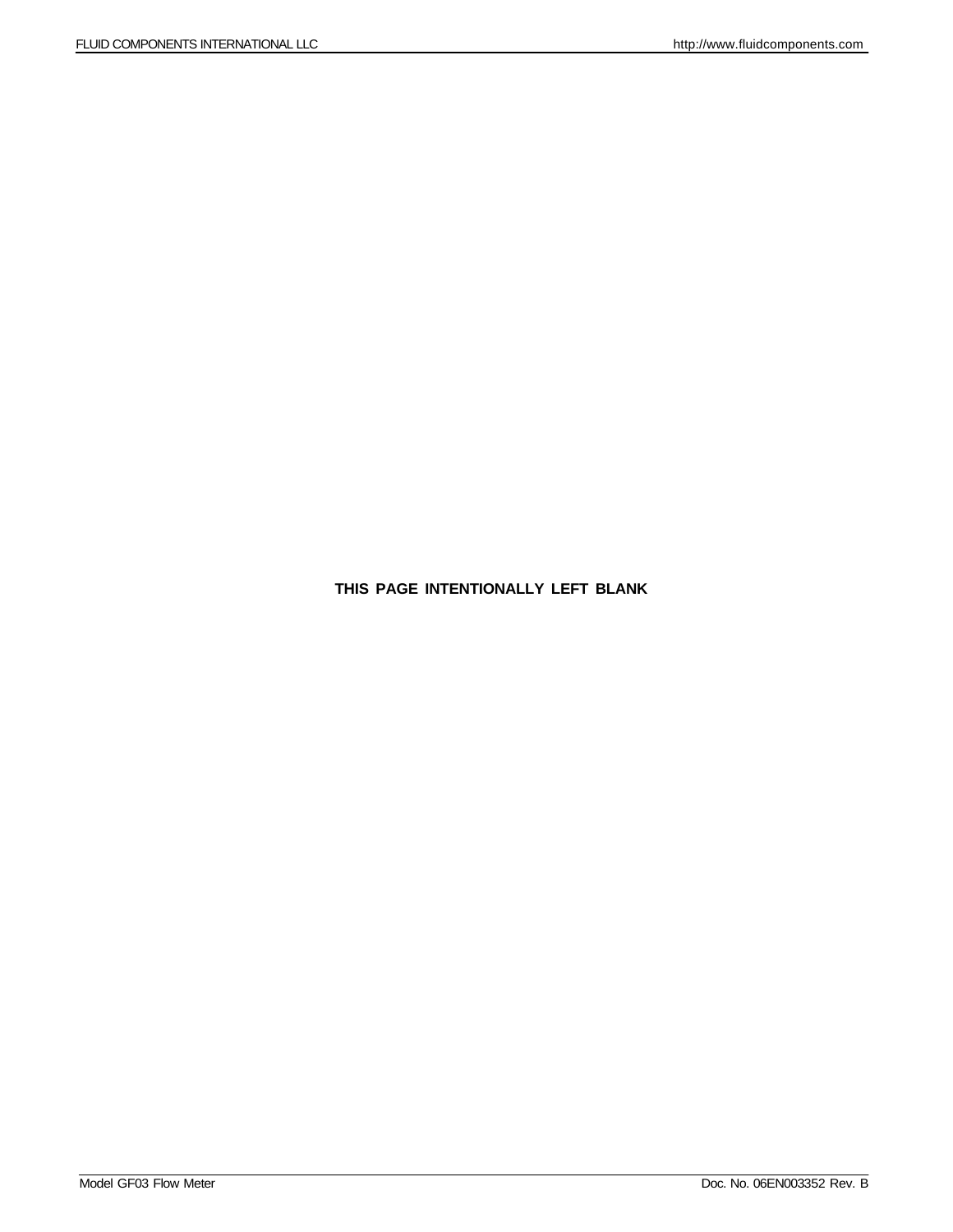# **1. General Information**

| <b>Description</b>         | This document describes the procedures required to install, operate, maintain, and troubleshoot<br>the Model GF03 Flowmeter. There are a wide range of possible configurations and information<br>related to the optional features. The flowmeter is composed of a remote thermal dispersion<br>sensing transducer (flow element) connected to a microprocessor-based electronics control<br>and display package (flow transmitter). The flow element is attached to the flow transmitter<br>thru a cable of up to 1000 feet or 300 meters (remote instrument).<br>The instrument is designed to operate in gaseous flow metering environments. The flowmeter<br>is factory calibrated to handle a range of flows.                                                                                                                                                                                                                                                                                                                                                                                                                                                                                                                                                                                                                                                                                                                                                                     |
|----------------------------|----------------------------------------------------------------------------------------------------------------------------------------------------------------------------------------------------------------------------------------------------------------------------------------------------------------------------------------------------------------------------------------------------------------------------------------------------------------------------------------------------------------------------------------------------------------------------------------------------------------------------------------------------------------------------------------------------------------------------------------------------------------------------------------------------------------------------------------------------------------------------------------------------------------------------------------------------------------------------------------------------------------------------------------------------------------------------------------------------------------------------------------------------------------------------------------------------------------------------------------------------------------------------------------------------------------------------------------------------------------------------------------------------------------------------------------------------------------------------------------|
| <b>Theory of Operation</b> | The primary flow element consists of two thermowells of the same size, shape and mass. One<br>thermowell contains a platinum RTD and a heater element. The other contains one RTD. The<br>RTD located with the heater element is called the active RTD. The other RTD is referred to<br>as the reference RTD. Since the active RTD is embeded in the heater, the temperature of the<br>active thermowell is always above the temperature of the process media. The temperature at<br>the reference RTD is the temperature of the process media. When the process media is flowing<br>past the active RTD a quantity of heat is carried off into the flow stream. The amount of heat<br>taken from the active RTD is a function of the process media mass flow rate. A $\Delta T$<br>(temperature) exists between the two thermowells and a proportional $\Delta R$ (ohms resistance)<br>exists between the active and the reference RTDs. The $\Delta R$ is measured by the flow transmitter.<br>The relationship of $\Delta R$ to the calibrated flow rate is calculated by the flow transmitter and is<br>converted into both analog and digital outputs.<br>The Gas Compensation element provides a $\Delta R$ value similar to the primary flow element. This<br>value is a no-flow $\Delta R$ based on the thermo physical properties of the gas mixture minus any<br>flow component. This value is used to correct gas composition changes in the Transmitter<br>microprocessor. |
| <b>Sensing Element</b>     | The standard sensing element is an all welded 316L stainless steel insertion probe. The<br>element consists of the primary flow element located on the end of the probe and the<br>compensator element located in the insertion pipe. The optional Veri-Cal inlet tube runs                                                                                                                                                                                                                                                                                                                                                                                                                                                                                                                                                                                                                                                                                                                                                                                                                                                                                                                                                                                                                                                                                                                                                                                                            |
|                            | the length of the insertion pipe exiting into the base of the primary flow element. This tube<br>allows the Veri-Cal system to distribute a repeatable flow rate on the primary flow element<br>for calibration verification purposes.<br>PROTECTIVE SHROUD                                                                                                                                                                                                                                                                                                                                                                                                                                                                                                                                                                                                                                                                                                                                                                                                                                                                                                                                                                                                                                                                                                                                                                                                                            |
|                            | <b>GAS COMPENSATOR</b><br><b>ELEMENT</b><br><b>PRIMARY FLOW ELEMENT</b><br>ArmV-                                                                                                                                                                                                                                                                                                                                                                                                                                                                                                                                                                                                                                                                                                                                                                                                                                                                                                                                                                                                                                                                                                                                                                                                                                                                                                                                                                                                       |

C00550-1

VERI-CAL INLET TUBE (OPTIONAL)

 $\circ$   $\circ$   $\circ$   $\frac{c}{c}$ 

∽∠

**REFERENCE**<br>THERMOWELL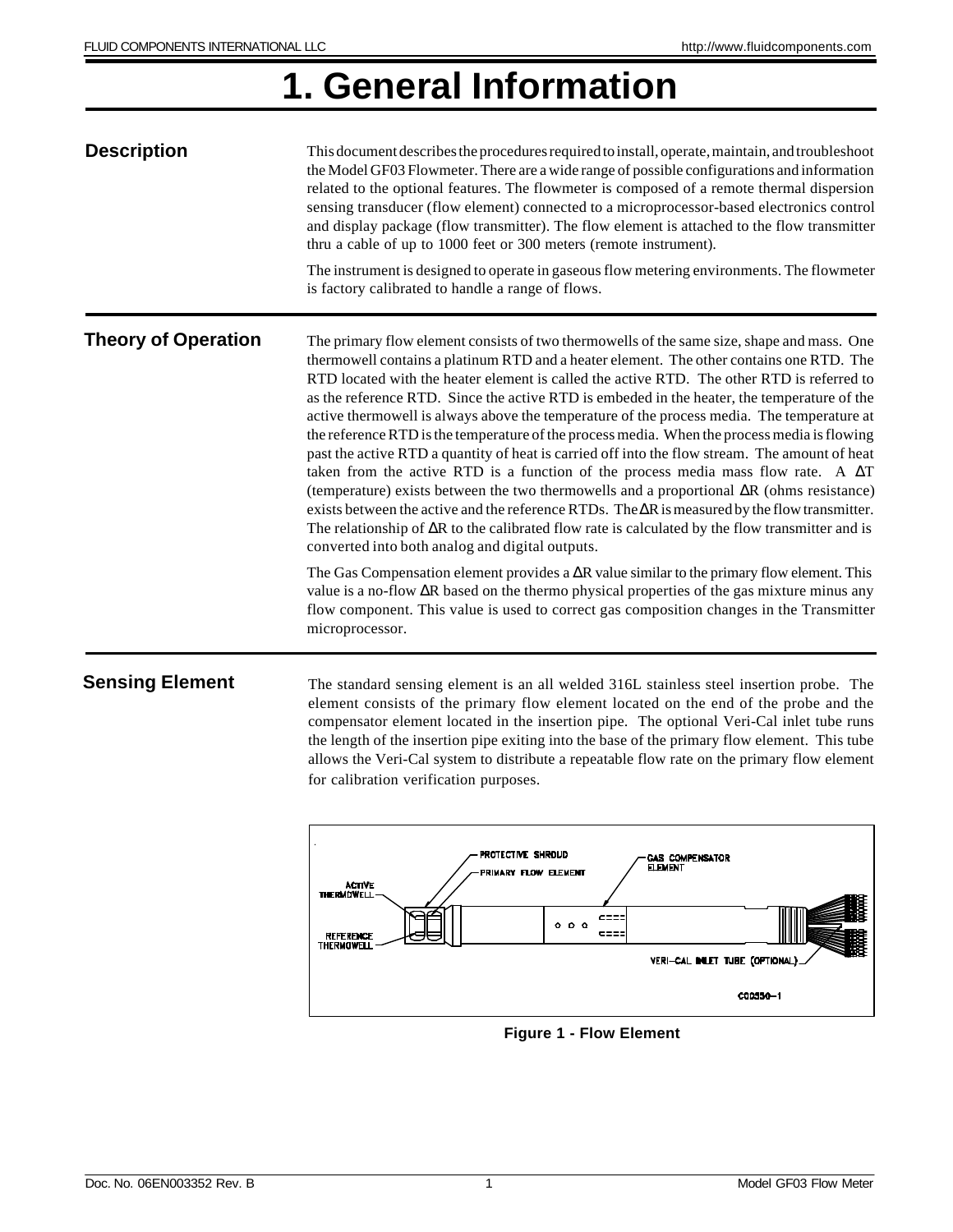## **Flow Transmitter**

The other component of the flowmeter is the flow transmitter. The basic functions of the flow transmitter are to provide power to the flow element, measure the Differential Temperature (ΔT) between the two RTDs as a function of resistance, amplify and linearize the Differential Resistance (ΔR) measurement of the flow element and provide a proportional output signal.

This output signal is calibrated to the flow rate as a function of standard velocity or volume. To perform these functions, microprocessor-based electronic circuitry is employed to acquire the analog voltage signals from the RTDs, digitize and interpret the information.

The microprocessor-based electronics provides maximum flexibility and ease of operations with a menu-driven selection of control, monitoring, display and driver options.



**Figure 2 - Flow Transmitter**

| <b>Technical</b>      | <b>INSTRUMENT</b>                                                                                                                                                                                 |  |  |
|-----------------------|---------------------------------------------------------------------------------------------------------------------------------------------------------------------------------------------------|--|--|
| <b>Specifications</b> | <b>Flow Range:</b>                                                                                                                                                                                |  |  |
|                       | Insertion Flow Element: 0.5 to 275 SFPS [0.20 to 84 NMPS]                                                                                                                                         |  |  |
|                       | — Air at standard conditions; 70°F [21.1°C] and 14.7 psia [1.01325 bar (a)].                                                                                                                      |  |  |
|                       | Media: All gases that are compatible with the flow element material.                                                                                                                              |  |  |
|                       | Accuracy:                                                                                                                                                                                         |  |  |
|                       | Flow: $\pm 2\%$ to 5% of reading above 1 SFPS in open stack environments.                                                                                                                         |  |  |
|                       | Temperature: $\pm 2^{\circ}F$ (display only, flow rate must be greater than 5 AFPS)                                                                                                               |  |  |
|                       | <b>Repeatability:</b>                                                                                                                                                                             |  |  |
|                       | Flow: $\pm 0.5\%$ reading                                                                                                                                                                         |  |  |
|                       | Temperature: $\pm 1$ °F (flow rate must be greater than 5 AFPS)                                                                                                                                   |  |  |
|                       | <b>Turndown Ratio:</b>                                                                                                                                                                            |  |  |
|                       | Standard: Factory set and field adjustable from 2:1 to 600:1 within calibrated flow range.                                                                                                        |  |  |
|                       | <b>Temperature Compensation:</b>                                                                                                                                                                  |  |  |
|                       | Standard: $\pm 30^{\circ}F$ [ $\pm$ -1°C] Optional: $\pm 100^{\circ}F$ [ $\pm 38^{\circ}C$ ]                                                                                                      |  |  |
|                       | <b>Agency Approvals (Pending):</b>                                                                                                                                                                |  |  |
|                       | FM, CSA, CE MARK, (EMC Directive 89/336/EEC), ATEX, CCE, CRN.                                                                                                                                     |  |  |
|                       | Calibration: Performed on NIST traceable equipment.                                                                                                                                               |  |  |
|                       | <b>FLOW ELEMENTS</b>                                                                                                                                                                              |  |  |
|                       | Material of Construction: All-welded 316L stainless steel. Elements with pressure<br>transducer have braze and 300 series SST.                                                                    |  |  |
|                       | <b>Operating Pressure:</b> 0 to 250 psig [0 to 17 bar (g)]                                                                                                                                        |  |  |
|                       | <b>Operating Temperature:</b> Process temperature -40°F to 350°F $[-40^{\circ}\text{C}$ to 177°C];<br><b>Process Connection:</b> 1" male NPT, Flange (ANSI), Packing Gland 1-1/4" NPT or Flanged. |  |  |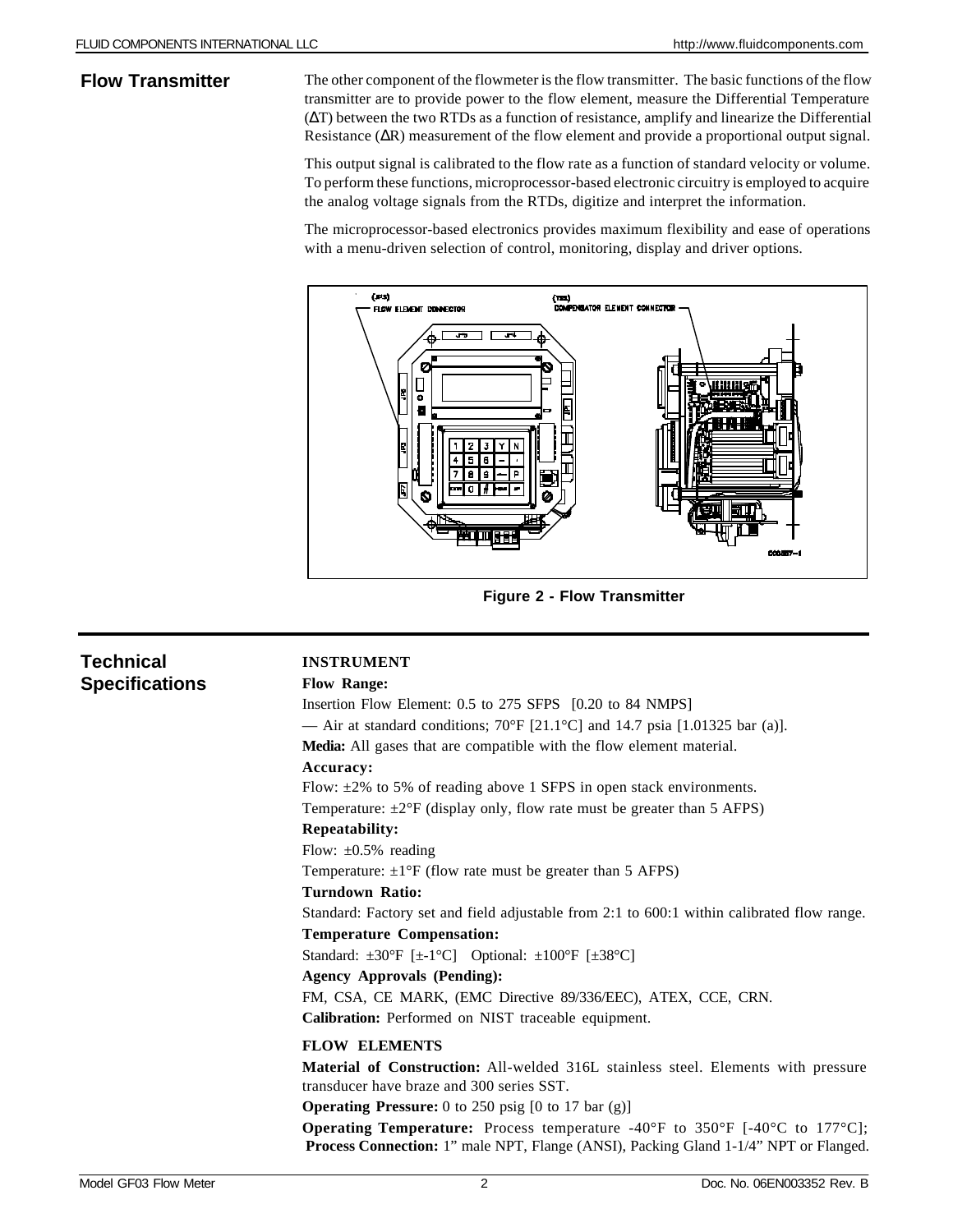#### **FLOW TRANSMITTER**

**Operating Temperature:** 0 to 140°F [-18 to 60°C]

**Input Power:** 115 Vac  $\pm$  15 V; 230 Vac  $\pm$  30 V; 22 to 30 Vdc; 23 Watts Max.

**Output Signal**

**Analog:**

#### **Two independent, AC power isolated, which can be set as follows:**

4-20 mA, 600 ohm maximum load

0-10 Vdc, 5000 ohm minimum load

0-5 Vdc, 2500 ohm minimum load

1-5 Vdc, 2500 ohm minumum load

#### **One optional pressure output:**

4-20 mA, 600 ohm maximum load

**One gas compensator output:**

4-20 mA, 600 ohm maximum load.

**Two programmable 10 amp (115 Vac or 24 Vdc) relay switch points.**

**Communication Port:** EIA-232 [RS-232C]

**Display**: 4 line/20 character per LCD line, indicating flow rate and process temperature and/or totalized flow.

**Communicator**(optional): Hand held plug-in interface (model FC88).

#### **Remote Enclosure**

**Standard:** NEMA/CSA Type 4X (equivalent to IP66) Fiberglass

**Option:** Aluminum rated for hazardous location use Class I and II, Division 1 and 2, Group B, C, D, E, F, G (previously referred to as NEMA 7 and EEx d IIB) resists the effects of weather and corrosion.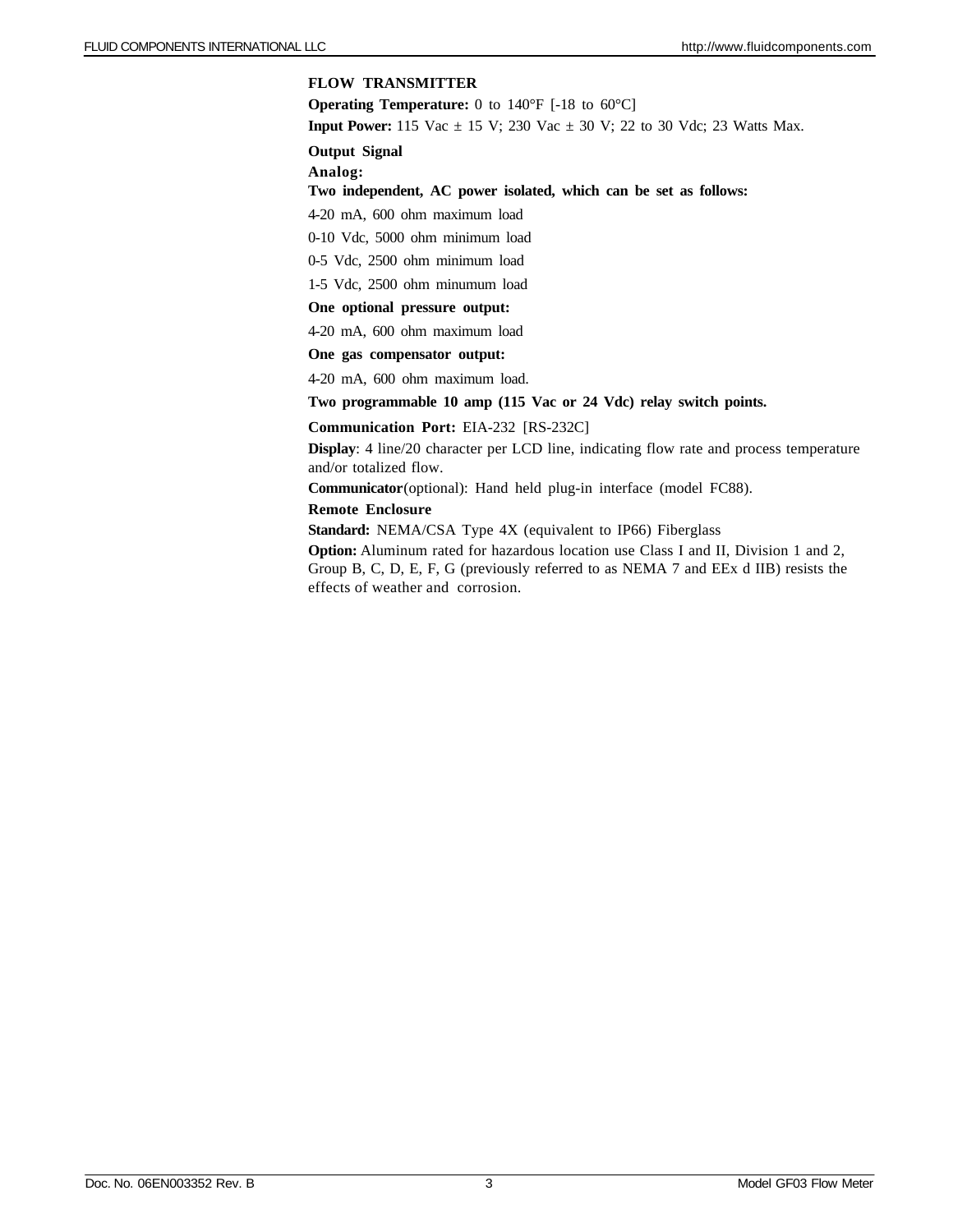### **THIS PAGE INTENTIONALLY LEFT BLANK**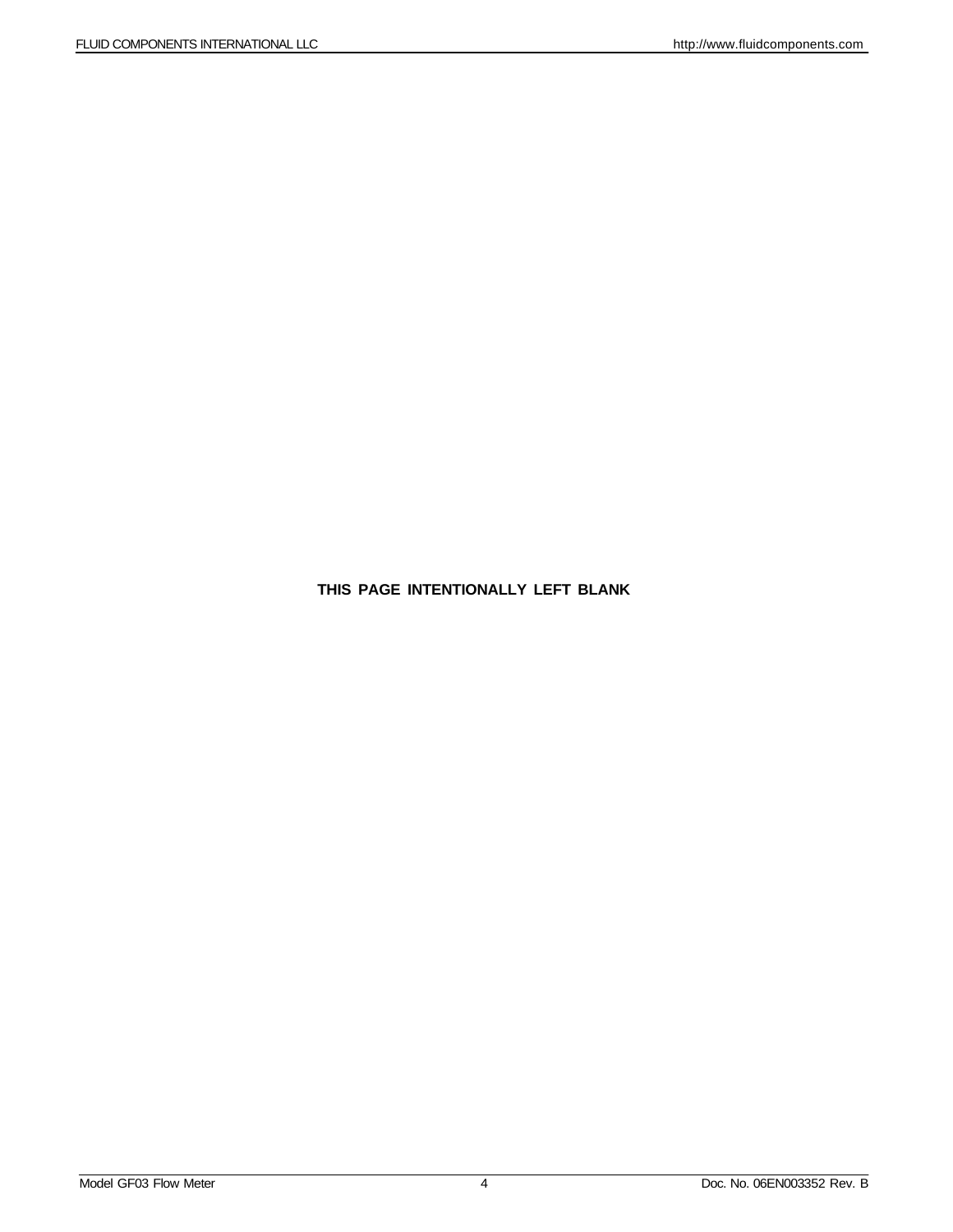# **2. Installation**

| <b>Receiving / Inspection</b>                               | ٠<br>٠                                                                                                                                                                                                          | Unpack carefully, observe Electro-Static Discharge (ESD) precautions if handling the<br>flow transmitter.<br>Inspect for damage to the flow element and the flow transmitter.<br>Verify that all items in the packing list were received and are correct.<br>Verify the Delta R Data Sheet and the Instrument Information Sheet are present.<br>If the above items are satisfactory then proceed with installation. If not, then stop and<br>contact the FCI customer service representative for instructions. |  |  |
|-------------------------------------------------------------|-----------------------------------------------------------------------------------------------------------------------------------------------------------------------------------------------------------------|----------------------------------------------------------------------------------------------------------------------------------------------------------------------------------------------------------------------------------------------------------------------------------------------------------------------------------------------------------------------------------------------------------------------------------------------------------------------------------------------------------------|--|--|
| Packing / Shipping<br>and Returns                           |                                                                                                                                                                                                                 | These issues are addressed in Appendix C - Customer Service.                                                                                                                                                                                                                                                                                                                                                                                                                                                   |  |  |
| <b>Factory Calibration</b><br><b>Note</b>                   | The flowmeter is factory calibrated to the flow range specified in the order. There is no<br>need to perform any verification or calibration steps prior to installing and placing the<br>flowmeter in service. |                                                                                                                                                                                                                                                                                                                                                                                                                                                                                                                |  |  |
| <b>Pre-Installation</b><br>$\mathbf{u}$<br><b>Procedure</b> | Caution:                                                                                                                                                                                                        | The flow transmitter contains electrostatic discharge (ESD) sensitive<br>devices. Use standard ESD precautions when handling the flow transmitter.<br>See below for ESD details.<br>The GF Series Flowmeter is not designed for weld-in-place applications. Never<br>weld into the installation or to a structural support.                                                                                                                                                                                    |  |  |

#### **Use Standard ESD Precautions**

Use standard ESD precautions when opening an instrument enclosure or handling the flow transmitter. FCI recommends the use of the following precautions: Use a wrist band or heel strap with a 1 megohm resistor connected to ground. If the instrument is in a shop setting there should be static conductive mats on the work table and floor with a 1 megohm resistor connected to ground. Connect the instrument to ground. Apply antistatic agents to hand tools to be used on the instrument. Keep high static producing items away from the instrument such as non-ESD aproved plastic, tape and packing foam.

### **Prepare or Verify Flow Element Location**

Prepare the media process pipe for installation or inspect the already prepared location to ensure the instrument will fit into system. Prepare the necessary sealants or gaskets to provide a leak proof installation.

The U-length should be double checked when installing the flow element into the process media. The U-length is determined at the factory order time and is the distance that places the flow element head center line in the center line of process media. See Figure 3. The greatest accuracy is achieved when the flow element is mounted at least 20 diameters downstream and 10 diameters upstream from any bends or interference in the process pipe or duct.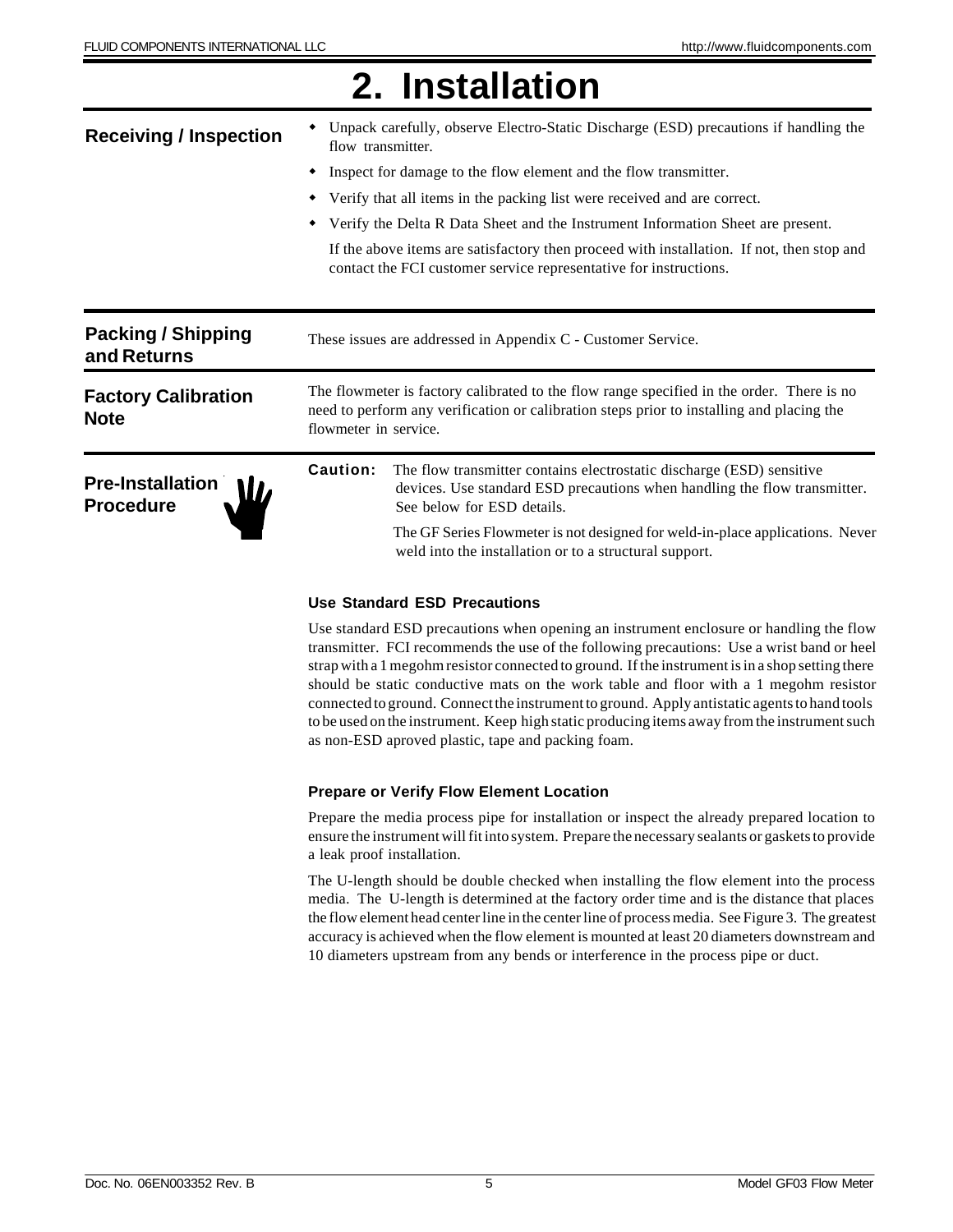#### **Verify Serial Numbers**

Verify the flow element and flow transmitter have the same serial number, as they are to be installed as a matched set.

#### **Verify Dimensions**

Verify the flow element and flow transmitter dimensions as shown in Appendix A.

#### **Verify Flow Direction for Flow Element Orientation and Placement**

**Note:** Correct flow element placement in the measurement stream is vital for obtaining accurate flow readings. Before mounting the flow element, check the options ordered for correct orientation and insertion length at the planned site of installation.

The flow element thermowells must be positioned in the same orientation to the process flow as they were during calibration (refer to the Instrument Information Sheet). Failing to install the flow element correctly may reduce the accuracy of the flowmeter. Be sure the flow arrow points in the direction of flow.

The flow element thermowells are to be placed as shown in Figure 3, with the end of the shroud 0.6 inches past center line.

There is a flat area machined perpendicular to the thermowell plane. Adjust the flow element during installation so the flat area is parallel, with in  $\pm 2^{\circ}$ , to the direction of process media flow.

# **Adjustable / Retractable Flow Element Assembly**



**Caution:** Do not over-tighten the flow element. The RTD's can be dammaged if the flow element is forced into the far wall of the pipe or vessel.

Select one of the following installation procedures which is applicable to the unit being installed.

NPT and flange packing gland mounts are available. The valve assembly with appropriate connections are typically customer supplied. Follow the pipe or flange mounting procedure below.

#### **NPT Pipe Mounting**

Apply sealant compatible with the process media to male threads. Carefully insert into process mount. Threads are right-handed. Tighten with an open-end wrench on the hexagonal surface provided. Rotate until snug.



#### **Figure 3 - NPT Pipe Mount**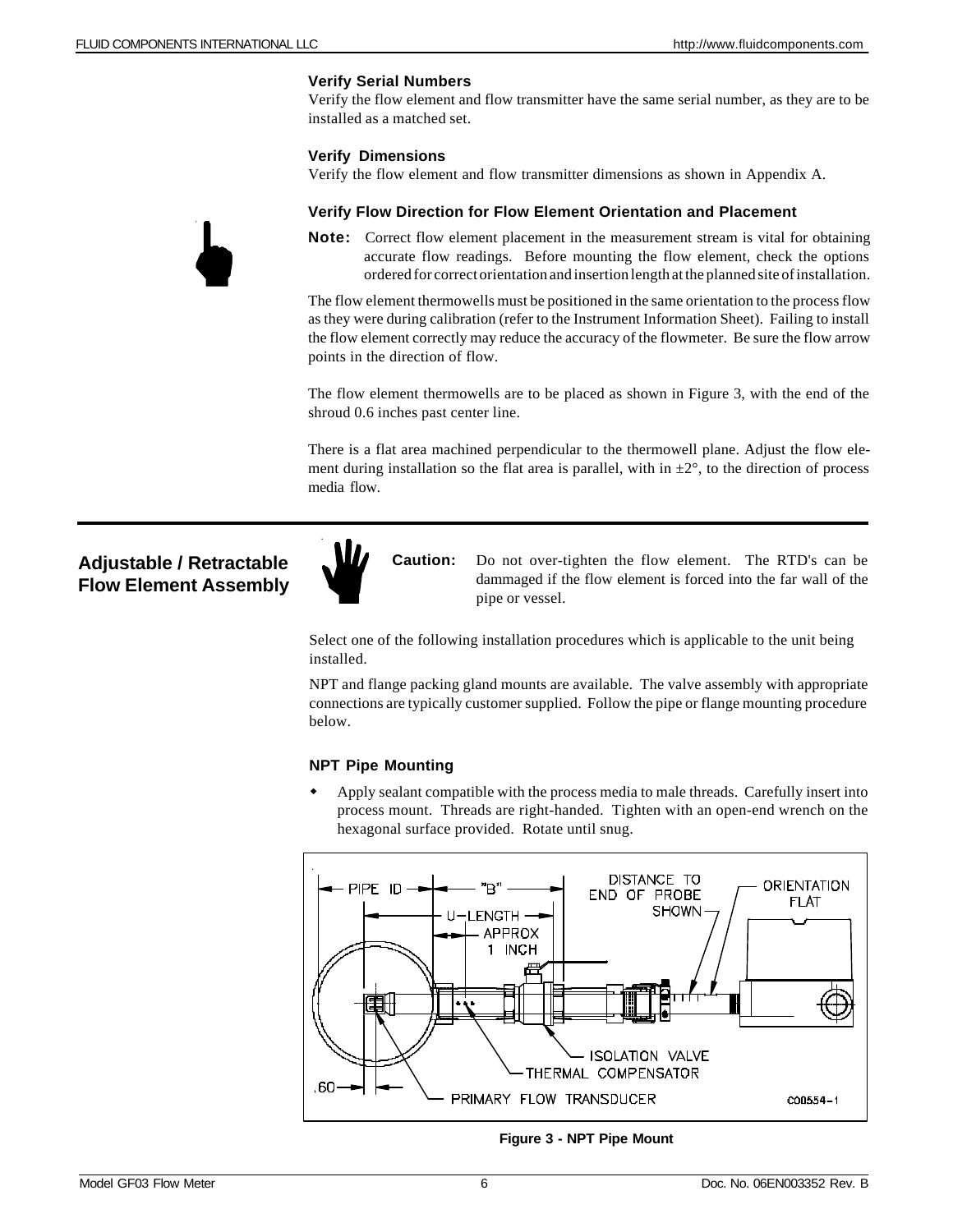#### **Flange Mounting**

- w Attach the process mating flange with care. The correct orientation of the flow element must be maintained to ensure the calibrated accuracy.
- Verify that the process media flow is in the same direction as the arrow on the FLAT.
- Apply the appropriate gasket and/or sealant to flange mount as required.
- Mate flow element flange to process mount keeping flat oriented properly.
- Attach with bolt, two flat washers, lock washer and nut for each bolt hole, apply lubricant/ sealant to male threads and torque. Refer to ANISI B16.5 specifications.

#### **General Mounting**

- Tighten packing nut until internal packing is tight enough so that the friction fit on the shaft is adequate to prevent leakage but not prevent the shaft from sliding. Position the flat horizontal with arrow in direction of process flow.
- Proceed to insert the flow element into process media line. For the medium pressure packing gland use the adjusting nuts on the all-thread to pull the flow element into proper predetermined depth position.
- $\bullet$  Tighten the opposing lock nuts on the all-threads. Tighten the packing nut another  $1/2$ to 1 turn until tight (approximately 65 to 85 ft-lbs torque).
- Rotate split ring locking collar to line up with connecting strap welded to packing nut. Tighten the two 1/4-28 hex socket cap screws on the split ring locking collar. Open valve - check for process media leakage.
- Reverse these steps for removal.



**Figure 4 - Flange Mount**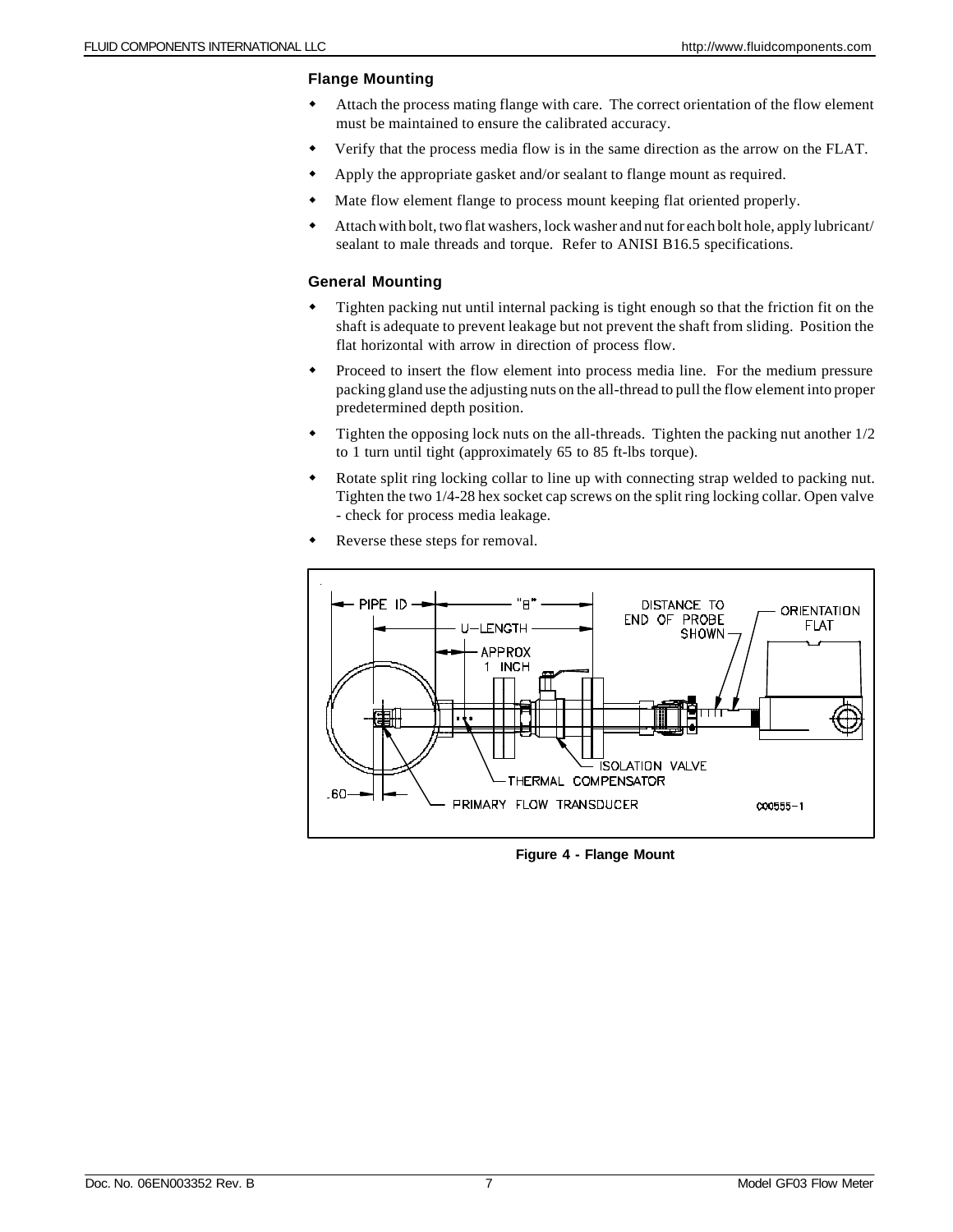# **Install Transmitter**

**Warning:** Installation of an FCI instrument should only be performed by properly trained personnel in accordance with the current edition of the National Electrical Code. Ensure that all power is off. Any instances where power should be applied to the instrument will be noted in this manual. Where the instructions call for the use of electrical current, the operator assumes all responsibility for

conformance to safety standards and practices. **Caution:** In applications where the flow element is located in an explosive environment, isolate the conduit before it leaves the environment. A potting "Y" may be used to provide the isolation.

#### **Remote Hardware**

See Appendix A for the remote enclosure along with the physical dimensions so the flow transmitter can be properly mounted.



**Note:** The factory recommends removal of the transmitter while pulling the necessary cables; this will prevent damaging the circuit boards or their components. To remove the transmitter unbolt the four outermost screws on the transmitter mounting plate.

#### **Power Connection Information**

#### **Conduit Routing**

All electrical connections are to be made through the female NPT openings in the flow transmitter's enclosure. FCI strongly recommends that all electrical cables be run through an appropriate conduit for the protection of the instrument and personnel. Refer to the appropriate wiring diagram.

Protection of the electronics from moisture is an important consideration. Keep the entry of the conduit into the enclosures in the downward direction so condensed moisture that collects in the conduit will not drain into the enclosure. In addition, FCI recommends sealing off the conduit with a potting Y or other sealing method to prevent moisture from entering the enclosure.

#### **Minimum Wire Size**

Table 1 shows the smallest (maximum AWG number) copper wire which should be used in the electrical cables. Use a lower gauge of wire for less of a voltage drop. Contact FCI concerning greater distances than those listed in the chart.

|                                                  | <b>Maximum Distance for AWG</b> |                  |                   |                   |                    |                           |
|--------------------------------------------------|---------------------------------|------------------|-------------------|-------------------|--------------------|---------------------------|
| <b>Connection</b>                                | $10$ ft.<br>(3 <sub>m</sub> )   | 50 ft.<br>(15 m) | 100 ft.<br>(31 m) | 250 ft.<br>(76 m) | 500 ft.<br>(152 m) | 1000 ft.<br>(305 m)       |
| <b>AC Power</b>                                  | 22                              | 22               | 22                | 20                | 18                 | 16                        |
| Relay<br>(2A at 220 VAC)                         | 24                              | 22               | 20                | 16                | 12                 | <b>Not</b><br>Recommended |
| Relay<br>(10A at 120VAC or 24)<br>VDC)           | 22                              | 16               | 12                | Not Recommended   |                    |                           |
| <b>Flow Element Wires for</b><br>Remote Option * | 24                              | 24               | 24                | 22                | 22                 | 18                        |
| Pressure Transducer                              | 24                              | 24               | 24                | 22                | 22                 | 18                        |

**Table 1 - Interconnecting Wire Size**

\* Requires two 8 conductor shielded cables. The shield is connected to the GND pin of JP3 of the flow transmitter. The other end of the shield is left floating (no connection to the terminal block).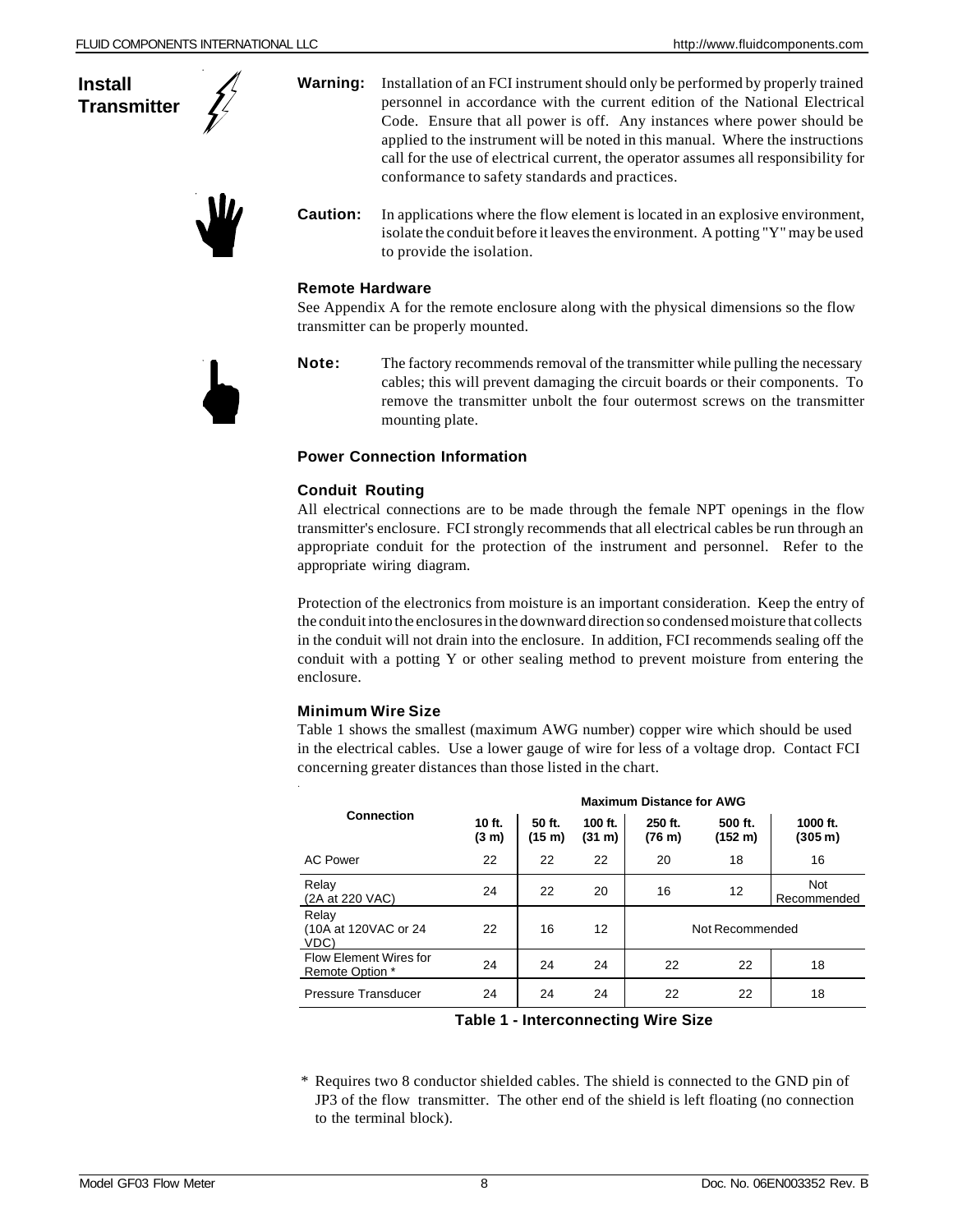#### **Input Power**

The flow transmitter is powered by 115 VAC, 230 VAC or 24VDC (only one power source is needed). If 115 VAC is used, wire it directly to JP8 and position switch S1 to be in the 115V position. If 230 VAC is used, position switch S1 to be in the 230V position and then wire the power directly to JP8. If 24 VDC is used, it is wired directly to JP8 as shown on the wiring diagram.

The installation of an AC line disconnect switch (and possibly a fuse) between the power source and the flowmeter is strongly recommended. This facilitates easy power disconnection during calibration and maintenance procedures as well as an added safety feature.

#### **Remote Transmitter**

Route all interconnecting wiring into the remote transmitter enclosure. Ensure wires are long enough with sufficient service loops to eliminate excessive strain on the terminal connections. Connect Flow and Analyzer element cables as shown on wiring diagram. The display orientation varies for different transmitter configurations, but the termination block for the element connection remains the same. If the Veri-Cal option was ordered, wire the pressure transducer as shown on the wiring diagram.



**Figure 5 - Electronics Assembly**

#### **Customer Wiring**

Jacks JP3 (top circuit board), JP4, JP5, JP6 and JP7 are for customer use and are described in Table 2.

| <b>JACK/NOMENCLATURE</b>                                | <b>DESCRIPTION</b>                                                                                                                                                                                                                                                                                        |  |
|---------------------------------------------------------|-----------------------------------------------------------------------------------------------------------------------------------------------------------------------------------------------------------------------------------------------------------------------------------------------------------|--|
| JP3 (top circuit board)<br>RS-232 (EIA-232) Serial Port | Used in conjunction with equipment compatible<br>with an RS-232 (EIA-232) serial port. See Chapter<br>3 for more details.                                                                                                                                                                                 |  |
| JP4 Relay Output 1<br>and<br><b>JP5 Relay Output 2</b>  | Factory pre-programmable relay contacts. Two<br>normally closed contacts are available (double pole,<br>single throw relay) per jack. External relays can be<br>connected to the $+EXT$ and $-EXT$ pins in each jack.<br>Recommended relays are 18Vdc, 0.1A. max at 180<br>or more ohms pull i n current. |  |
| <b>JP6</b> Analog Output                                | There are two factory pre-programmable signals<br>which are voltage and/or current. The 1 AUX and<br>+20V pin is a customer option for the use as a<br>dynamic correction factor. See Chapter 3 for more<br>information.                                                                                  |  |

**Table 2 - Customer Wiring**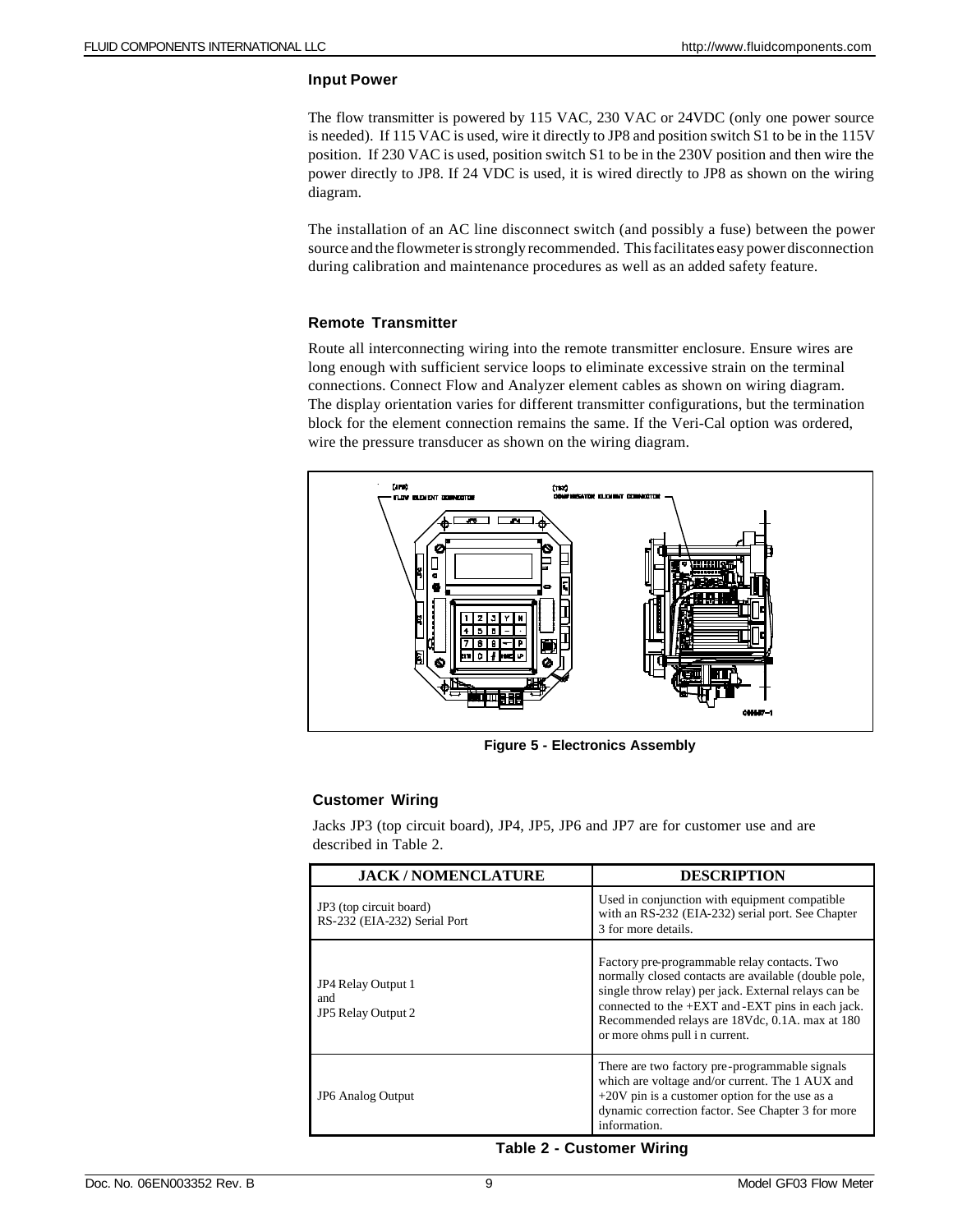

**Figure 6 - Wiring Diagram, Remote with Veri-Cal**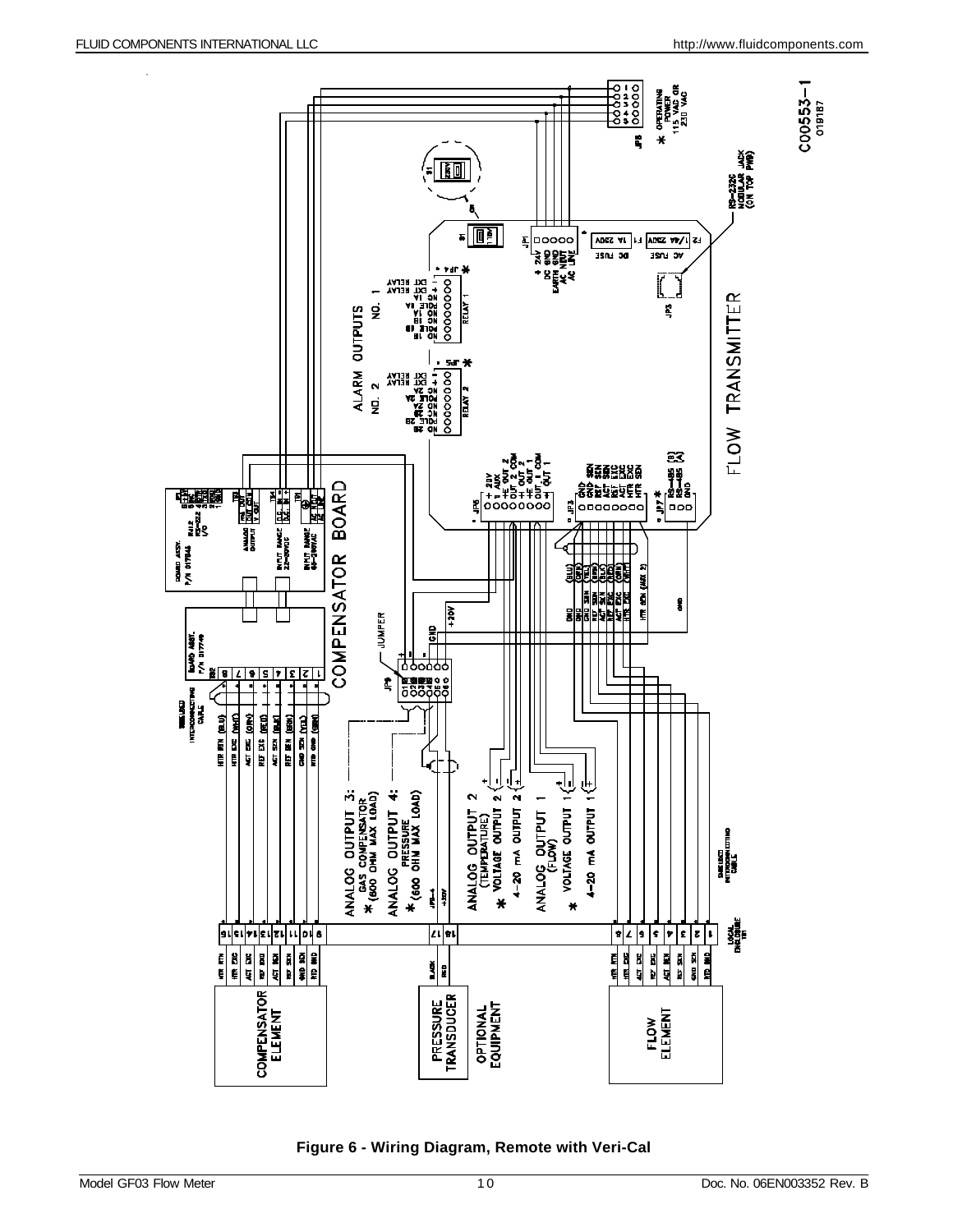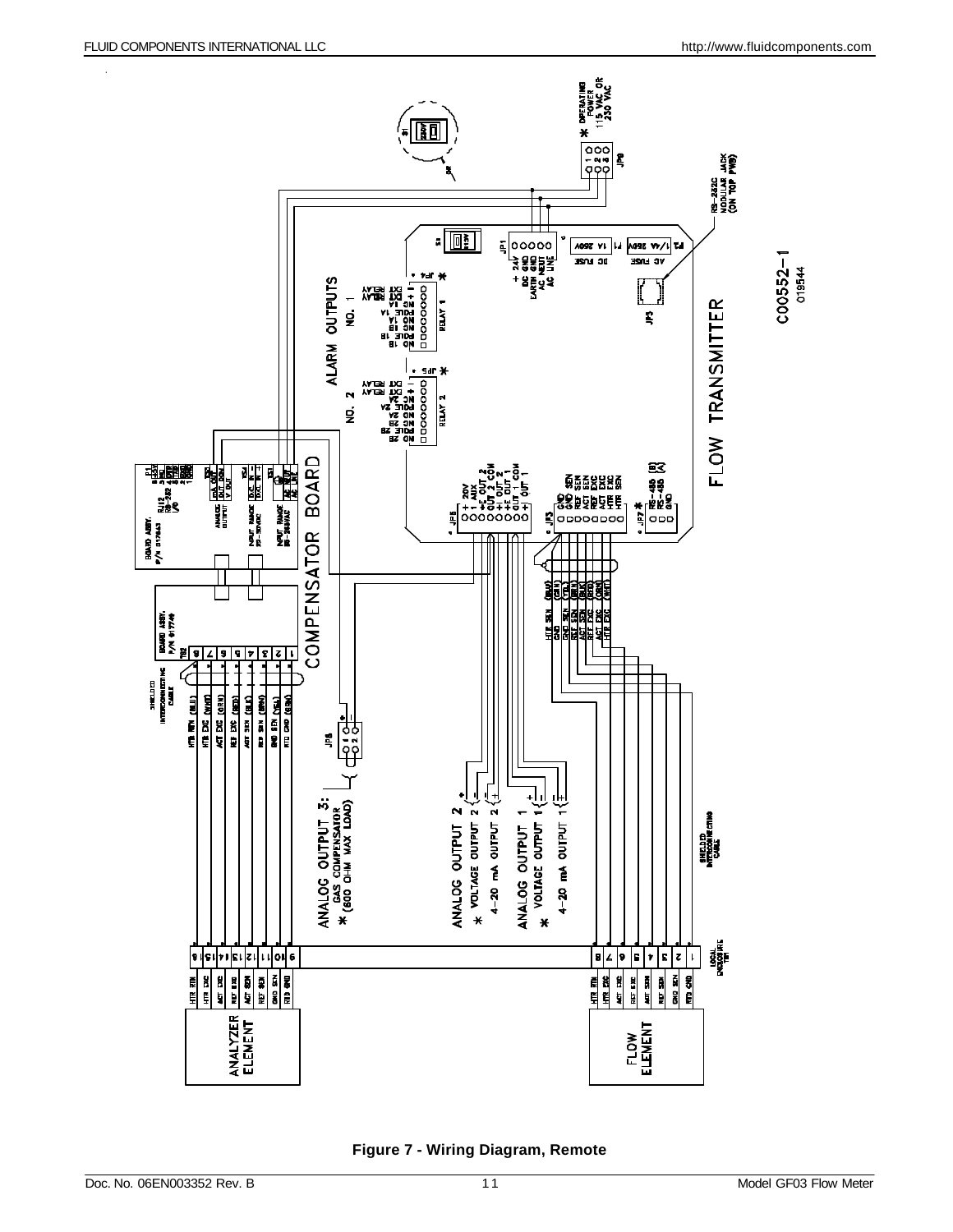**THIS PAGE INTENTIONALLY LEFT BLANK**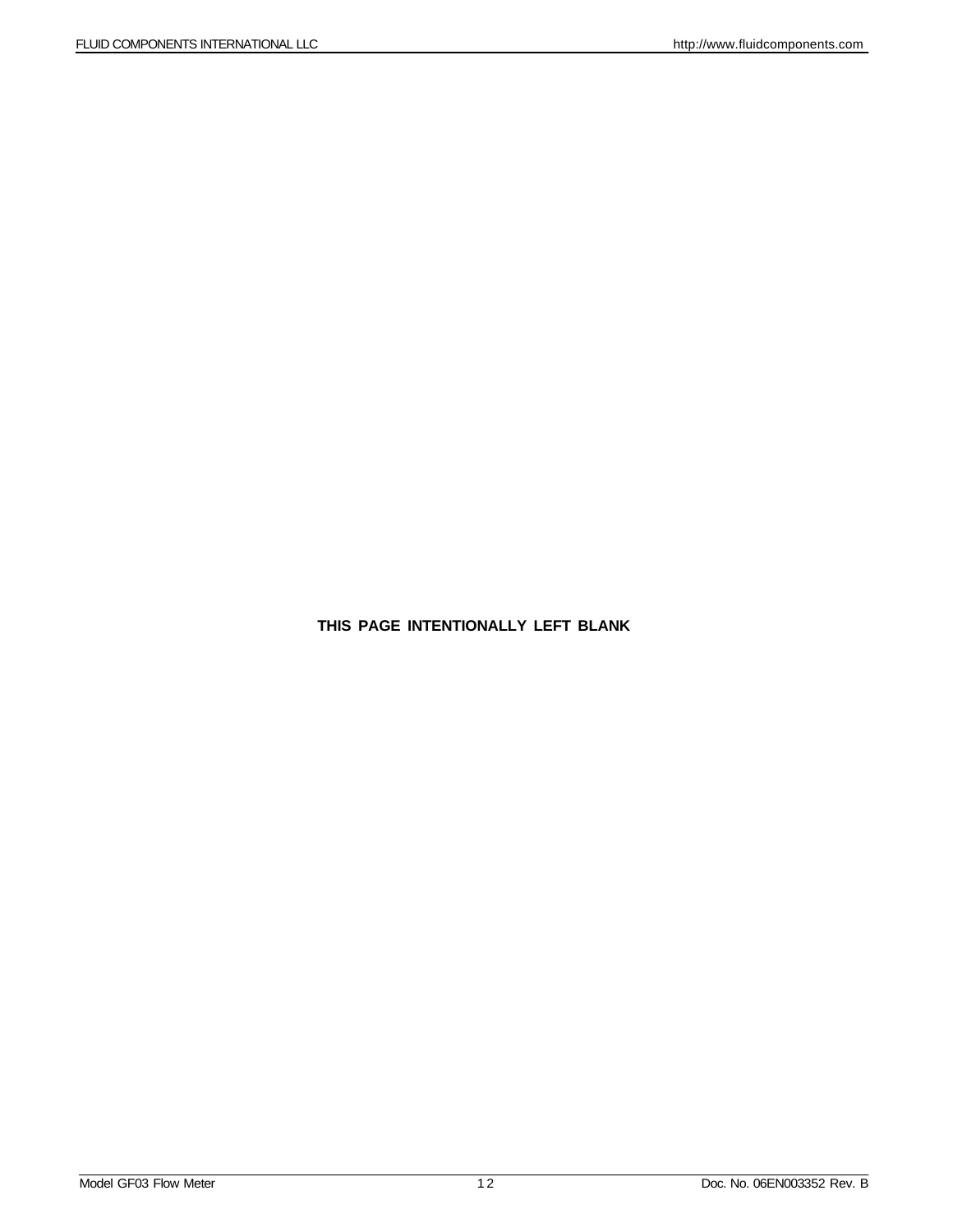# **3. Operation**

| <b>Introduction</b>       | The flowmeter has been configured and calibrated to custom specifications. Each flowmeter<br>contains distinct operating limits and units of measurement. This chapter will show how to<br>determine and manipulate the configuration of the flowmeter.                                                                                                                                     |
|---------------------------|---------------------------------------------------------------------------------------------------------------------------------------------------------------------------------------------------------------------------------------------------------------------------------------------------------------------------------------------------------------------------------------------|
| <b>Start Up Procedure</b> | After the wiring has been verified, apply power to the flowmeter. (No special instructions<br>1.<br>for instrument shutdown; turn operating power off.)<br>2. Then wait 10 minutes for warm-up. During this period the flowmeter may indicate high<br>flow.<br>After power up the instrument automatically enters the flow metering mode and the<br>3.<br>display sets to normal operation. |
| <b>Operation</b>          | <b>Display</b>                                                                                                                                                                                                                                                                                                                                                                              |

The flowmeter contains a 4 x 20 character LCD display. Flow rate, temperature, and system status are all accessible through the display.

#### **Initialization Window**

When power is applied to the flowmeter the display will briefly show the initialization window. See Figure 8.



**Figure 8 - Initialization Window**

#### **Normal Mode Window**

The flowmeter upon power up defaults to the normal mode of operation and begins to display the flow rate, the temperature, the total flow (if enabled ) and the current system status. The Normal Operation display is shown in Figure 9.



**Figure 9 - Normal Operation Display**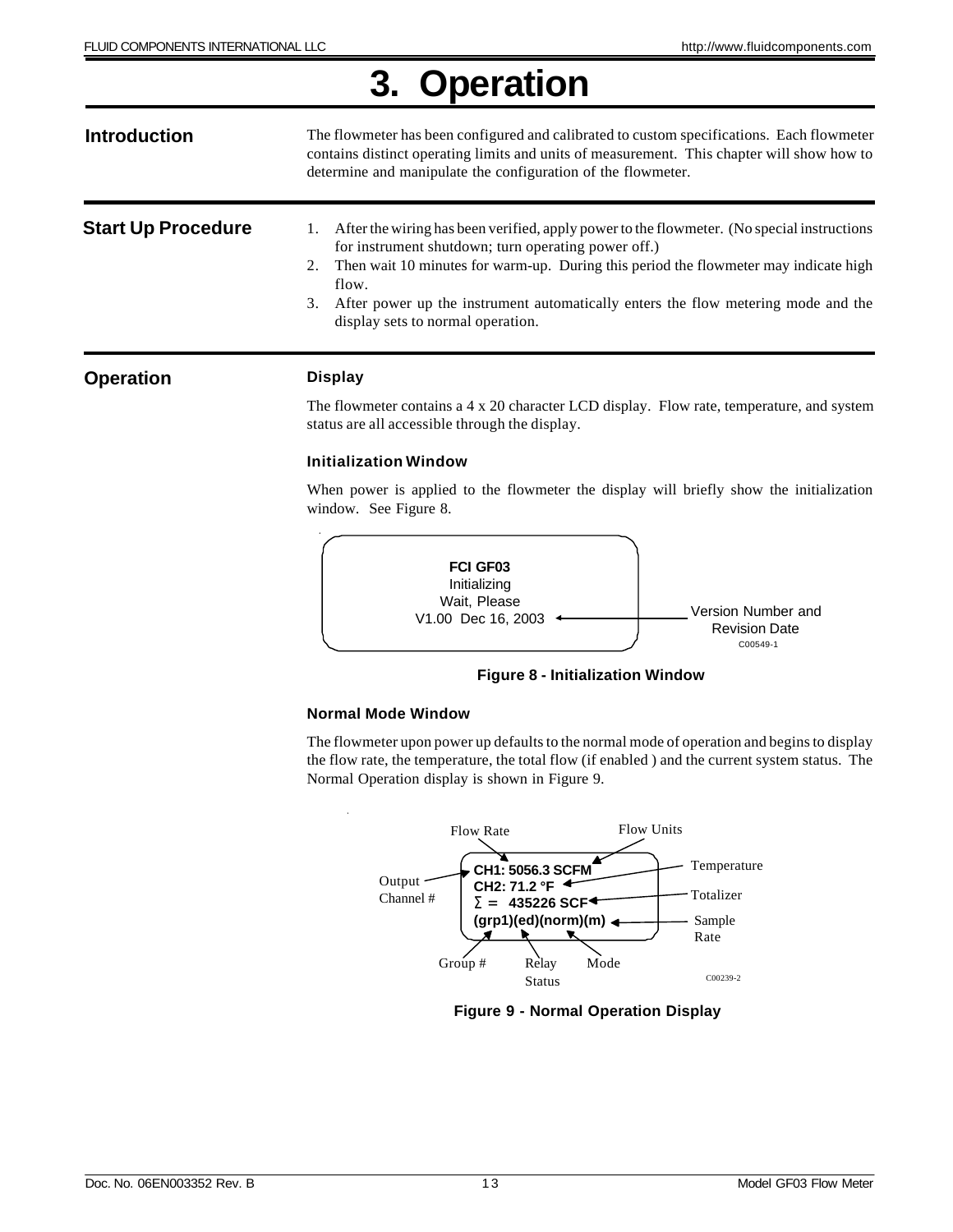#### **Menu Window**

The menu is made up of 4 components. They are the menu level, title, selections, and prompt line. These components are illustrated in Figure 10. The top line displays a menu code and title. Lines 2 and 3 are used to scroll through the available selections. The prompt line indicates which menu commands are appropriate.



**Figure 10 - Menu Window**

The menu code is a numeric reference that identifies each window of the menu structure. The menu code in Figure 10 indicates that the user is two levels deep (Level 2, sublevel 1). The menu structure will be explained further in Menu Organization.

The title gives the user a better idea of where the system is within the menu structure. Some titles are informative enough to completely describe the menu function, while other titles are ambiguous unless there is knowledge of the parent menus.

The middle two lines display the available selection. The number of choices is often more than the two displayed. Pressing the N (next) or P (previous) keys on the keypad will scroll the selections up or down. To choose a function from the available selections press the corresponding number on the keypad.

The prompt line displays appropriate menu control key strokes for that menu level. Pressing N, the (N)ext key, will scroll the display down. Pressing P, the (P)rv or Previous key, will scroll the display up. Pressing the UP key shifts the current menu level up one. Pressing the HOME key goes straight to the 0.0 MAIN MENU.

#### **Other Window Types**

Another common window encountered is shown in Figure 11. The window is similar to the Menu Window except that it does not scroll and all choices are contained within the window. The current selection (if there is one) is also contained in the parenthesis to the left of the question mark.

Press the corresponding number in the Available Sections for the choice of display.



**Figure 11 - Non-Scrolling Menu Window**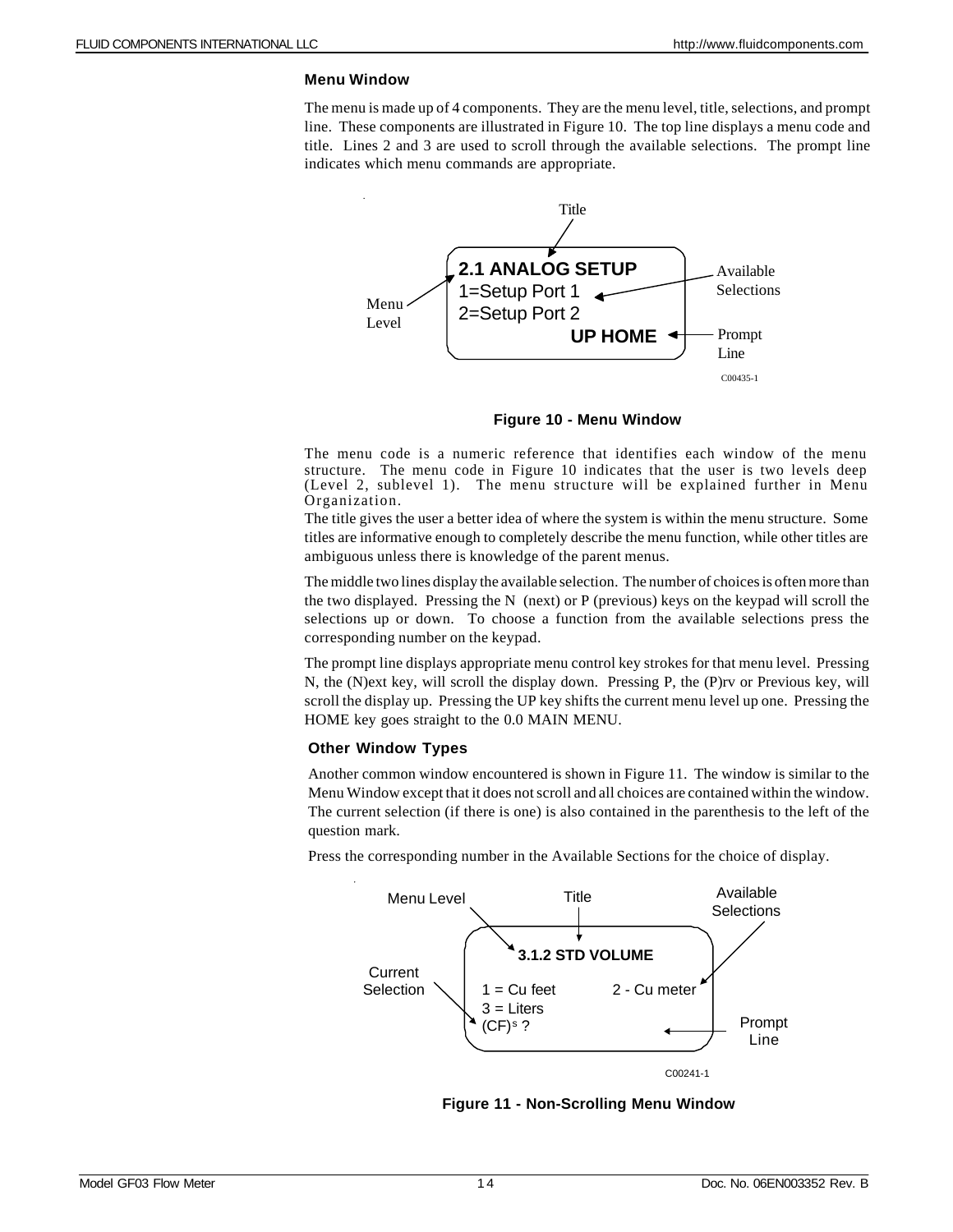#### **Menu Control**

The prompt line displays appropriate key strokes for that menu level. If a key is pressed that is not valid for that menu, Invalid Response will flash briefly across the prompt line. The key pad layout is shown in Figure 12.



**Figure 12 - Key Pad**

| <b>Key</b>  | <b>Key Name</b>   | <b>Action</b>                                        |  |
|-------------|-------------------|------------------------------------------------------|--|
| $0 - 9$     | Numeric           | Selects options and enters<br>numbers                |  |
| Y           | Yes               | Enter a yes response                                 |  |
| N           | No or (N) ext     | Enter a no response or scrolls<br>to the next screen |  |
|             | Minus             | Enter a minus sign                                   |  |
|             | Decimal Point     | Enter a decimal point                                |  |
|             | <b>Back Space</b> | Moves cursor back one space                          |  |
| P           | (P)rv or Previous | Scrolls to the previous screen                       |  |
| <b>ENTR</b> | Enter             | Enters a numeric value or<br>response                |  |
| HOME        | Home              | Returns to the Main Menu or<br>escapes from routines |  |
| UP          | Up                | Move current menu up one<br>level                    |  |

**Table 3 - Key Assignments for the GF Series Key Pad**

See Table 3 for key pad assignments. At any time, the HOME key can be pressed and the main menu will display. HOME can be used to escape from most routines, restart a progression into the menu structure, or quickly change from one area of the menu to another.

When (N)ext is displayed on the prompt line, more than two menu selections are available. Press N to scroll through all the selections.

The UP key, will back-out of a menu level. The menu moves back one level each time the UP key is pressed. The UP key only functions when UP is displayed on the prompt line.

To make a selection, press the numeric key associated with the desired menu selection. The selection does not have to be displayed, but it must be one of the available selections.

Every path through the menu will eventually cause control to pass from the menu structure to a routine that performs a task such as change a parameter value, initiate a test, or calibrate the system hardware. When the system is operating outside the menu structure, there are subtle differences in the user interface. For example, the UP key may have no affect or the prompt line won't appear.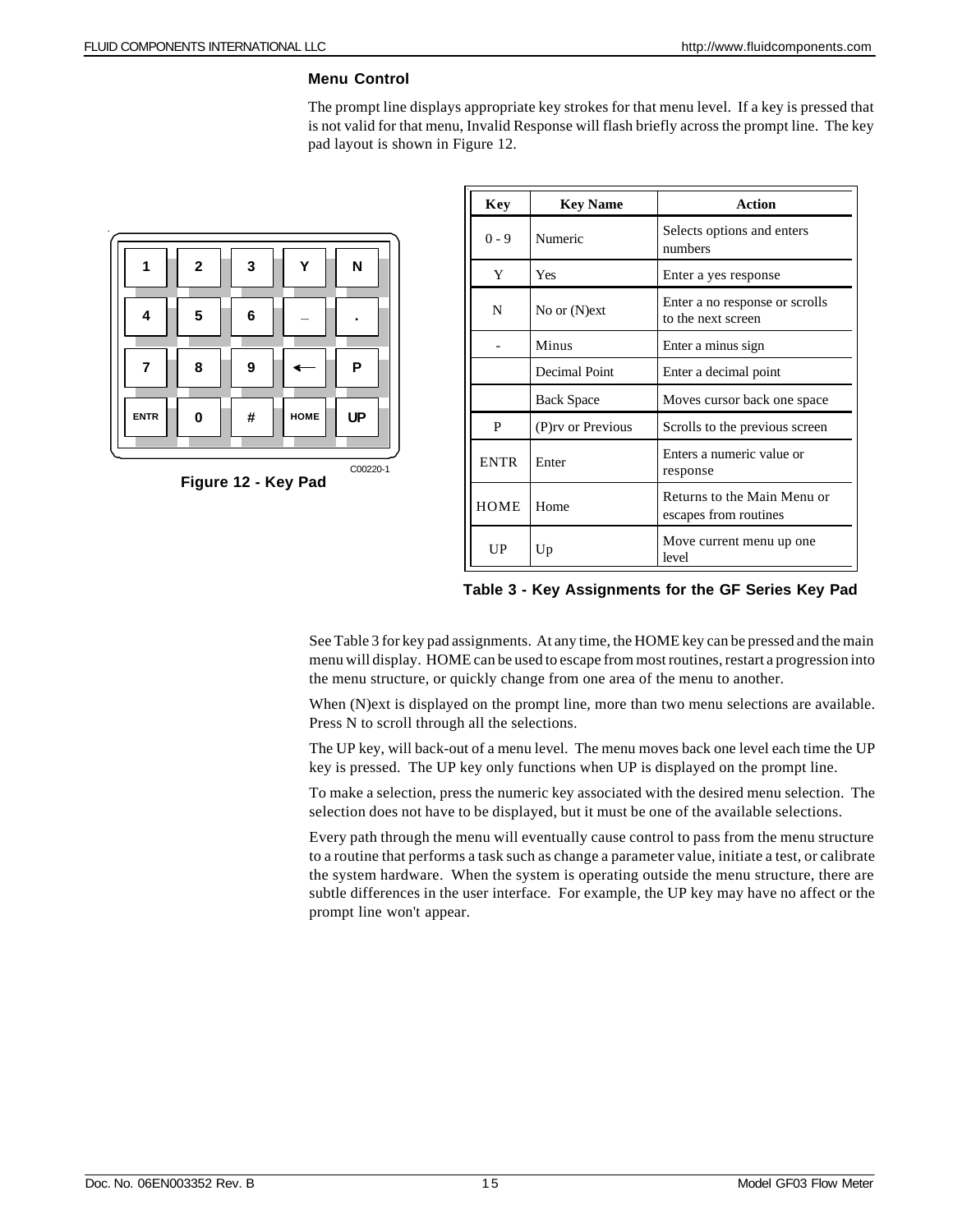#### **Menu Organization**

The menu structure is divided into 8 major groups. The first menu option places the flow transmitter's display into the Normal Display mode. When the system is in this mode, flow and temperature measurements are displayed. While in the Normal Display mode, pressing any key will cause the main menu to display. Figure 13 shows the entire menu structure.

Menu selections two through eight allow the configuration of the flowmeter to be checked and manipulated. Table 4 summarizes the functions contained in each menu group.

| <b>Group Name</b>   | <b>Function</b>                                                                                                |
|---------------------|----------------------------------------------------------------------------------------------------------------|
| 2.0 Port Setup      | Sets analog outputs, set relay switch point and<br>configure the auxiliary input.                              |
| 3.0 Display Setup   | Sets the units of measure for the displayed flow<br>rate, temperature and total flow. Sets the sample<br>rate. |
| 4.0 Miscellaneous   | Sets the current calibration group. Configures<br>the Corrector. Sets the user password.                       |
| 5.0 Verify          | Displays system variables to the screen.                                                                       |
| 6.0 Diagnostics     | Factory use only.                                                                                              |
| 7.0 Calibration     | Displays Delta R in ohms.                                                                                      |
| 8.0 Normalize Board | Factory use only.                                                                                              |

**Table 4 - Menu Functions**

The Port Setup, Display Setup and Miscellaneous groups is where most activity is concentrated. The Verify, Diagnostics, Calibration and Normalize Board groups are used primarily for diagnostics and factory calibration.

### **Normal Operation**

The flowmeter upon power up defaults to this mode. During normal operation the flow rate and the temperature is displayed. The total flow is displayed if it is enabled and few system configuration parameters are shown. Figure 9 is the Normal Operation display.

The first and second lines contain the current flow rate and temperature. The total flow is displayed on the third line only if it is enabled. The last line contains the current Group number (see the Multiple Groups section in Advanced Features), the relay status, the mode of operation and the sample rate.

The relays status shows either e (energized) or d (de-energized). The letters correspond to the first and second relays, respectively. The mode of operation is norm for normal, auto for Auto-Select or link for Link Groups. (See Advanced Features for explanation of these modes). The sample rate is slow (s), medium (m) or fast (f).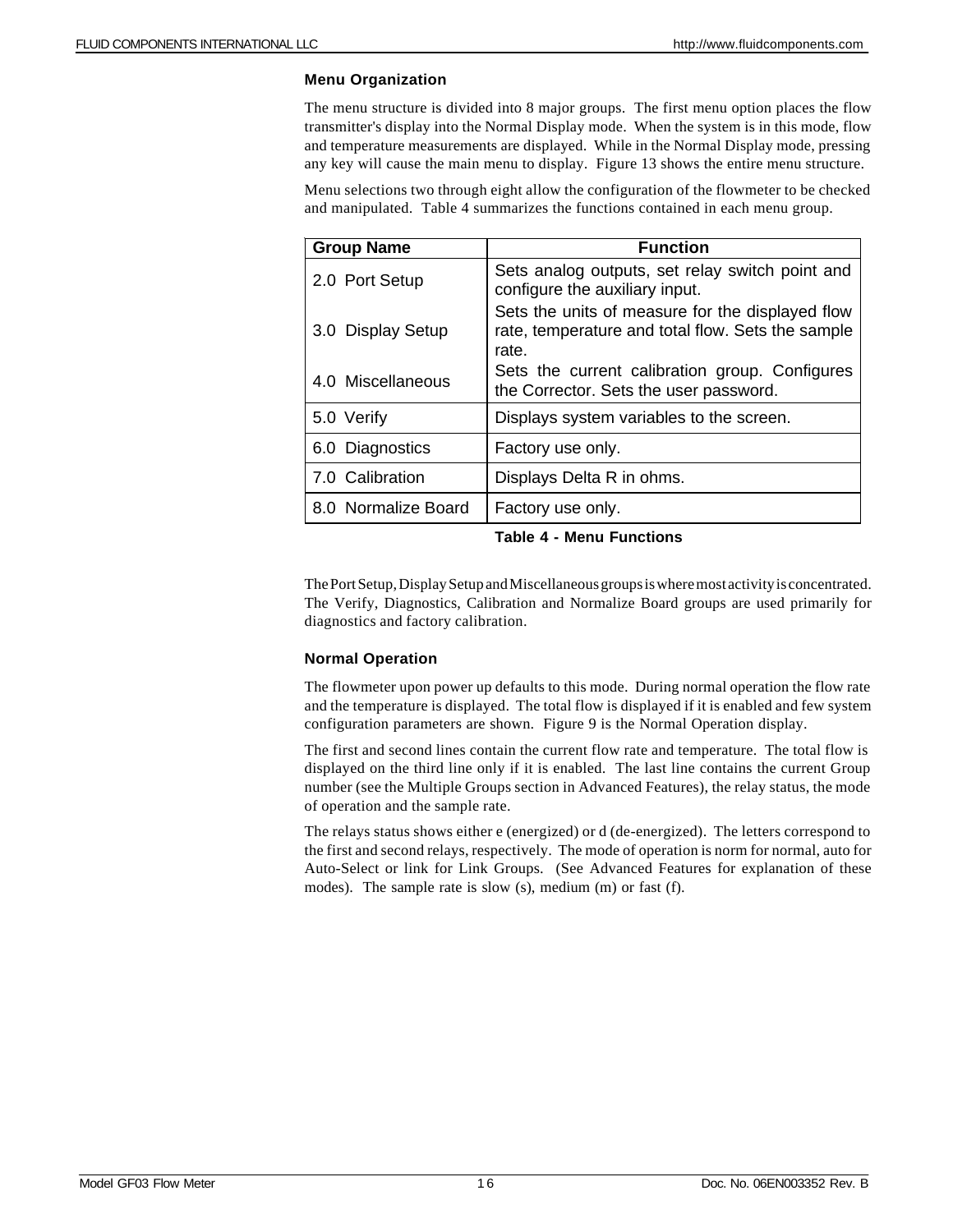

#### **Figure13 - Menu Structure**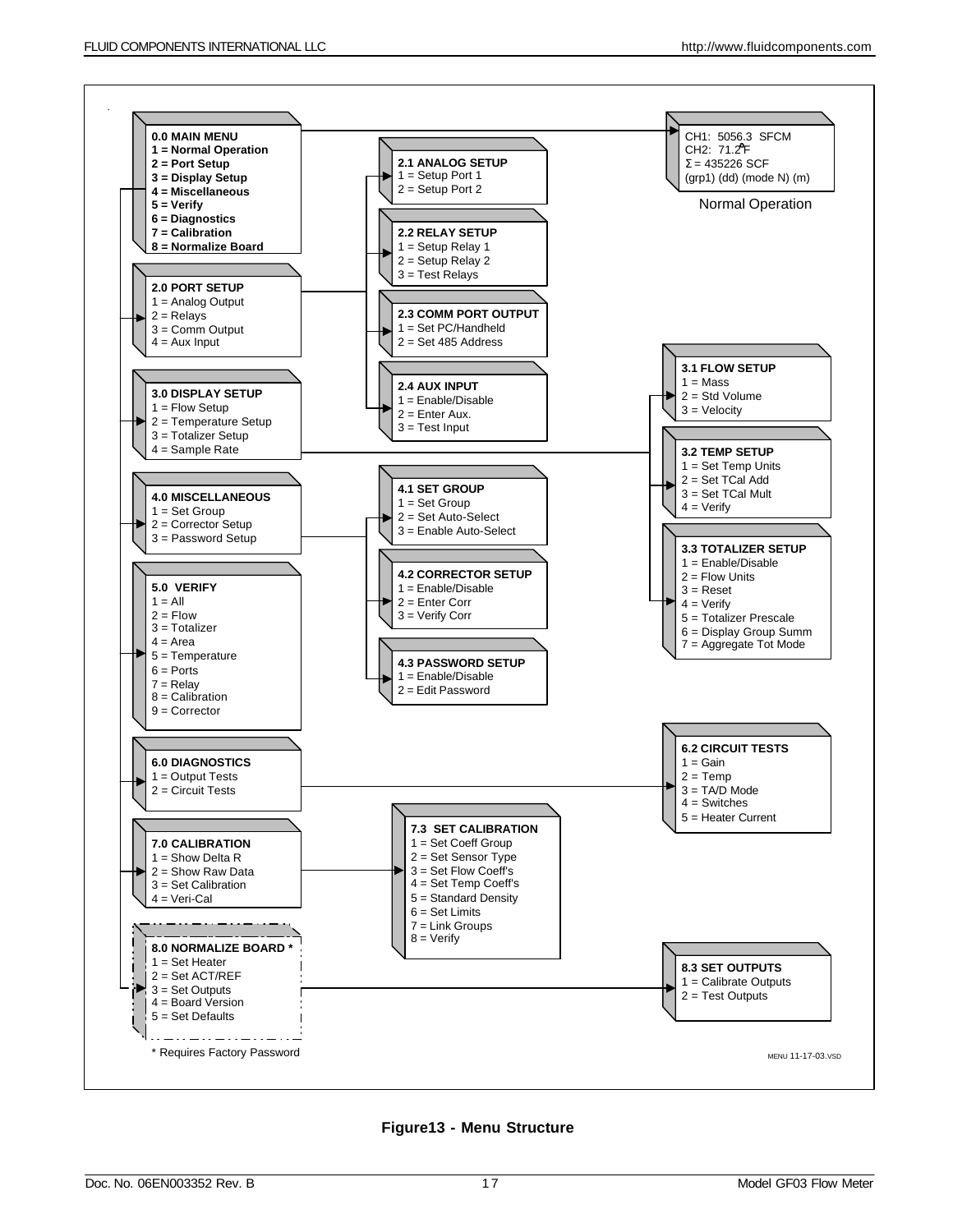#### **Quick Operation Procedure**

 $\overline{a}$ 

Input power is the only thing needed to operate the instrument. If a modification to the factory setup is needed then continue with this section.

In order to use Table 5, an assumption has been made that the password is enabled (this is the factory preset condition).

For proper operation of the flowmeter all the information in the Analog Output category needs to be entered as a group, also all of the information in the Flow Rate Units category needs to be entered (do not skip steps).

If mistakes in data entry are made, press the back arrow key to correct the mistake.

| <b>Function Desired*</b>                                                | <b>Keys to Press **</b>                                                                       | <b>Comments</b>                                                                                                                                                                                                                                                |
|-------------------------------------------------------------------------|-----------------------------------------------------------------------------------------------|----------------------------------------------------------------------------------------------------------------------------------------------------------------------------------------------------------------------------------------------------------------|
| Main Menu                                                               | Press any key                                                                                 | To get from the normal display to the<br>main menu.                                                                                                                                                                                                            |
| Main Menu                                                               | Press OME THEN 1                                                                              | To get from other menus to the main<br>menu in most cases. In some cases<br>(when shown) press ENTR. Then<br>HOME.                                                                                                                                             |
| (1) NORMAL<br><b>OPERATION</b>                                          | Press HOME then 1                                                                             | To get the normal display.                                                                                                                                                                                                                                     |
| <b>SET PASSWORD</b><br>$(1)$ Enable / Disable                           | Press HOME, $4, 3, 1$ . Then<br>enter user password. Then press<br><b>ENTR, HOME</b>          | The factory recommends that the<br>password be disabled before any<br>information is entered to speed up the<br>process. (Default password: 123)                                                                                                               |
|                                                                         | <b>ANALOG OUTPUTS</b>                                                                         |                                                                                                                                                                                                                                                                |
| PORT 1: MODE<br>$(2)$ 0-5V<br>$(1)$ 4-20mA<br>$(3) 1-10V$<br>$(4) 1-5V$ | Press HOME, 2, 1, 1, 1. Then 1<br>or 2 or 3 or 4 or ENTR. Then 5.<br>Y or N. HOME             | Press the key that best matches the<br>analog input to the peripherals from<br>Jack JP6 of the Flow Transmitter. Press<br>ENTR only if previous values are<br>correct.                                                                                         |
| PORT 1: UNIT<br>$(1)$ FLOW<br>(2)<br><b>TEMP</b>                        | Press HOME, 2, 1, 1, 2. Then 1<br>or 2. Then 5, Y or N, HOME                                  | Press the key that matches the<br>condition to be measured.                                                                                                                                                                                                    |
| <b>PORT 1: F.S.</b>                                                     | Press HOME, 2, 1, 1, 3. Then<br>press in a numeric value. Then<br>press ENTR, 5, Y or N, HOME | Enter the numeric full-scale value that<br>is expected to occur. The value needs<br>to be between the values shown on the<br>second and third lines of the display.<br>Press ENTR without inputting a<br>numeric value only if previous values<br>are correct. |
| PORT 1: ZERO                                                            | Press HOME, 2, 1, 1, 4. Then<br>press in a numeric value. Then<br>press ENTR, 5, Y or N, HOME | Enter the numeric zero scale value that<br>is expected to occur. The value needs<br>to be between the values shown on the<br>second and third lines of the display.<br>Press ENTR without inputting a<br>numeric value only if previous values<br>are correct. |
| PORT 2: MODE<br>$(1)$ 4-20mA<br>$(2)$ 0-5V<br>$(3) 1-10V$<br>$(4) 1-5V$ | Press HOME, 2, 1, 2, 1. Then 1<br>or 2 or 3 or 4 or ENTR. Then 5.<br>Y or N. HOME             | Press the key that best matches the<br>analog to the peripherals from Jack JP6<br>of the Flow Transmitter. Press ENTR<br>only if previous values are correct.                                                                                                  |
| PORT 2: UNIT<br>$(1)$ FLOW<br>(2)<br><b>TEMP</b>                        | Press HOME, 2, 1, 2, 2. Then 1<br>or 2. Then 5, Y or N, HOME                                  | Press the key that matches the<br>condition to be measured.                                                                                                                                                                                                    |

#### **Table 5 - Quick Operation Procedure**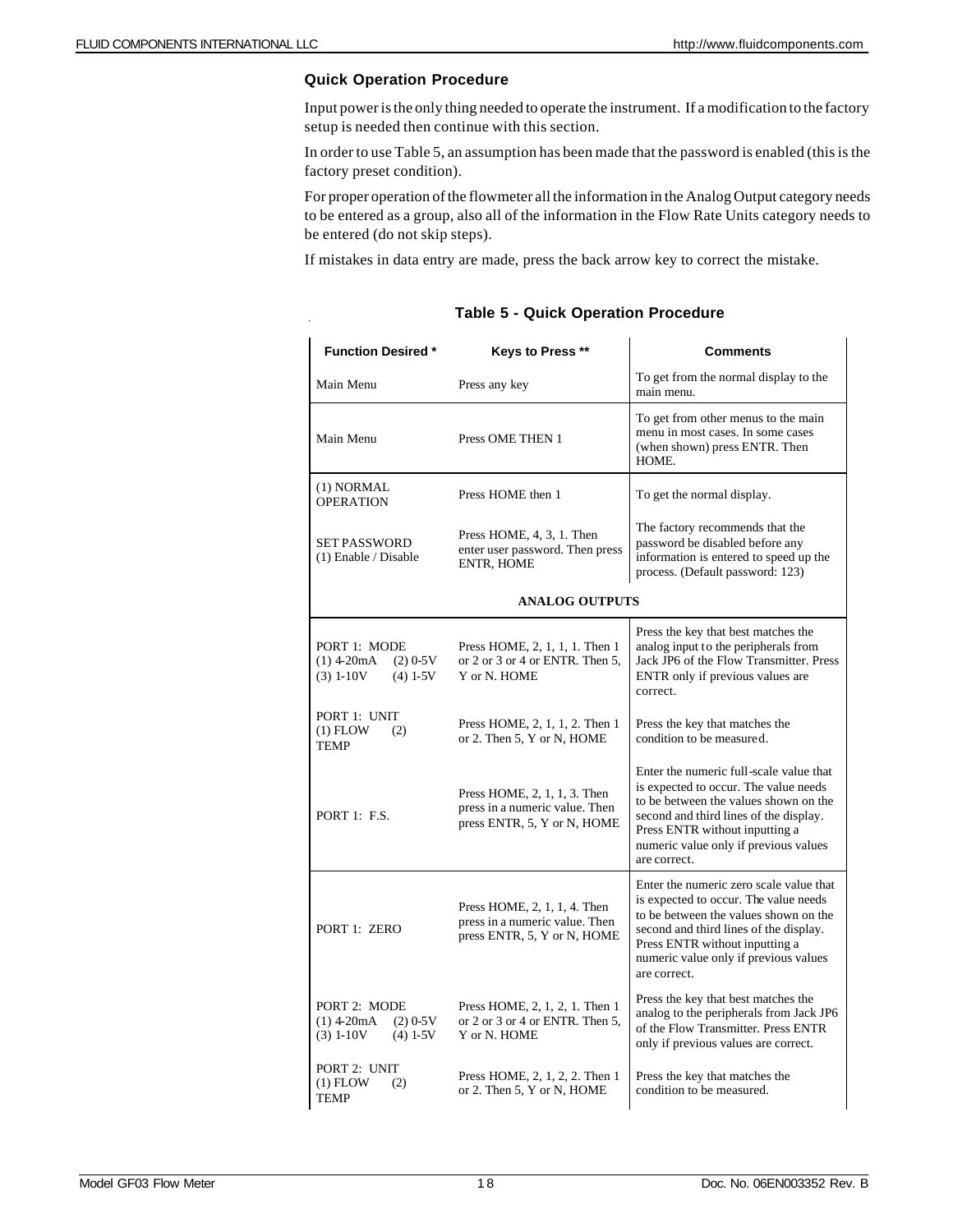| <b>Function Desired*</b>                                   | <b>Keys to Press **</b>                                                                                                                                                                                                                                | <b>Comments</b>                                                                                                                                                                                                                                                |
|------------------------------------------------------------|--------------------------------------------------------------------------------------------------------------------------------------------------------------------------------------------------------------------------------------------------------|----------------------------------------------------------------------------------------------------------------------------------------------------------------------------------------------------------------------------------------------------------------|
| <b>PORT 2: F.S.</b>                                        | Press HOME, $2, 1, 2, 3$ . Then<br>press in a numeric value. Then<br>press ENTR, 5, Y or N, HOME                                                                                                                                                       | Enter the numeric full-scale value<br>that is expected to occur. The value<br>needs to be between the values<br>shown on the second and third lines<br>of the display. Press ENTR without<br>inputting a numeric value only if<br>previous values are correct. |
| PORT 2: ZERO                                               | Press HOME, 2, 1, 2, 4. Then<br>press in a numeric value. Then<br>press ENTR, 5, Y or N, HOME                                                                                                                                                          | Enter the numeric zero scale value<br>that is expected to occur. The value<br>needs to be between the values<br>shown on the second and third lines<br>of the display. Press ENTR without<br>inputting a numeric value only if<br>previous values are correct. |
|                                                            | <b>FLOW RATE UNITS</b>                                                                                                                                                                                                                                 |                                                                                                                                                                                                                                                                |
| <b>MASS UNITS</b><br>$(1)$ LB<br>$(2)$ KG<br>$(3)$ TNS     | Press HOME, 3, 1, 1. Then 1 or 2<br>or 3, then in the TIME UNITS<br>menu press 1 or 2 or 3 or 4, then<br>in the AREA menu press 1 or 2,<br>then 1 or 2 or 3 or 4. Then enter a<br>numeric value. Press ENTR, any<br>key, any key, Y or N, HOME.        | Enter the flow rate, using the<br>necessary mass units needed along<br>with the units per time and the pipe<br>diameter or area. ENTR can be<br>used if the values are already<br>correct.                                                                     |
| Std Volume<br>$(1)$ Cu Feet $(2)$ Cu Meter<br>$(3)$ Liters | Press HOME, $3, 1, 2$ . Then $1$ or $2$<br>or 3, then in the TIME UNITS<br>menu press 1 or 2 or 3 or 4, then<br>in the AREA menu press 1 or 2,<br>then 1 or 2 or 3 or 4. Then enter a<br>numeric value. Press ENTR, any<br>key, any key, Y or N, HOME. | Enter the standard volume in Cubic<br>Feet, Cubic Meters, or Liters along<br>with the units per time and the pipe<br>diameter or area. ENTR can be<br>used if the values are already<br>correct.                                                               |
| <b>Std Velocity</b>                                        | Press HOME, 3, 1, 3. Then in the<br>LENGTH UNITS menu press 1<br>or 2. In the TIME UNITS menu<br>press 1 or 2 or 3 or 4, then any<br>key, Y or N, HOME.                                                                                                | Enter the standard velocity in feet<br>or meters per unit time.                                                                                                                                                                                                |
| <b>SET PASSWORD</b><br>$(1)$ Enable / Disable              | Press HOME, 4, 3, 1 then HOME                                                                                                                                                                                                                          | The factory recommends the<br>password be enabled with this step<br>after the above information has<br>been completed.                                                                                                                                         |
|                                                            | * NUMBERS IN PARENTHESIS ARE KEYS TO BE PRESSED                                                                                                                                                                                                        |                                                                                                                                                                                                                                                                |
|                                                            | ** $Y = SAVE PERMANENTLY OR N = DO NOT SAVE$                                                                                                                                                                                                           |                                                                                                                                                                                                                                                                |

# **Table 5 - Quick Operation Procedure**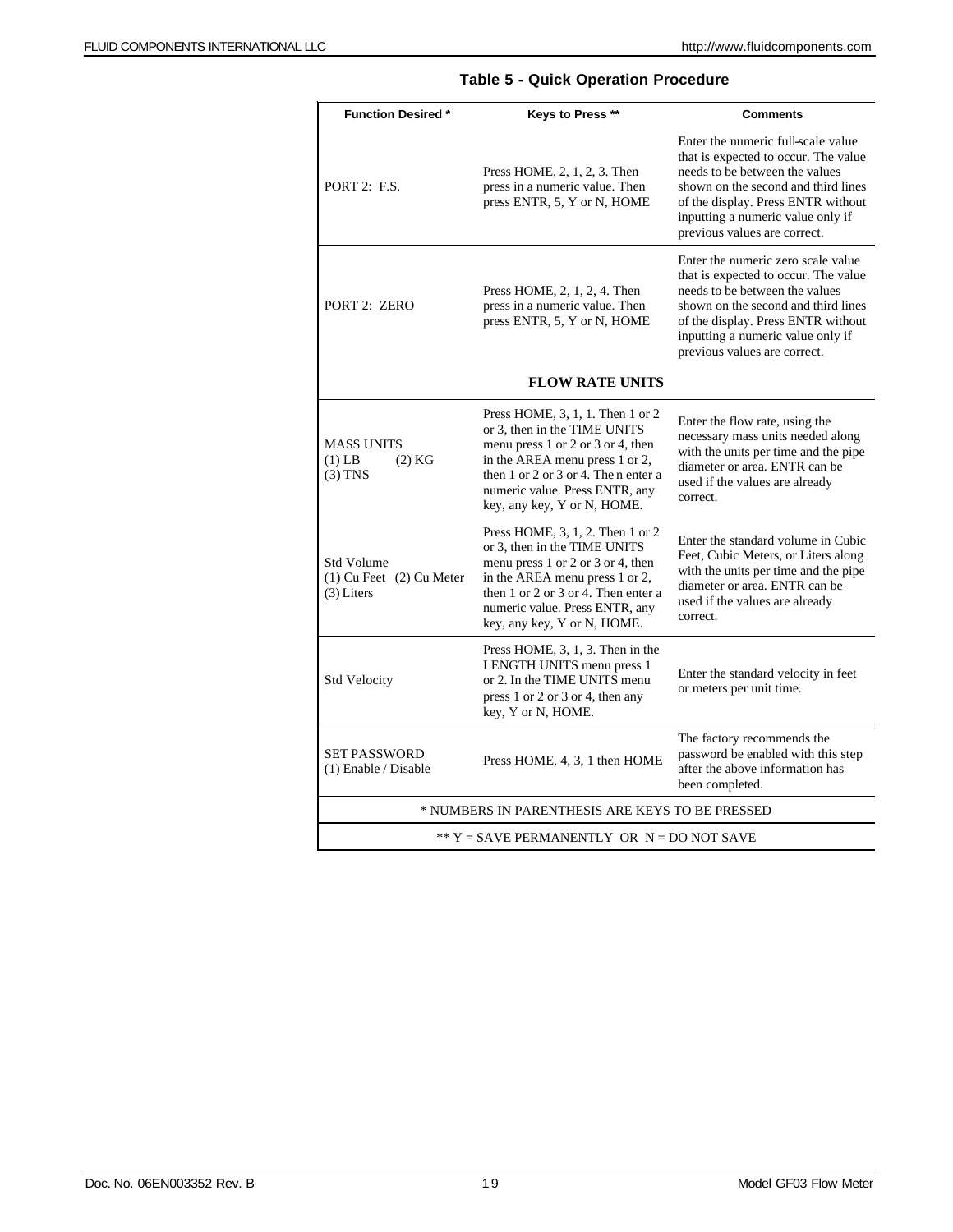#### **Configuring the Flowmeter**

There are several parameters that can be modified to customize the system. This section describes how the flowmeter can be customized to best fit requirements.

#### **Password Protection**

Before the flowmeter configuration is customized, access to the system parameters must be gained. Two levels of password protection affect access to these parameters.

Factory Level

The highest level of protection requires a system password for access. This password prevents the user from inadvertently changing variables associated with the system calibration or other parameters that require factory resources to properly set.

User Level

The second level of protection requires a user password for access. This password provides the user with the ability to limit access to parameters that affect the way the system operates. The default user password is 123 and can be changed to any combination of up to 12 characters in length.

Both levels of password protection can be enabled or disabled. When the system leaves the factory, the factory level and user passwords are enabled. No password is required to enable a level of protection, but the appropriate password is required to disable protection.

**NOTE:** The user password is set to 123 when the system is shipped.

#### **\*** To edit the user password:

- 1. From the Main Menu press 4. The 4.0 MISCELLANEOUS menu title will appear.
- 2. Press 3, Password Setup.
- 3. Press 2, Edit Password.
- 4. If password protection is enabled enter the current password.
- 5. Enter the new password of up to 12 characters.
- 6. When prompted to Save Permanently enter Y for yes.

#### **\*** To enable and disable the password protection:

- 1. From the Main Menu press 4. The 4.0 MISCELLANEOUS menu title will appear.
- 2. Press 3, Password Setup.
- 3. Press 1, Enable/Disable Password.
- 4. Enter the user password if prompted to do so.
- 5. The password protection will be toggled on or off depending on its previous state.

# **Selecting Units of Measure**

The flowmeter measures the flow rate and stream temperature of the process media. The display can be set to present the flow rate and temperature in a variety of units. The factory will set the units of measure to those specified at order entry time. There are other units of measure that can be chosen. Two units that will appear are m and mm. The letter m stands for 1000 and mm stands for 10,000. Menu level 3.1 provides the options for changing the output units of measure. The units of measure can be selected for temperature at menu level 3.2. The units of measure for the totalizer are available at menu level 3.3.

**NOTE:** By answering the prompt, Save permanently?, with a N or by pressing the HOME key, the flowmeter will revert to the previously saved units of measure when the power is cycled.

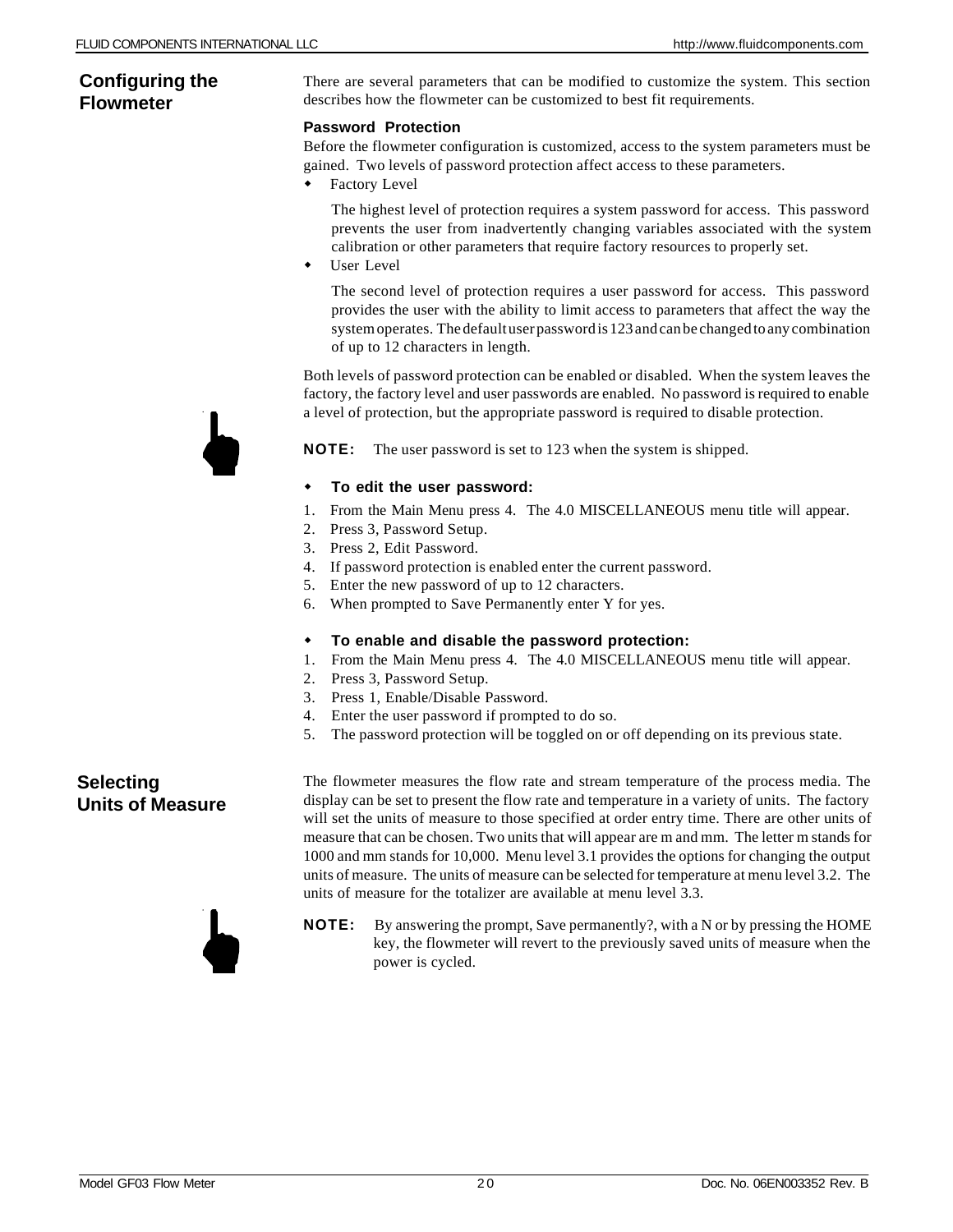- $\cdot$  To choose a new unit of measure for flow rate:
- 1. From the Main menu press 3. The 3.0 DISPLAY SETUP menu title will appear.
- 2. Press 1, the Flow Setup option.
- 3. At this point there are three choices, Mass, Std Volume and Std Velocity. Table 6 summarizes the choices contained in Mass, Std Volume and Std Velocity.
- 4. By pressing 1, 2, or 3, the display will prompt the user to enter the user password (if it is enabled) and then the respective mass, volume or length units from Table 6. Enter the desired measurement type. For example, pressing 1 will show the following display:  $1 = LB$ ,  $2 = KG$  or  $3 = TNS$ .
- 5. Enter the desired time units, seconds, minutes, hours or days.
- 6. If Mass or Std Volumetric units have been selected, enter the pipe cross-sectional area. There is the option of entering the area directly or, for circular pipes, entering the inside diameter.
- 7. Enter the desired area units.
- 8. Enter the pipe area or the pipe inside diameter. Press any key twice.
- 9. When prompted to Save permanently enter Y for yes.
- **NOTE:** The term Std refers to standard or standard conditions. Standard volume refers to the space a gas occupies at a defined pressure and temperature. The factory uses 14.7 psia and 70°F as its standard conditions. Std Velocity is defined as the standard volumetric flow rate divided by the pipe cross-sectional area.

| <b>Selection</b>    | <b>Units</b>                   | <b>Description</b>                                                                                                                                                    |
|---------------------|--------------------------------|-----------------------------------------------------------------------------------------------------------------------------------------------------------------------|
| Mass                | LB/Time<br>KG/Time<br>TNS/Time | Pounds per Unit time. Time units are seconds, minutes, hours or days.<br>Kilograms per unit time.<br>Metric Tonnes (1000 Kilograms) per unit time.                    |
| Std Volume          | SCF/Time<br>NL/Time            | Standard Cubic Feet per unit time.<br>NCM/Time   Normal Cubic meters per unit time.<br>(Normal is the metric equivalent of Standard.)<br>Normal liters per unit time. |
| <b>Std Velocity</b> | SF/Time<br>NM/Time             | Standard feet per unit time.<br>Normal meters per unit time.                                                                                                          |

#### **Table 6 - Flow Rate Units of Measure**

- $\cdot$  To choose a new unit of measure for temperature:
- 1. From the Main menu press 3. The 3.0 DISPLAY SETUP menu title will appear.
- 2. Press 2, the Temperature Setup option.
- 3. Press 1 to change the units for temperature.
- 4. After entering the user password (if it is enabled) there will be 4 choices: (°F) degrees Fahrenheit, (°C) degrees Celsius, (K) Kelvin and (R) Rankine. Press the appropriate number corresponding to the desired temperature units.
- 5. When prompted to Save permanently enter Y for yes.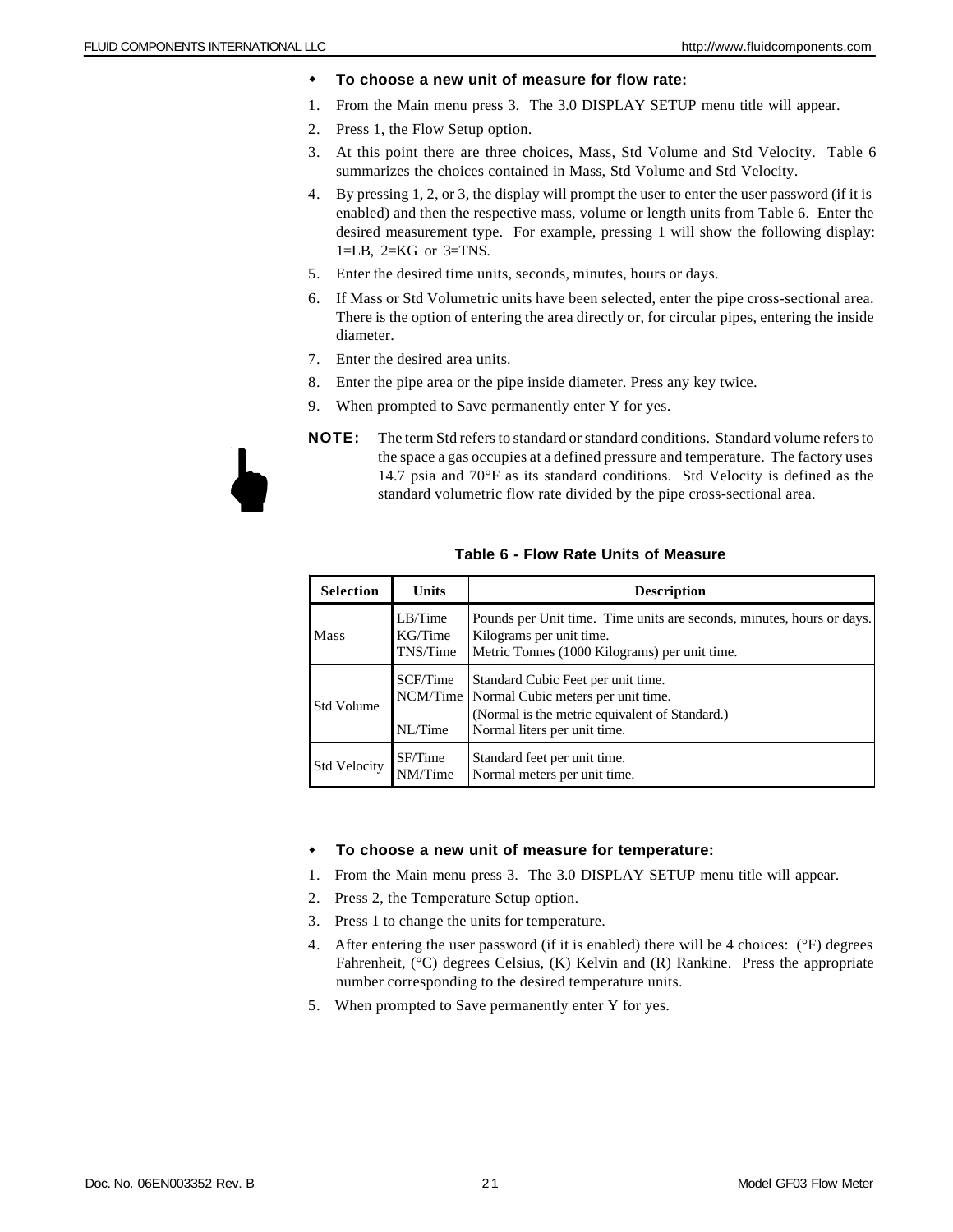- $\bullet$  To choose a new unit of measure for total flow:
	- 1. From the Main menu press 3. The 3.0 DISPLAY SETUP menu title will appear.
	- 2. Press 3, the Totalizer Setup option.
	- 3. Press 2, Flow Units, to change the units for total flow.
	- 4. There is the option of standard volumetric units or mass units. See Table 6 for a description of the available choices. Press 1 or 2.
	- 5. After entering the user password (if it is enabled) the user will be prompted with standard volumetric or mass units. Enter the desired total flow units.
	- 6. The user will be prompted to enter the pipe cross-sectional area. The user has the option of entering the area directly or, for circular pipes, entering the inside diameter. Enter the method desired.
	- 7. Enter the desired area units.
	- 8. Enter the value of the pipe area or the pipe inside diameter. Press any key twice.
	- 9. When prompted to Save permanently enter Y for yes.

#### **To choose Totalizer Prescaler for total flow:**

- 1. From the Main menu press 3. The 3.0 DISPLAY SETUP menu title will appear.
- 2. Press 3, the Totalizer Setup option.
- 3. Press 7, Totalizer Prescaler, to change between prescale values of 0, .001 or 1000.
- 4. Press 0 for no prescale, or press 1 for a prescale value of .001, or press 2 for a prescale value of 1000.

In this mode the totalizer will be displayed with a fixed decimal place.

#### To choose Display Group Sum for total flow:

- 1. From the Main menu press 3. The 3.0 DISPLAY SETUP menu title will appear.
- 2. Press 3, the Totalizer Setup option.
- 3. Press 8, the Display Group Sum.

The totalized flow for the first group will be displayed. Pressing any key will display the totalized flow for the second group if the second group is enabled. Pressing any key will display the totalized flow for the third group if the third group is enabled.

The group totals will be displayed regardless if they have been initialized. These values can be reset by switching to each group and individually resetting each one or doing a reset all from menu 3.3.3.

#### To choose Aggregate Tot Mode for total flow:

- 1. From the Main menu press 3. The 3.0 DISPLAY SETUP menu title will appear.
- 2. Press 3, the Totalizer Setup option.
- 3. Press 9, Aggregate Tot Mode, to turn on or off the aggregate total mode.

This setting is saved in EEPROM and recalled when the system is reset. When the aggregate mode is enabled, the following parameters must be the same for all the groups that are linked; totalizer prescale, and the totalizer units. If all the parameters do not match, the totalizer display will show "AGGREGATE TOT ERROR".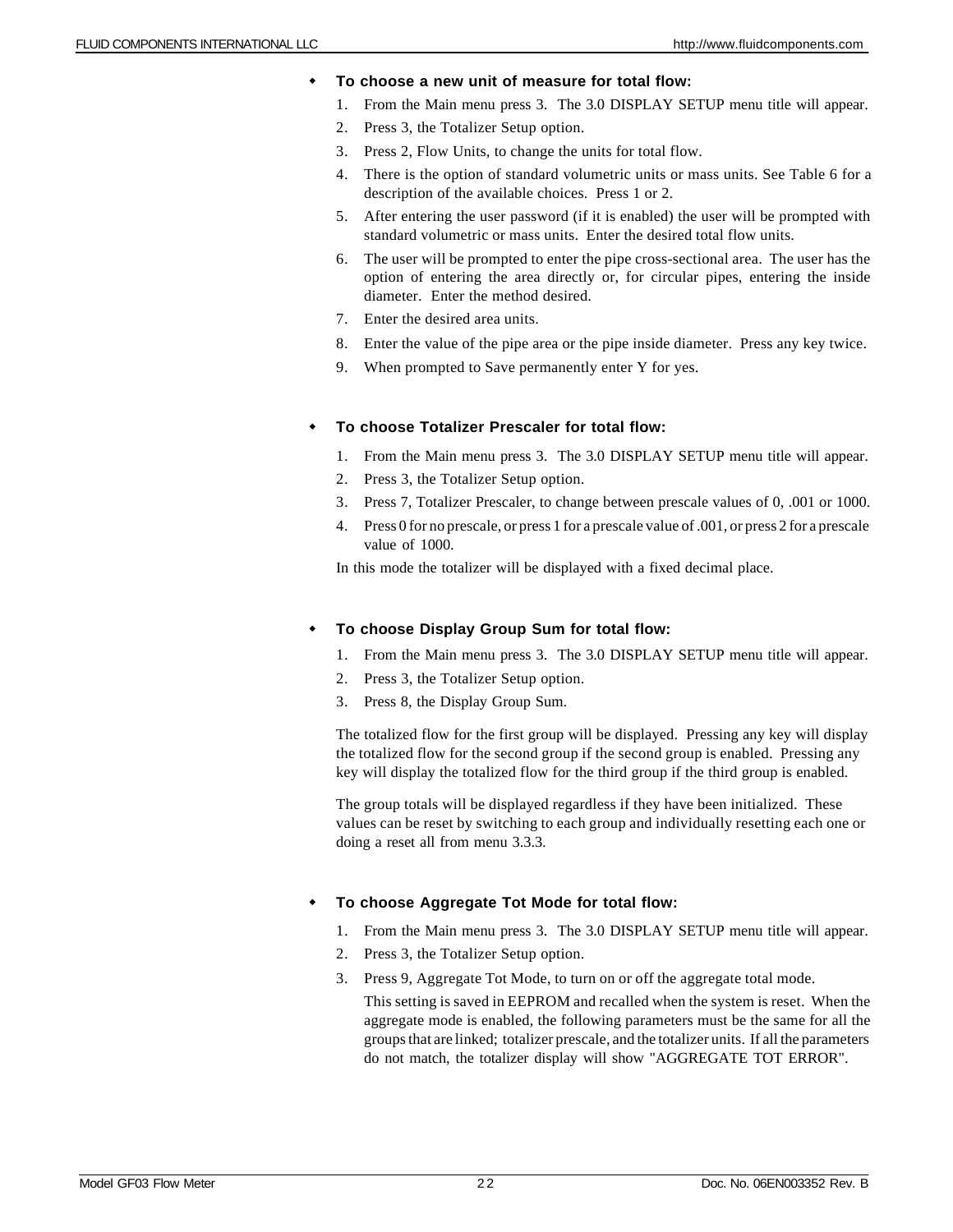#### **Setting Analog Outputs**

The flowmeter has two, independent analog signal outputs. The outputs can be set to represent flow rate or temperature. The flowmeter signal outputs have been configured according to the application information supplied to the factory at the time of order. However, the outputs can be re-scaled anywhere within the calibrated flow range. The ouputs can be independently set to one of the four ranges:  $4 \text{ to } 20 \text{ mA}$ ,  $0 \text{ to } 5 \text{ V}$ ,  $0 \text{ to } 10 \text{ V}$ , or  $1 \text{ to } 5 \text{ V}$ . A typical configuration is presented in Table 7.

The signal range varies linearly with change in flow rate as shown in Figure 14. Minimum

| Port No. | Mode                         | Type | Zero            | Full-Scale (F.S.) |  |  |
|----------|------------------------------|------|-----------------|-------------------|--|--|
|          | $4 \text{ to } 20 \text{mA}$ | Flow | $0$ SF/S        | 150 SF/S          |  |  |
|          | $4 \text{ to } 20 \text{mA}$ | Temp | $-50^{\circ}$ F | 150°F             |  |  |

**Table 7 - Typical Signal Output Configuration**

signal output can be set to indicate a flow of zero. This is often referred to as a zero-based signal output. A minimum signal that represents a value greater than zero is referred to as nonzero based.



**Figure 14 - Signal Output versus Flow Rate**

**NOTE:** The flowmeter inherently has a minimum, non-zero flow rate that it is able to detect. Therefore, setting the minimum signal output (referred to as Zero in Menu 2.1.1) to zero will create a step in the output. This step corresponds to the flow where the flowmeter begins accurate measurement. Turndown ratios ( turndown is defined as the maximum flow rate divided by the minimum flow rate) smaller than 10:1 will have a large step change thus reducing the usable signal range.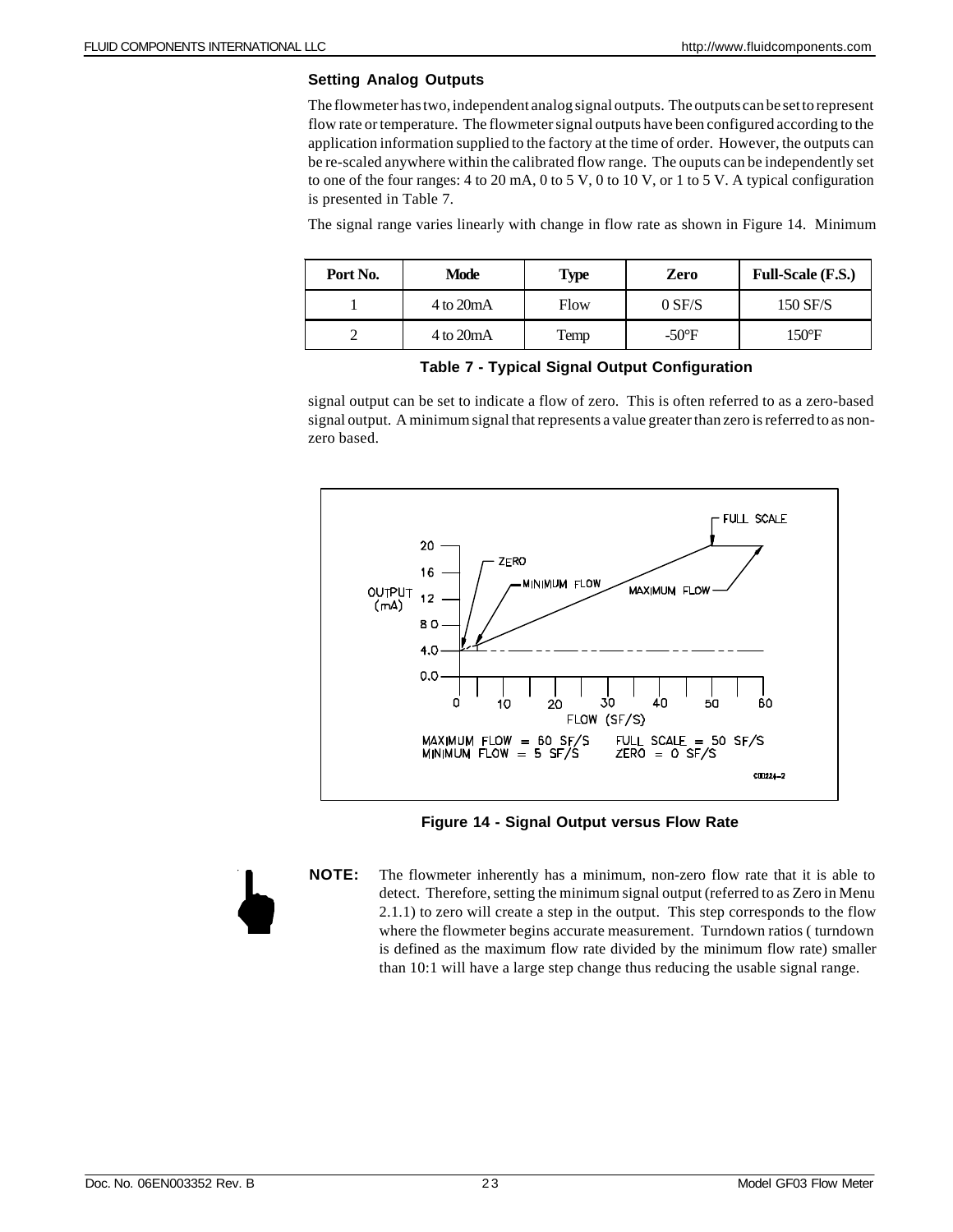|                           | To re-scale the signal outputs:                                                                                                                                                                                                                                                       |
|---------------------------|---------------------------------------------------------------------------------------------------------------------------------------------------------------------------------------------------------------------------------------------------------------------------------------|
|                           | From the Main menu press 2. The 2.0 PORT SETUP menu title will appear.<br>1.                                                                                                                                                                                                          |
|                           | 2.<br>Press 1, the Analog Output option.                                                                                                                                                                                                                                              |
|                           | 3.<br>Press 1 or 2, corresponding to the analog port to be re-scaled.                                                                                                                                                                                                                 |
|                           | After entering the user password (if it is enabled), press 1 to change the analog<br>4.<br>output mode. Select the signal mode. (The current selection is shown in<br>parenthesis to the left of the question mark.)                                                                  |
|                           | 5. Press 2 to change the analog output type. Press 1 for an output signal based on<br>flow. Press 2 for an output signal based on temperature.                                                                                                                                        |
|                           | Press 3 to change the maximum or Full Scale (F.S.) flow rate. Enter a maximum<br>6.<br>flow rate value within the specified range.                                                                                                                                                    |
|                           | Press 4 to change the zero flow rate. Enter a minimum flow rate value within<br>7.<br>the specified range. A value of zero is valid.                                                                                                                                                  |
|                           | Press 5 to save and exit to the previous menu level. Press Y when asked to save<br>8.<br>permanently.                                                                                                                                                                                 |
|                           | There are two double pole, double throw relays on the flowmeter. They can be set to<br>respond to changing flow rates or changing temperatures.                                                                                                                                       |
|                           | There are four types of switching schemes to choose from. These are referred to as Above,<br>Below, Outside, and Inside. Each switch point can be set to have hysteresis and a time delay.<br>Figure 15 illustrates the four switch point schemes with arbitrary hysteresis assigned. |
| <b>Setting the Relays</b> | Switching schemes, Above and Below change relay states when the flow or temperature<br>crosses the switch point value. The outside and inside schemes contain a range wherein the<br>relay changes states.                                                                            |
|                           |                                                                                                                                                                                                                                                                                       |



**Figure 15 - Relay Switch Point Schemes**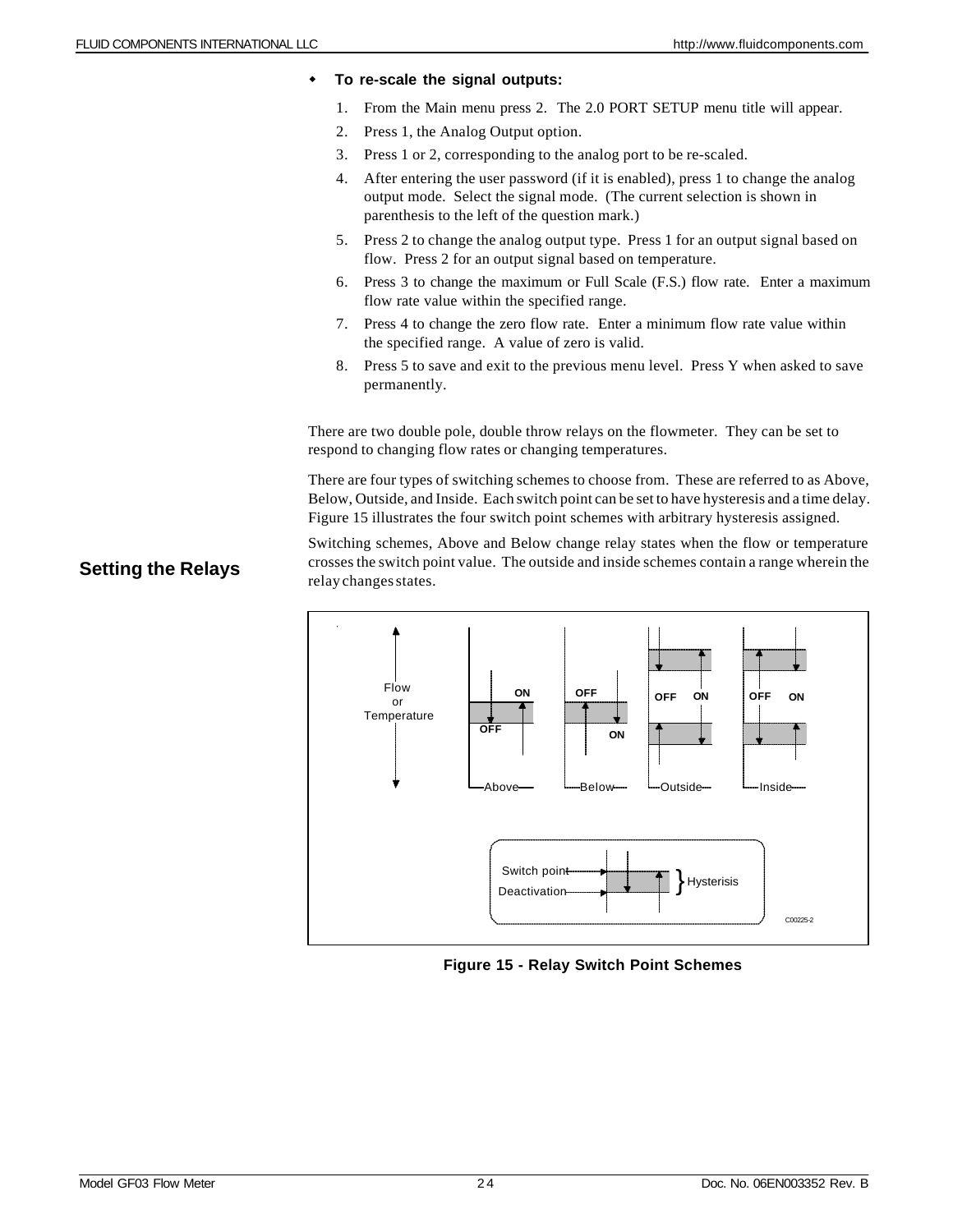|                                             | To set the relays:                                                                                                                                                                                                                                                                                                                                                                                                                                           |
|---------------------------------------------|--------------------------------------------------------------------------------------------------------------------------------------------------------------------------------------------------------------------------------------------------------------------------------------------------------------------------------------------------------------------------------------------------------------------------------------------------------------|
|                                             | From the Main menu press 2. The 2.0 PORT SETUP menu title will appear.<br>1.                                                                                                                                                                                                                                                                                                                                                                                 |
|                                             | 2.<br>Press 2, the Relay Setup option.                                                                                                                                                                                                                                                                                                                                                                                                                       |
|                                             | 3.<br>Press 1 or 2, corresponding to the relay to be set.                                                                                                                                                                                                                                                                                                                                                                                                    |
|                                             | After entering the user password (if it is enabled), press 1, Unit, to select the<br>4.<br>switching parameter. Press 1 to switch on flow rate or press 2 to switch on<br>temperature. (The current selection is shown in parenthesis to the left of the question<br>mark.)                                                                                                                                                                                  |
|                                             | 5. Press 2, Activate On, to select the switching scheme desired (See Figure 13). Press<br>1 for an Above, press 2 for Below, press 3 for Inside or press 4 for Outside.<br>Depending on the choice made, enter 1 or 2 switch point values. For example, if<br>Inside has been chosen, the user will then be prompted to enter a low range switch<br>point and a high range switch point. The values entered must be within the displayed<br>allowable range. |
|                                             | Press 3 to change the switch delay. Delay pauses the change in relay state when a<br>6.<br>switch point is crossed. The value entered is approximately equal to seconds.                                                                                                                                                                                                                                                                                     |
|                                             | Press 4 to change the dead band or hysteresis of the switch point (See Figure 13). The<br>7.<br>dead band or hysteresis has a value of flow rate or temperature depending on whether<br>switch on changes in flow rate or temperature have been chosen.                                                                                                                                                                                                      |
|                                             | 8.<br>Press 5 to save and exit to the previous menu level. Press Y when asked to save<br>permanently.                                                                                                                                                                                                                                                                                                                                                        |
| <b>Testing the Relays</b>                   | From the keypad, the relay state can be switched. This can be used to test the interface with<br>relays. This is also described in Chapter 5 Troubleshooting.                                                                                                                                                                                                                                                                                                |
|                                             | To test the relays:                                                                                                                                                                                                                                                                                                                                                                                                                                          |
|                                             | From the Main menu press 2. The 2.0 PORT SETUP menu title will appear.<br>1.                                                                                                                                                                                                                                                                                                                                                                                 |
|                                             | 2.<br>Press 2, the Relay Setup option.                                                                                                                                                                                                                                                                                                                                                                                                                       |
|                                             | Press 3, for the Test Relays option.<br>3.                                                                                                                                                                                                                                                                                                                                                                                                                   |
|                                             | 4. Pressing 1 or 2 will toggle the states of the respective relays. The present state of the<br>relays are displayed in parenthesis.                                                                                                                                                                                                                                                                                                                         |
| <b>Checking the</b><br><b>Current Setup</b> | The functions within menu level 5.0 provides a quick means of displaying the current<br>system parameters for the flowmeter. The flow rate and temperature units of measure, the<br>state of the analog outputs and relays or other critical information can be viewed from this<br>menu.                                                                                                                                                                    |
|                                             | To view the flow range, the flow rate units of measure and the area:                                                                                                                                                                                                                                                                                                                                                                                         |
|                                             | From the Main menu press 5. The 5.0 VERIFY menu title will appear.<br>1.                                                                                                                                                                                                                                                                                                                                                                                     |
|                                             | Press 2, the Flow option. The sequence of information will be displayed to the screen<br>2.<br>as shown in Figure 14. Press Enter twice to proceed. The first line of screen 1 is the<br>window title. Line 2, the Flow Factor is the conversion factor from the internal units<br>of measure (SF/S) to the desired units. Lines 3 and 4 show the flow range and the<br>current flow units. Screen 2 shows the standard density of the flow stream.          |
|                                             | Press 4, the Area option. Screen 3, shown in Figure 14 will appear. The second line<br>3.<br>shows the pipe area and units. The third line is the inside diameter of the pipe. (The<br>third line will appear only if the pipe I.D. is entered. If Std Velocity flow units are<br>used the Area option is not available.)                                                                                                                                    |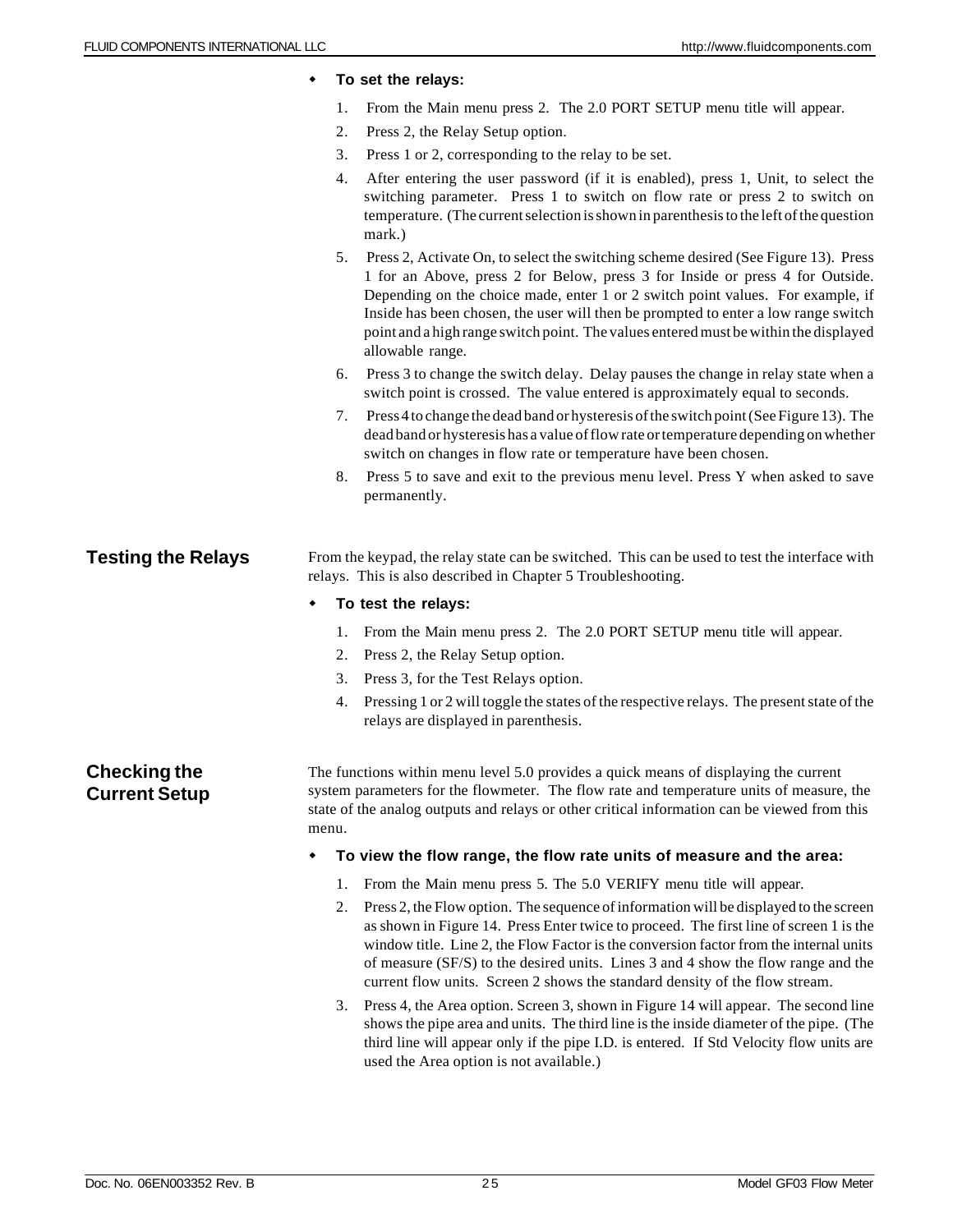

- 
- **NOTE:** The flowmeter does not measure standard density. This number is entered through menu level 7.3.5. The standard density displayed in menu 5.2 must be equivalent to the standard density of the process media. The factory has entered the process standard density supplied at the time of order. The standard density factor is only used when calculation mass flow units.

#### To view the temperature and totalizer units of measure:

- 1. From the Main menu press 5. The 5.0 VERIFY menu title will appear.
- 2. Press 5 to view the current units for temperature. Press 3 to view the current units for the total flow. (If the totalizer is disabled the display will only show No Totalizer.) The information will be displayed to the screen as shown in Figure 17.



**Figure 17 - Temperature, Totalizer Verification Display**

Line 2 of screen 1 shows the current units for temperature. Lines 3 and 4 display the offset and multiplier to the measured temperature. See Advanced Features for a detailed explanation. Screen 2 shows the total flow units.

#### To view the analog output parameters:

- 1. From the Main menu press 5. The 5.0 VERIFY menu title will appear.
- 2. Press 6, the Ports option. The two screens in Figure 18 are identical except for the port number. Line 2 is the current signal output mode. Line 3 shows the full scale flow rate or temperature value and the appropriate units. Line 4 is the zero value. Press any key for screen 2.



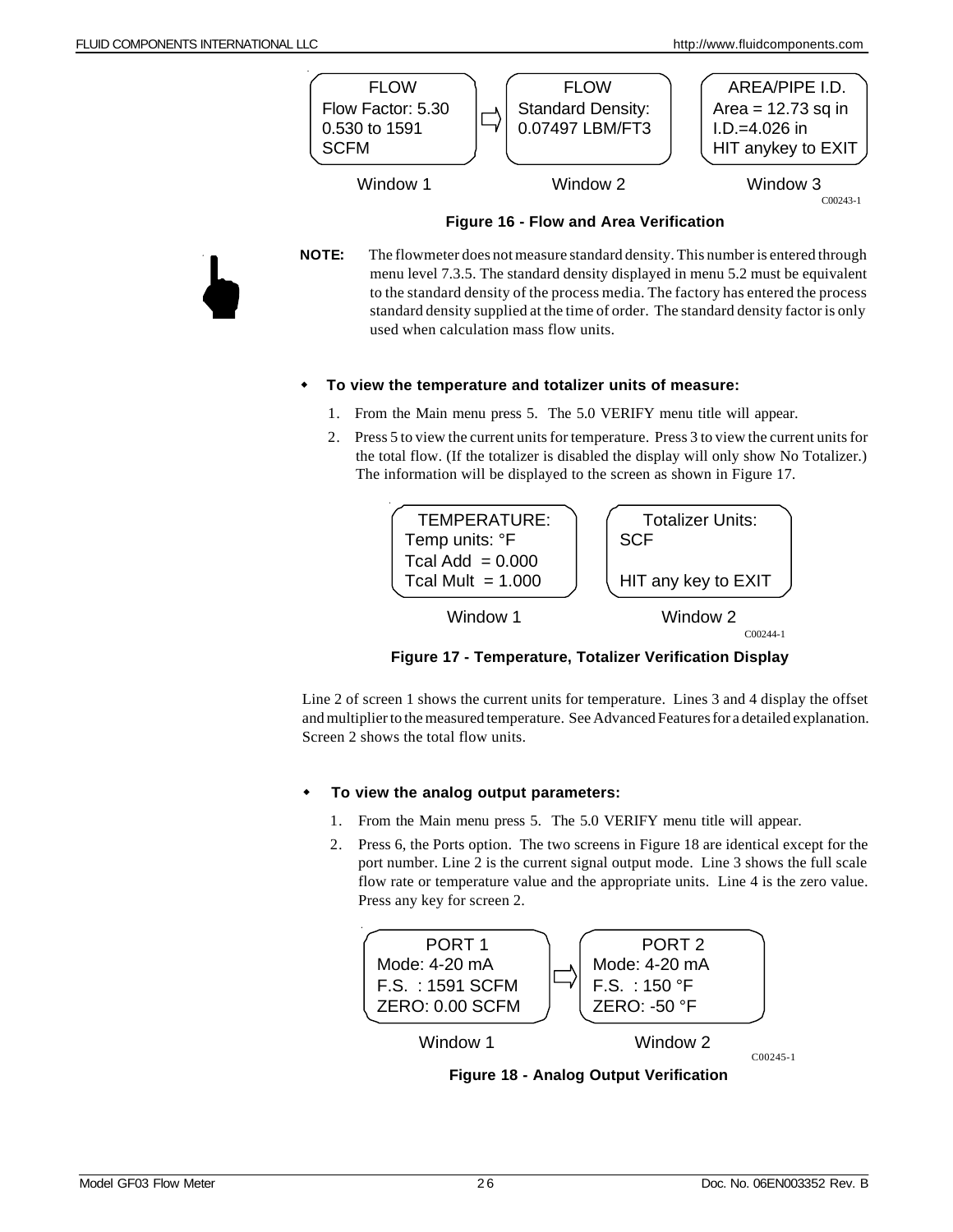#### To view the relay switching parameters:

- 1. From the Main menu press 5. The 5.0 VERIFY menu title will appear.
- 2. Press 7, the Relay option. The two screens in Figure 19 describe how the two relays will react to changes in flow rate or temperature. Screen 1, line 1 is the current status of relay 1. Line 2 shows that the relay will change states when the flow rate exceeds 100 SCFM. The last line displays a hysteresis (H) of 5 SCFM and a delay of about 3 seconds. Screen 2, line 1 is the current status of relay 2. Line 2 and 3 shows that the relay will switch states on changes in temperature (°F). The state of the relay will change when the temperature is inside the temperature range of -50 to 150 °F. The last line displays a hysteresis (H) of  $2^{\circ}$ F and a delay of about 1 second.



**Figure 19 - Relay Staus Verification Display**

# **Advanced Features**

The remainder of this chapter contains topics that may not be applicable to every user of the flowmeter. In most cases the flowmeter will be ready for use straight out of the box. However, there may be an application where the advanced features of the flowmeter may be needed. This section discusses how to correct for bias errors due to non-ideal installations, how to communicate with the flowmeter through the serial port, and how to use the multiple calibration options.

#### **Flow Rate Correction Equation**

The flow rate correction equation or corrector is used to bias the flow rate output. The correction equation contained in the flowmeter allows the user to correct for bias errors due to non-ideal installation effects. The correction equation is applied to the measured flow rate and then this corrected flow rate is used to drive the analog outputs and manipulate the relays. The flow rate shown on the display is also the corrected value. Figure 20 describes how the correction equation is applied.

The correction equation for the flowmeter is shown below.

$$
m_{\text{new}} = F_1 + (F_2 \times m_0) + (F_3 \times m_0^2) + (F_4 \times m_0^3)
$$

where  $m_0$  = Measured Flow Rate  $F_i$  = Correction Equation Coefficients ( $i = 1$  through 4)  $m_{\text{new}}$  = Corrected Flow Rate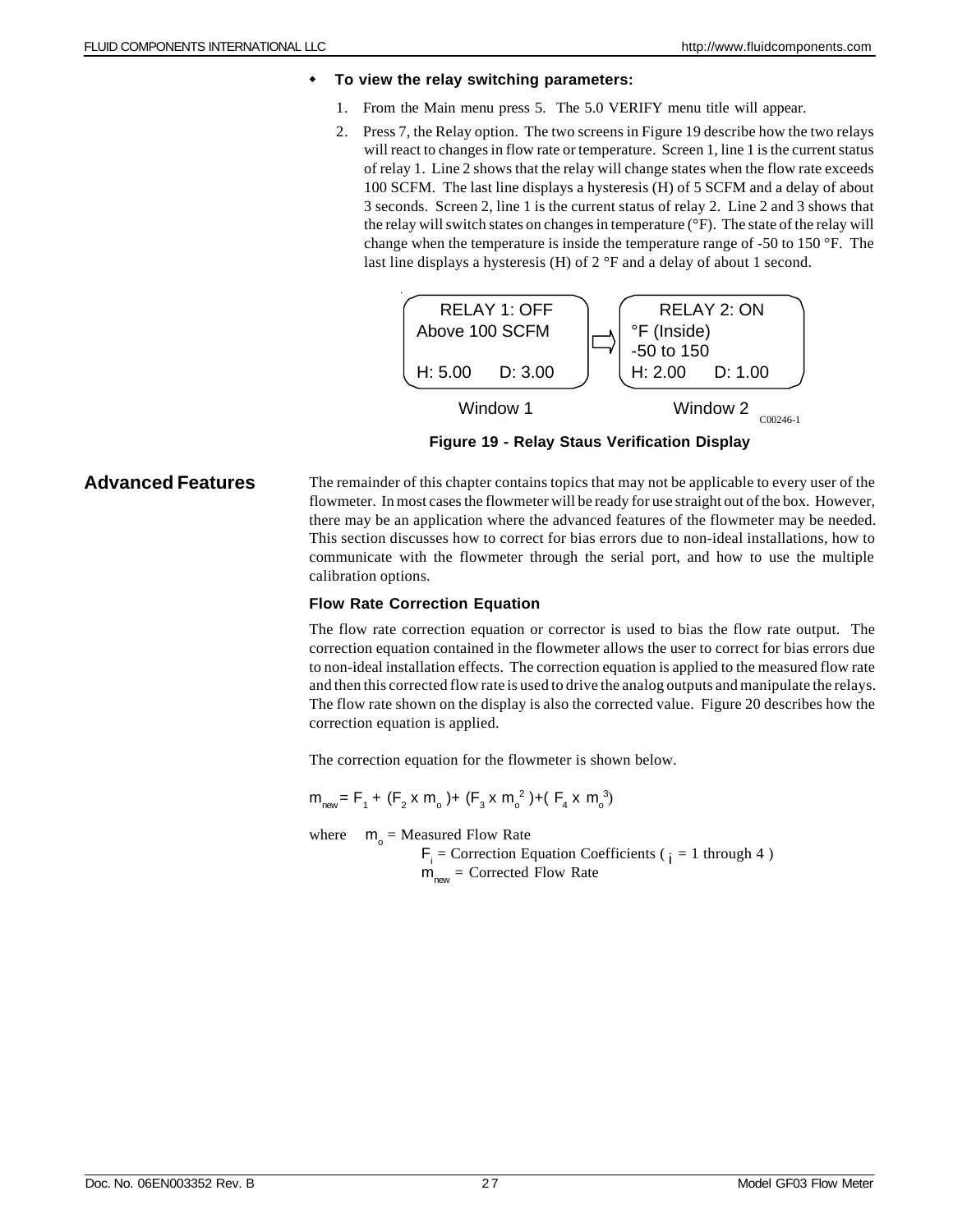

**Figure 20 - Correction Factor**

Application fo the correction equation will be illustrated in the following example. Through analysis of the process flow stream it is determined that the flow rate must be multiplied by 1.056 to output the desired value.

The correction equation takes the following form:

$$
m_{\text{new}} = 0 + (1.056 \times m_{\text{o}}) + (0 \times m_{\text{o}}^2) + (0 \times m_{\text{o}}^3)
$$
  
Therefore  $m_{\text{new}} = 1.056 \times m_{\text{o}}$ 

Where  $F_1 = 0$ 

$$
\mathsf{F}_2 = 1.056
$$

$$
\mathsf{F}_3 = 0
$$

$$
\mathsf{F}_4 = 0
$$

A more complicated situation would be where the multiplication factor varies with flow rate. Figure 21 shows the variation of desired flow rate versus the measured flow rate.



**Figure 21 - Desired Flow Rate versus Measured Flow Rate**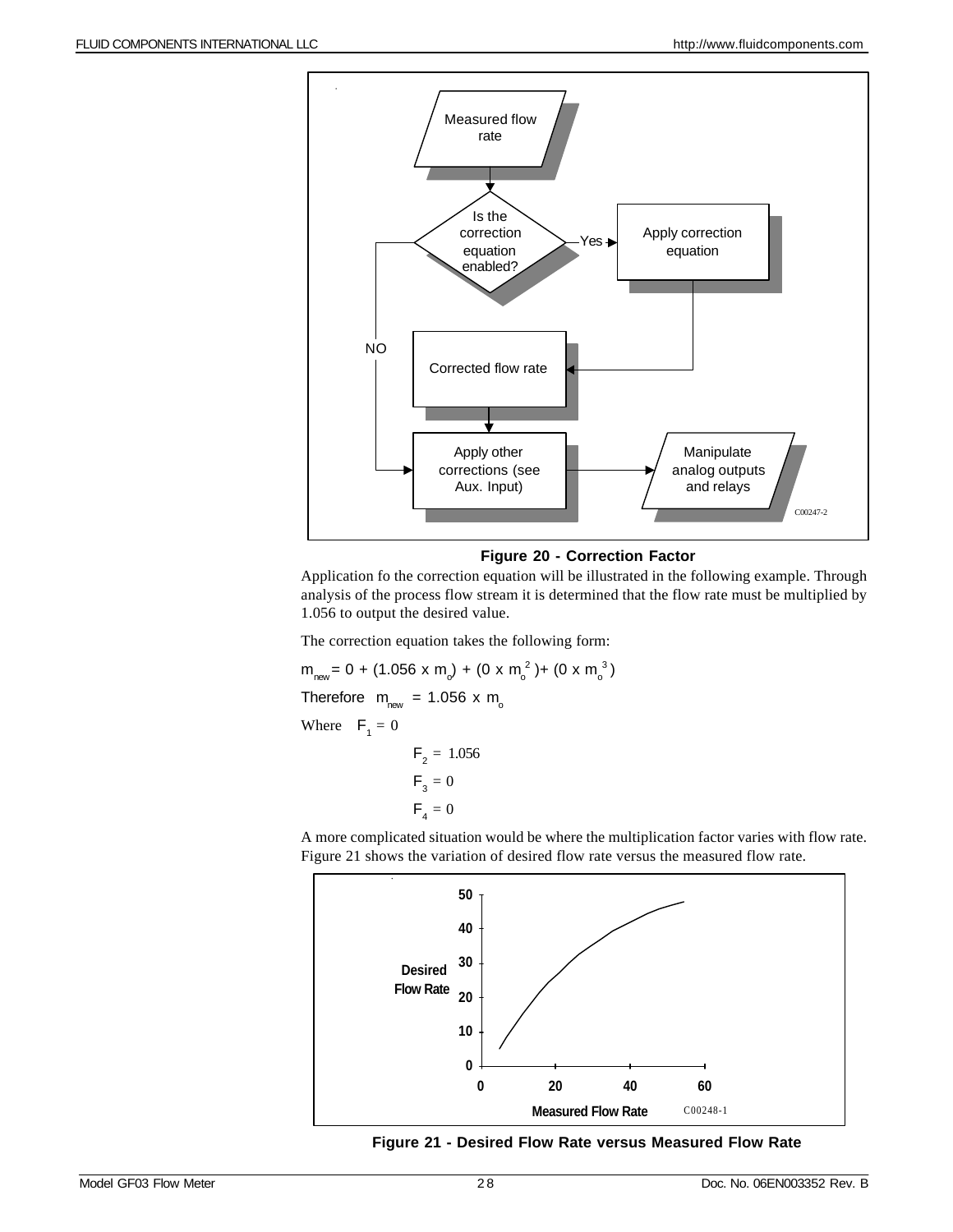The relationship between the measured and the desired flow rates was determined through a least squares analysis. The coefficients for the above relation are:

 $F_1 = -7.5672$  $= -7.5672$   $F<sub>2</sub> = 2.09253$  $F_3 = -0.037082$   $F_4$  $F_{4} = 0.0003505$ 

#### To enter the correction equation coefficients and to enable it:

- 1. From the Main menu press 4. The 4.0 MISCELLANEOUS menu title will appear.
- 2. Press 2, the Corrector Setup option.
- 3. Press 2, the Enter Corr option, to enter the Correction Equation coefficients
- 4. Enter the user password (if it is enabled). Press 1 to enter the coefficient F1. Press 2 for F2 and so on to F4. Press 5 to verify the entries.
- 5. Press 6 to exit.
- 6. Press 1 to enable to Corrector. (To disable the Corrector press 1 again.)

#### **The Auxiliary Input**

The flowmeter has one analog signal input port that can be used to directly manipulate the flow rate output. This signal input port is called the auxiliary input. The signal measured by the flowmeter allows for the correction of errors that may be caused by changes such as process composition. The factory has determined from the application data supplied at the time of order whether the flowmeter would benefit from using the auxiliary input. If the auxiliary input is not used in the flowmeter the following section can be skipped. If the auxiliary input is used, all the internal settings necessary have been entered into the flowmeter. The following is a description of the internal and external workings of the auxiliary input.

- **To determine if the flowmeter is set to use the auxiliary input:** 
	- 1. From the Main menu press 2. The 2.0 PORT SETUP menu title will appear.
	- 2. Press 4, the Aux Input option.
	- 3. Press 2, the Enter Aux option. Enter the user password (if it is enabled).
	- 4. Press 5, the Verify option. The variables AUX 1, 2 and 3 will appear.
	- 5. Press ENTR and DISABLED or ENABLED will be on the third line. If ENABLED is displayed then the flowmeter has been configured to use the auxiliary input.

The auxiliary input is accessed at terminal JP6 located on the lower circuit board. Figure 22 illustrates the auxiliary input connected to a current source. If OUT 1 COM is not easily accessible then use JP6 OUT 2 COM, JP7 GND, JP1 DC GND OR JP3 GND. They are electrically the same signal ground point. The range of this source is most likely 4-20mA.



**Figure 22 - Auxiliary Input Wiring Diagram**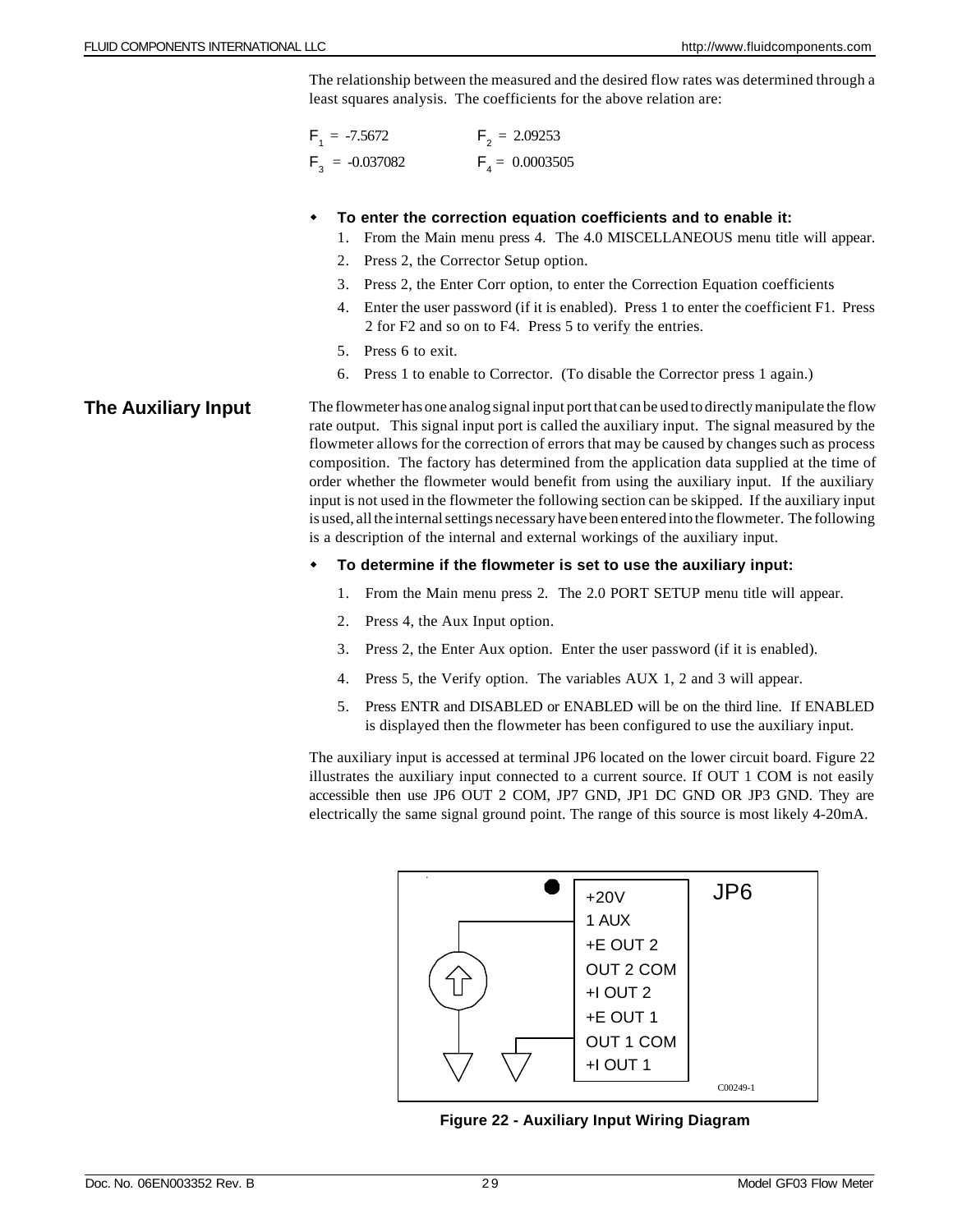The flowmeter measures the applied current input, converts it to a digital value and makes a correction to the measured flow rate. The corrected flow rate is used to drive the analog outputs and manipulate the relays. The flow rate shown on the display is also the corrected value. Figure 23 charts the process.

The auxiliary input port monitors the signal input level and converts it to a digital value. This digital value can be displayed from menu level 2.4.3, the Auxiliary Test Input function.



**Figure 23 - Auxiliary Input Process**

#### To view the digital representation of the current input:

- 1. Apply a current to the auxiliary input as shown in Figure 22.
- 2. From the Main menu press 2. The 2.0 PORT SETUP menu title will appear.
- 3. Press 4, the Aux Input option.
- 4. Press 3, the Test Input option. The digital representation of the current input is displayed on the second line.

The approximate relationship between current input and the digital value displayed in menu level 2.4.3 is:

Digital Value = Current Input  $x$  51.1

The digital value is used to manipulate the measured flow rate. This digital value is used to calculate a factor that is multiplied by the measured flow rate. The factor is calculated using the following relationship:

$$
K_A = A_1 + (A_2 x s) + (A_3 s^2) + (A_4 x s)
$$

where  $s =$  Digital Value

 $A_j$  = Correction Factor Coefficients ( $i = 1$  through 4)  $K_A$  = Correction Factor



**NOTE:** Ai is used for clarity in the manual. The flowmeter uses Fj as the Correction Factor Coefficient.

The Auxiliary Input Equation coefficients are determined by the factory from the data supplied at the time of order entry.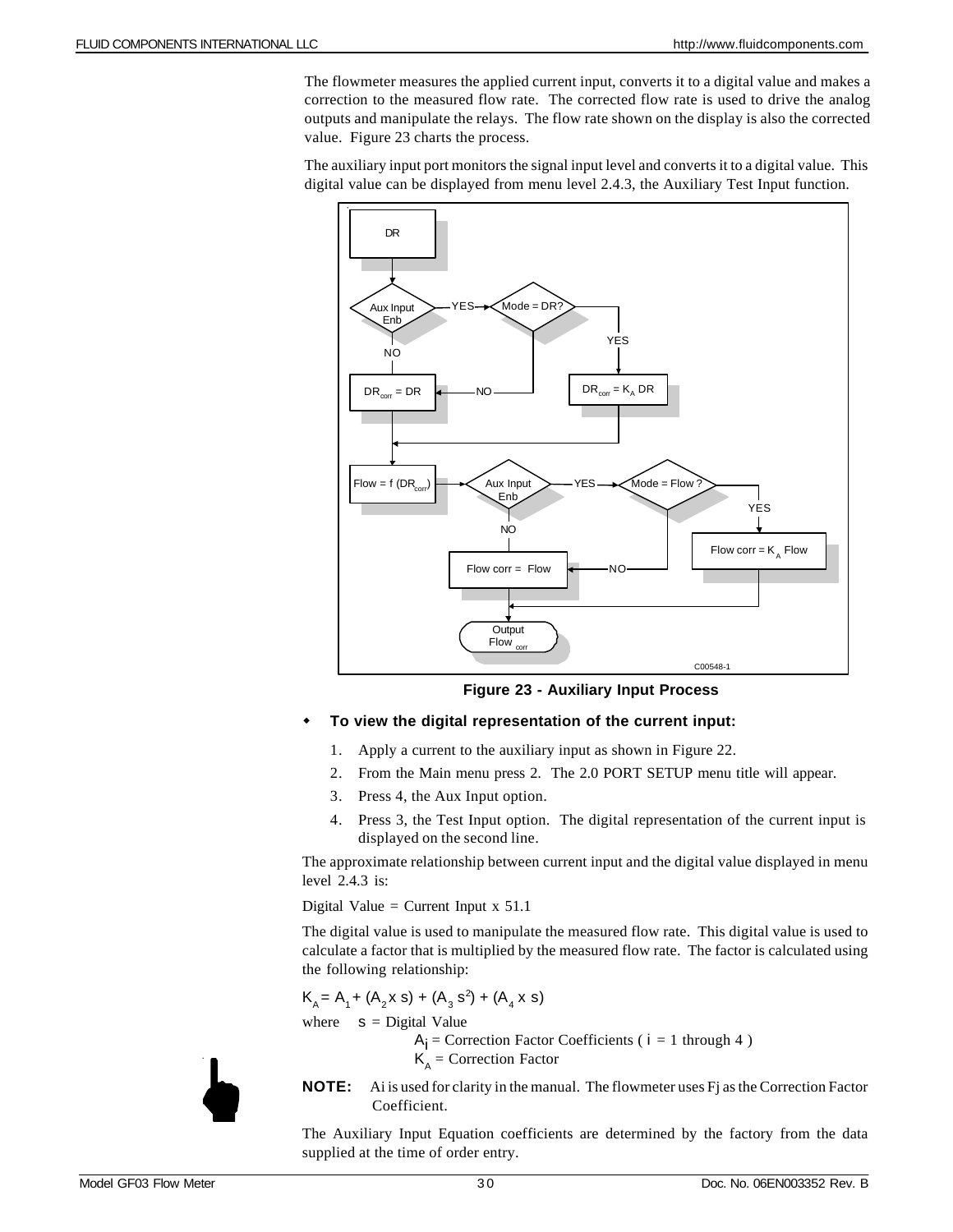# **Serial Communications**

The flowmeter has one RS-232 port. The data stream is sent at a rate of 9600 baud with no parity, 8 bit characters and 1 stop bit. The baud rate is fixed and cannot be changed. All operations accessible through the keypad are also available through the serial port. The serial port, designated as JP3, is located on the lower right corner of the upper circuit board. The connection is a RJ-11 phone jack. Figure 24 represents the connection between the serial port and the host device.

A serial communications kit containing adapter plugs are available from FCI for both the DB-9 and DB-25 connectors which allow the use of standard 6 wire phone line cord between the RJ-11 serial port and the host device. The order number for the DB-9 Connector kit is 014108- 01. Serial communication software is provided with each connector.



**NOTE:** The standard phone line used must be a reversing type and not a straight-through type of cable.



**Figure 24 - Wiring Diagram, DB-9 an DB-25 PC Connectors**

The serial port input/output stream duplicates the actions of the keypad and the LCD display. Commands sent through the serial port to manipulate the flowmeter are exactly equivalent to the keypad sequences. Data coming out of the serial port is equivalent to the data sent to the display. Remote communication with the flowmeter consists of character sequences that duplicate actions taken at the keypad. For example, the string  $H$  2 4 2 5 produces the same results as pressing HOME, 2, 4, 2, 5 from the keypad. Figure 25 is an example of code written in Quick Basic that extracts the flow rate and the temperature through the serial port.

A common communication problem is over writing flowmeter serial buffer. If the buffer is overwritten the last characters sent are lost. If the flowmeter does not respond as expected to a command, slow down the data flow from the user PC or control device.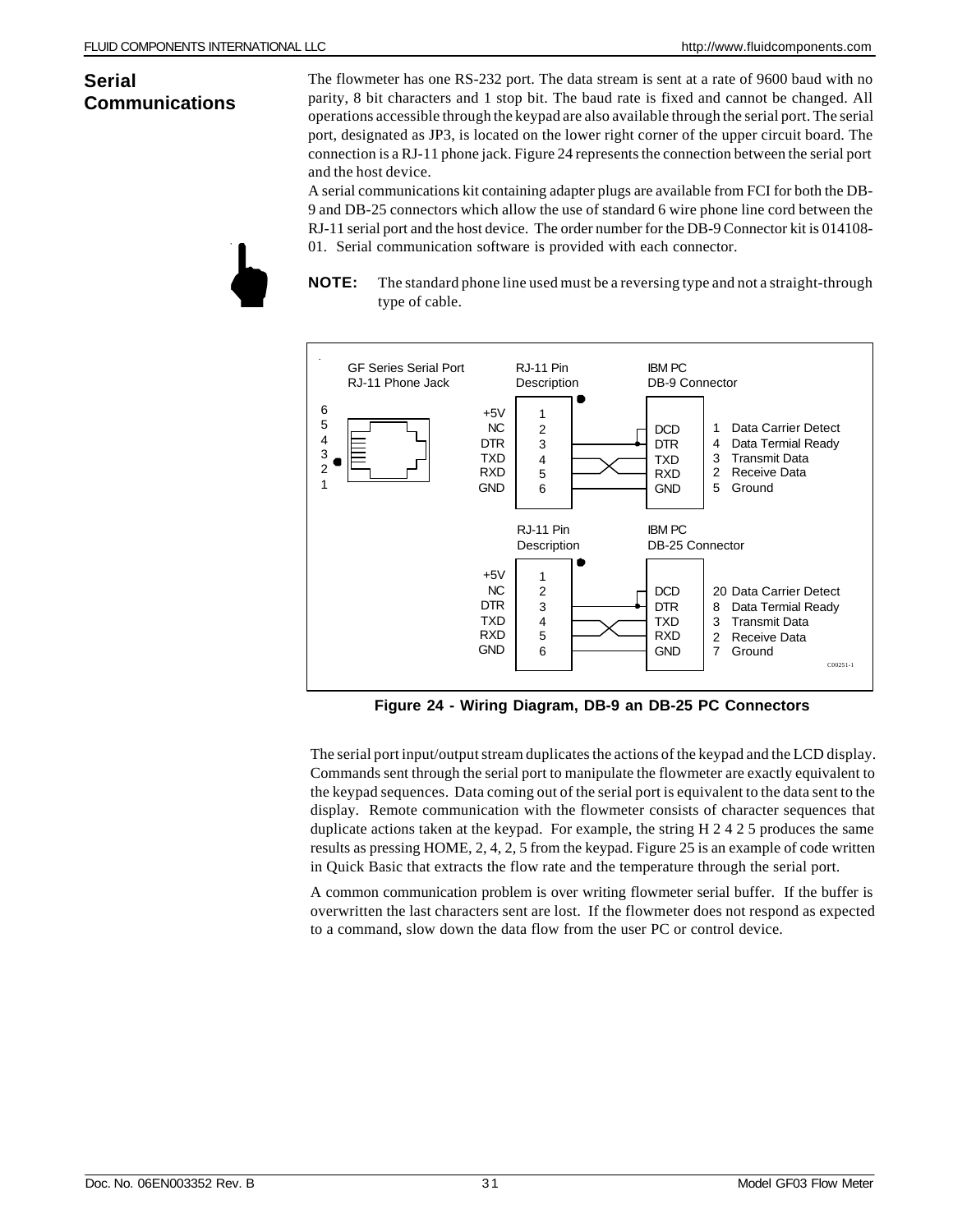| ' Serial Communication example<br>' Fluid Components Intl                                                             |                                                                                    |
|-----------------------------------------------------------------------------------------------------------------------|------------------------------------------------------------------------------------|
| This program places the flowmeter into normal<br>' operation and displays the current flow rate and<br>' temperature. |                                                                                    |
| <b>DEFINT A-Z</b>                                                                                                     |                                                                                    |
| ON ERROR GOTO error.trap                                                                                              |                                                                                    |
| COLOR 7, 1                                                                                                            | ' Set screen color.                                                                |
| <b>CLS</b>                                                                                                            |                                                                                    |
| $Quits = CHRS(0) + CHRSS(16)$                                                                                         | ' Value returned by INKEY\$<br>' when ALT+q is                                     |
| pressed.                                                                                                              |                                                                                    |
| 'Set up screen and turn cursor off.                                                                                   |                                                                                    |
| LOCATE 24, 1, 0<br>PRINT STRING\$(80, "_");<br>LOCATE 25, 1<br>PRINT TAB(30); "Press ALT+q to quit";                  |                                                                                    |
| VIEW PRINT 1 TO 23                                                                                                    | ' Print between lines $1 \& 23$ .                                                  |
| ' Open communications (9600 baud, no parity, 8-bit data,<br>' 1 stop bit, 256-byte input buffer):                     |                                                                                    |
| OPEN "COM1:9600, N, 8, 1, RS, CS, DS, CD, OP10000, RB2000" FOR RANDOM AS<br>#1 LEN $=512$                             |                                                                                    |
| PRINT#1, "H";<br>(Send<br>also.)                                                                                      | ' Send a HOME command.<br>' another                                                |
| $x! = TIMER$<br>DO UNTIL TIMER - x! 3<br><b>LOOP</b>                                                                  | ' Wait for response. (A long<br>' wait is not necessary after<br>' most commands.) |
| PRINT #1, "H";<br>command                                                                                             | ' Send another HOME                                                                |
| $x! = TIMER$<br>DO UNTIL TIMER - x! 3                                                                                 | ' Wait again                                                                       |
| <b>LOOP</b>                                                                                                           |                                                                                    |
| PRINT #1, "1";                                                                                                        | ' Normal Operation                                                                 |
| DO                                                                                                                    | ' Main communications loop.                                                        |
| $KeyInput$ = INKEY$$<br>IF KeyInput $$$ = Quit $$$ THEN<br><b>EXIT DO</b>                                             | ' Check the keyboard.<br>' Exit the loop if the user<br>' PRESSED alt+q.           |
| END IF                                                                                                                |                                                                                    |
| $GFINPUT$ = ""$<br>$moreGFInput$ = ""$                                                                                | ' Empty the two working<br>'strings                                                |

| <b>Figure 25 - Series Serial Communication Code Example</b> |  |  |  |
|-------------------------------------------------------------|--|--|--|
|-------------------------------------------------------------|--|--|--|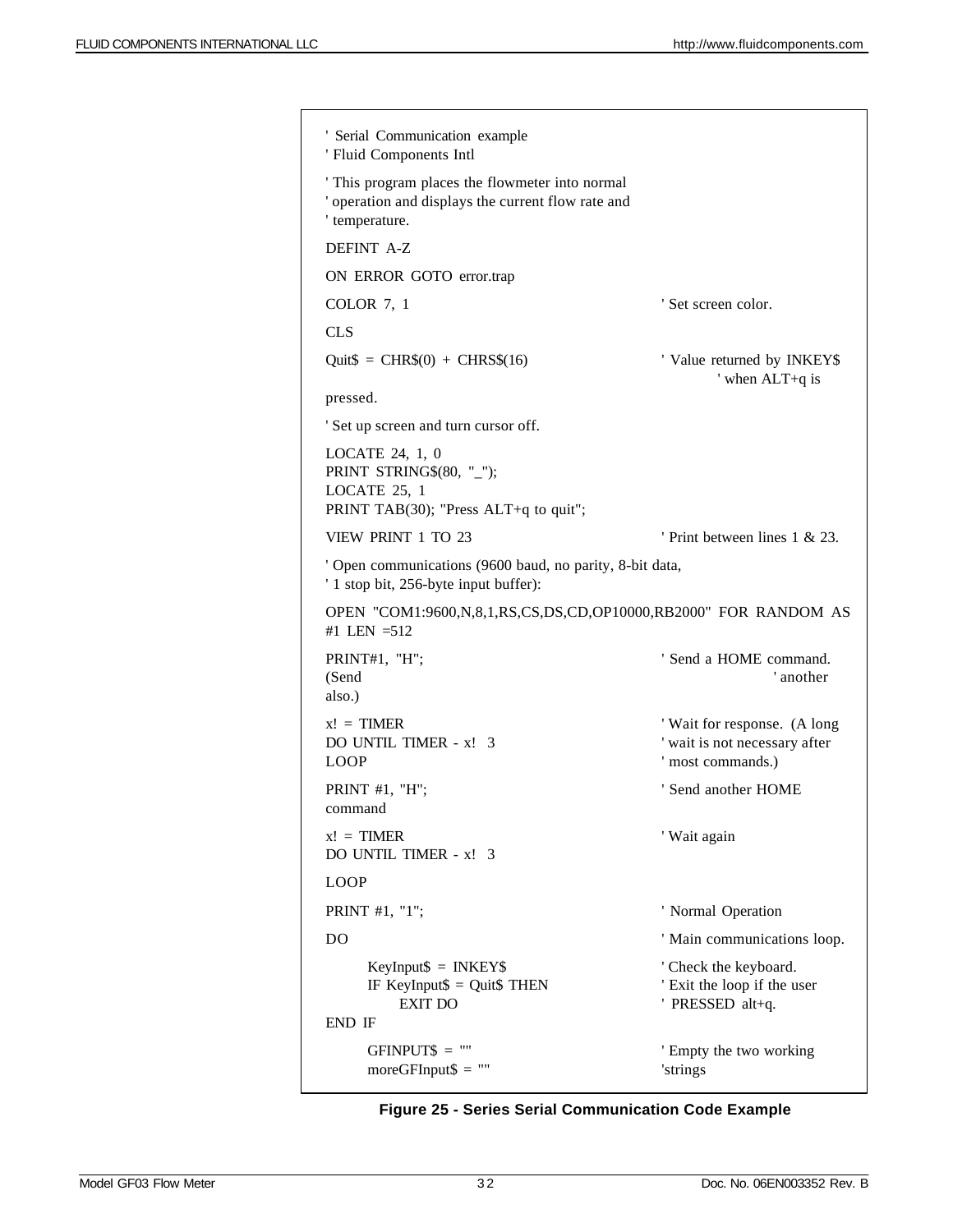| IF NOT EOF(1) THEN<br>'LOC(1) gives the number of characters waiting.<br>$GFInput\$ = $GFInput\$ + INPUT\$ (LOC(1), #1)                                                                                                  |
|--------------------------------------------------------------------------------------------------------------------------------------------------------------------------------------------------------------------------|
| ' Gather at least one full display of information<br>IF INSTR(GFInput\$, "CH1:") THEN                                                                                                                                    |
| DO UNTIL INSTR(more GFInput\$, "CH:")<br>$moreGFInputStream = moreGFInputStream + INPUT$(LOC(1), #1)$<br><b>LOOP</b>                                                                                                     |
| $GFInputStream = GFInputStream + moreGFInputStream$                                                                                                                                                                      |
| Parse and print the flow rate and temperature<br>$n\% = INSTR(GFInput\$ , "CH:")<br>$FlowRate! = VAL(MID$(GFInputStream, n\% +5))$<br>$n\% = INSTR(GFInput\$ , "CH2:")<br>Temperature! = $Val(MIDS(GFInput\$ , n\% + 5)) |
| PRINT FlowRate!, Temperature!                                                                                                                                                                                            |
| END IF                                                                                                                                                                                                                   |
| <b>END IF</b>                                                                                                                                                                                                            |
| <b>LOOP</b>                                                                                                                                                                                                              |
| ' End communications.<br><b>CLOSE</b>                                                                                                                                                                                    |
| <b>END</b>                                                                                                                                                                                                               |
| error.trap:<br><b>RESUME NEXT</b>                                                                                                                                                                                        |

**Figure 25 - Series Serial Communication Code Example Cont'd**

The flowmeter is calibrated at the factory in a test stand that duplicates or models the customer application. The calibration process produces the information needed to relate RTD signal to an actual mass flow rate. That calibration information is entered into the flowmeter. Information about the customer's process such as pipe inside diameter and the process standard density is also entered. Situations exist where a pipe or duct may have two or more distinct process flow streams or the flowmeter needs to be used in more than one installation. The flowmeter can accommodate three sets of calibration information, therefore it can be used to monitor multiple flow streams or used in multiple installations. Each set of calibration information is called a Group. The factory has determined from the application data supplied at the time of order whether the flowmeter would benefit from using multiple Groups . If multiple Groups are not used in the flowmeter the following section can be skipped. If multiple Groups are used, all the information necessary has been entered into the flowmeter. However, the method and conditions that determine the current Group can be altered. **Multiple Groups**

#### To determine if the flowmeter is set to use the Multiple Groups:

From the Main menu press 1. The flowmeter will enter the normal mode of operation. If the mode on the last line of the window (see Figure 9) is Auto, or Link then the flowmeter contains multiple calibration groups.

If the mode is normal or Norm is displayed in the normal operation window, the flowmeter may still contain multiple calibration groups.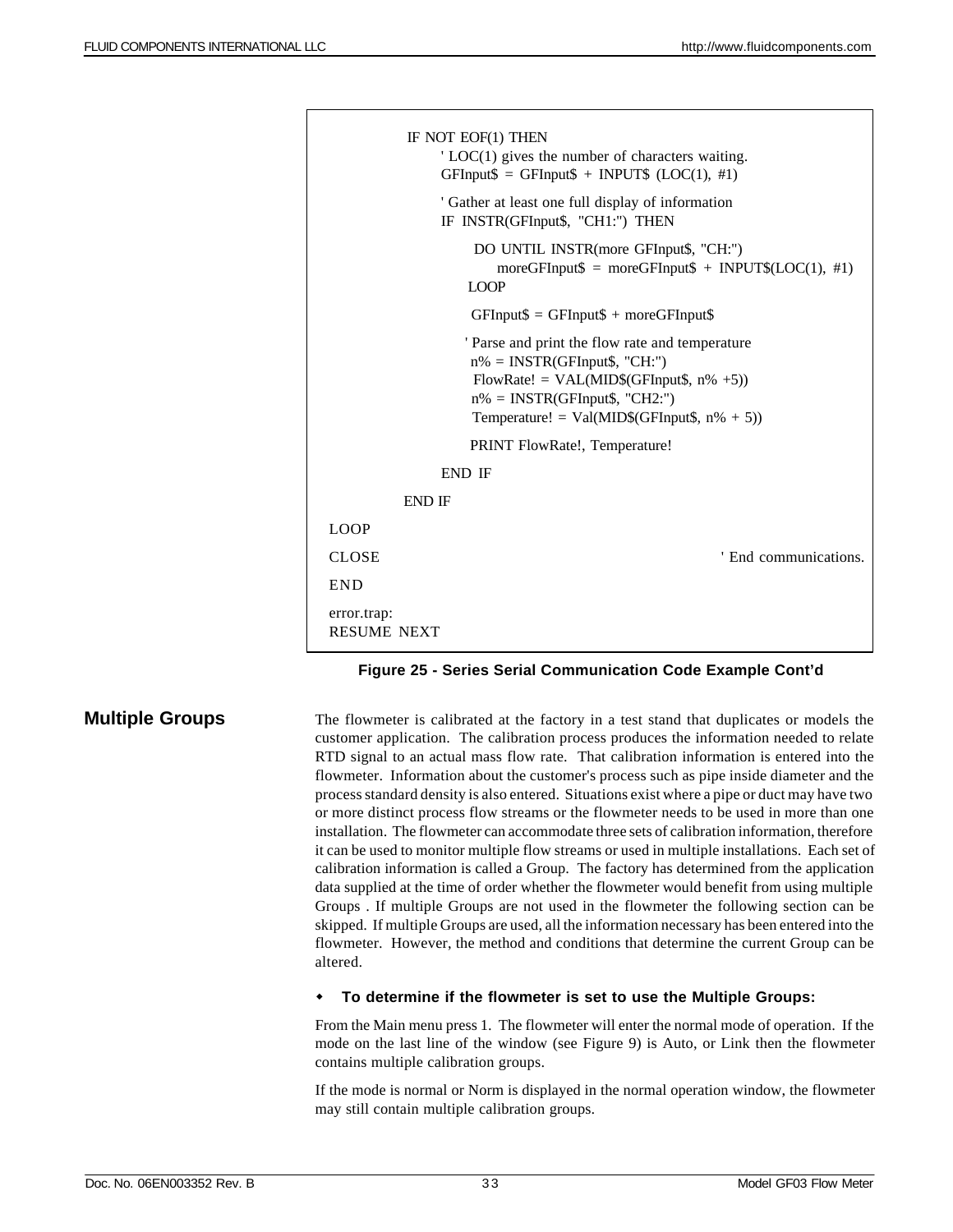|                                                                             | To determine if the flowmeter is set to use the Multiple Groups in Normal<br>mode:                                                                                                                                                                                                                                                                                                                                                                                                                                                                                                                                                                                                                                                                            |
|-----------------------------------------------------------------------------|---------------------------------------------------------------------------------------------------------------------------------------------------------------------------------------------------------------------------------------------------------------------------------------------------------------------------------------------------------------------------------------------------------------------------------------------------------------------------------------------------------------------------------------------------------------------------------------------------------------------------------------------------------------------------------------------------------------------------------------------------------------|
|                                                                             | Press 4, the Miscellaneous option.<br>1.                                                                                                                                                                                                                                                                                                                                                                                                                                                                                                                                                                                                                                                                                                                      |
|                                                                             | 2.<br>Press 1, the Set Group option.                                                                                                                                                                                                                                                                                                                                                                                                                                                                                                                                                                                                                                                                                                                          |
|                                                                             | Press 1 again, the Set Group option. Enter the user password (if it is enabled).<br>2.                                                                                                                                                                                                                                                                                                                                                                                                                                                                                                                                                                                                                                                                        |
|                                                                             | 3.<br>Press 2, to change the current group to Group 2.                                                                                                                                                                                                                                                                                                                                                                                                                                                                                                                                                                                                                                                                                                        |
|                                                                             | Press HOME, 7, 3 and 8. Scroll the display to show C1 to C5. If the coefficients<br>4.<br>C1 through C5 are non-zero values, the Flowmeter has been set to use multiple<br>groups.                                                                                                                                                                                                                                                                                                                                                                                                                                                                                                                                                                            |
|                                                                             | Change the current group in Set Group back to group 1.<br>5.                                                                                                                                                                                                                                                                                                                                                                                                                                                                                                                                                                                                                                                                                                  |
| <b>Switching Groups</b><br><b>Through the Keypad</b>                        | The current calibration group that the flowmeter uses can be changed from the keypad. This<br>may be the most desirable method of changing groups for a flowmeter that has been<br>configured for multiple installations.                                                                                                                                                                                                                                                                                                                                                                                                                                                                                                                                     |
|                                                                             | To change the current group from the keypad:                                                                                                                                                                                                                                                                                                                                                                                                                                                                                                                                                                                                                                                                                                                  |
|                                                                             | 1. Press 4, the Set Group option.                                                                                                                                                                                                                                                                                                                                                                                                                                                                                                                                                                                                                                                                                                                             |
|                                                                             | 2. Press 1, the Set Group option. Enter the user password (if it is enabled).                                                                                                                                                                                                                                                                                                                                                                                                                                                                                                                                                                                                                                                                                 |
|                                                                             | 3. Enter the desired group number, 1, 2 or 3. The flowmeter is now set to use that group<br>of calibration information.                                                                                                                                                                                                                                                                                                                                                                                                                                                                                                                                                                                                                                       |
| <b>Switching Groups</b><br><b>Through the Serial Port</b>                   | The current calibration group can be changed remotely through the serial port. The sequence<br>of commands sent through the serial port is equivalent to the sequence taken at the keypad.<br>The command string should include sufficient time delays to allow the flowmeter to respond.<br>One possible command string is "H H 4 1 $1$ " + (desired group number) + "H 1". The command<br>string sends to HOME (H) characters, sets the menu level to 4.1.1, enters the desired group<br>number and returns the flowmeter to normal operation. Remember to insert a time delay after<br>sending each character. (See Figure 25 for an serial communication example.)                                                                                        |
| <b>Switching Groups by</b><br><b>Temperature - Auto</b><br><b>Selecting</b> | The flowmeter has the ability to switch groups on changes in process temperature or changes<br>in signal into the auxiliary port. To use the auto-select option, the flowmeter must be<br>configured by the factory. Use the procedure described in the section Multiple Groups to<br>determine if the flowmeter has been configured to use multiple groups. In Auto-Select mode<br>the user can program the flowmeter to switch on temperature. One temperature switch point<br>is used for switching between two groups and two switch points are used for three groups. The<br>switch points have a 2.5% hysteresis and cannot be changed. A typical application that would<br>benefit from using auto-selecting by temperature is described in Figure 26. |
|                                                                             | Nitrogen Purge<br>Check<br>@ 70°F<br>۱/۵۱۱۵                                                                                                                                                                                                                                                                                                                                                                                                                                                                                                                                                                                                                                                                                                                   |



**Figure 26 - Auto Select by Temperature Application**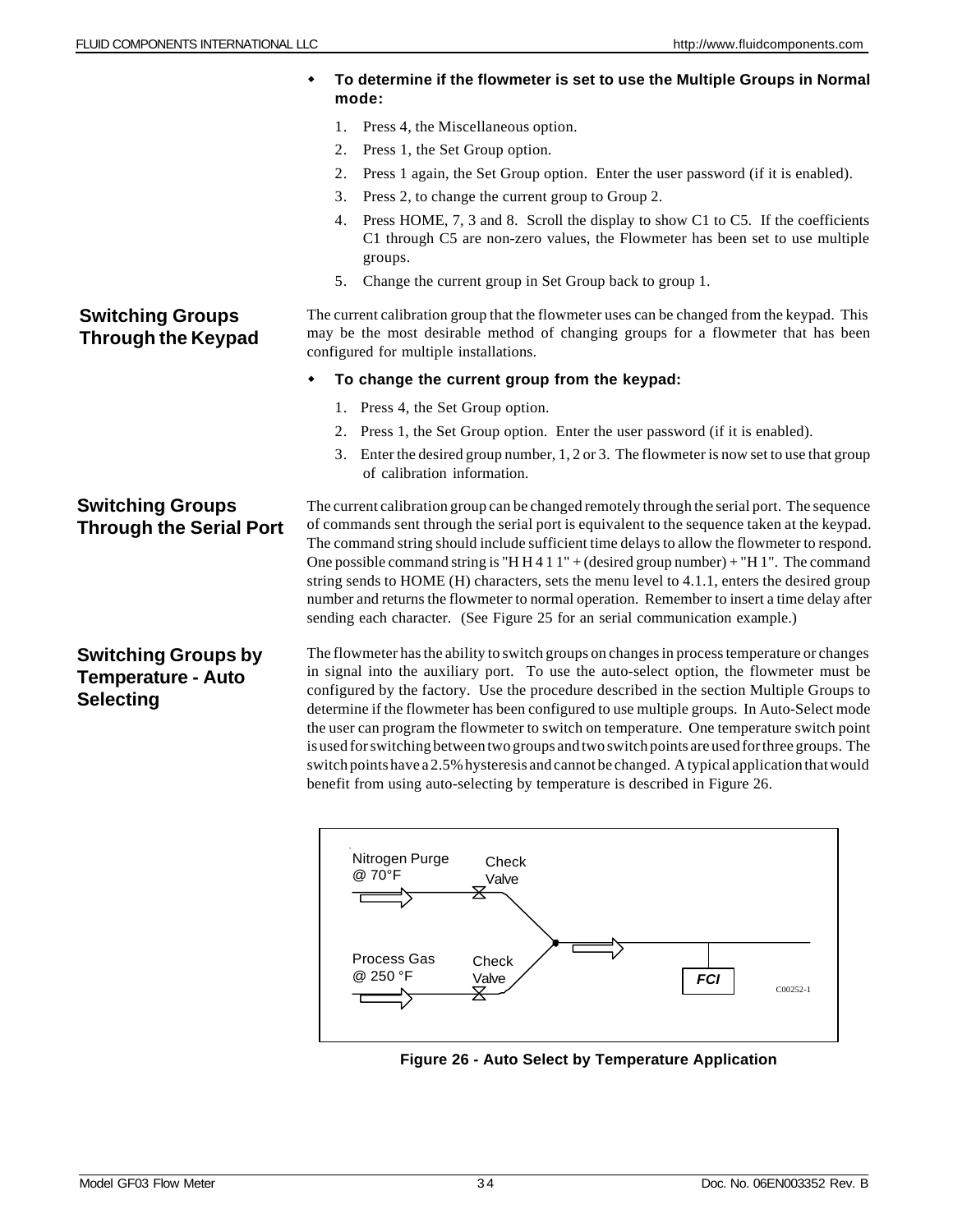The flowmeter would be calibrated in both nitrogen and the process gas, then the information would be stored in Group 1 and 2. An auto-select temperature switch point of 150 °F would allow the flowmeter to toggle automatically between nitrogen and the process gas when the switch point is crossed. If requested, the factory, will configure the flowmeter for the Auto-Select mode from the application information supplied at the time of the order. Generally, there will be no need to change the settings, however, the switch point values can be adjusted if necessary.

#### To enter a new temperature switch point(s) for the Auto-Select mode:

- 1. Press 4, the Miscellaneous option.
- 2. Press 1, the Set Group option.
- 2. Press 2, the Set Auto-Select option.
- 3. Press 2, the By Temperature option. Enter the user password (if it is enabled).
- 4. Enter the number groups involved in the Auto-Selecting. (Zero to disable.)
- 5. Enter the switch point temperature(s).
- **NOTE:** The minimum and maximum temperatures for adjacent Groups must be separated by a least 20°F (11°C).
- To enable or disable the Auto-Select mode:
	- 1. Press 4, the Miscellaneous option.
	- 2. Press 1, the Set Group option.
	- 3. Press 3, the Enable Auto-Select option. Auto-Select will toggle on or off depending on its previous state. Enter the user password (if it is enabled).



**NOTE:** When changing system parameters such as flow rate units the Auto-Select mode must be turned off.

The Link Groups option enables the flowmeter to measure flow ranges of greater than 100:1 to up to 1000:1. (Turndown is defined as the maximum flow rate divided by the minimum flow rate.) This function is similar to the LT Series Extended Range. Links Groups can only be set by the factory. The Link Groups mode operates transparently (as if the flowmeter were operating in normal mode), although, when changing system parameters there are a few extra steps that need to be taken.

#### To determine if the flowmeter is in Link Groups mode:

Press 1, the Normal Operation option. The mode of operation is displayed on the last line. Link is displayed if the link groups option is enabled.

If the flowmeter's link groups option is enabled, then changes in system parameters must be made for each group. For instance, if the flow rate units are changed, the flow rate units for each linked group must be changed.

#### To change system parameters in Link Groups mode:

- 1. Press 5, the Verify option.
- 2. Press 8. Scroll the display to the fourth window. The Link Groups mode is displayed on the third line.
- 3. Press Home, 7, 3 and 7, the Link Groups option. Enter 9 4 2 to enable the function.
- 4. Press 4 to disable the Link Groups option.
- 5. Make the parameter changes for all groups, switching between groups using the Set Group option, 4.1.1.
- 6. Re-Link Groups from menu level 7.3.7 by repeating step 3. Reset the link to the prior setting.
- **NOTE:** The link groups (extended range) and auto-select modes cannot be used simultaneously.



**Link Groups (Extended Range Emulation)**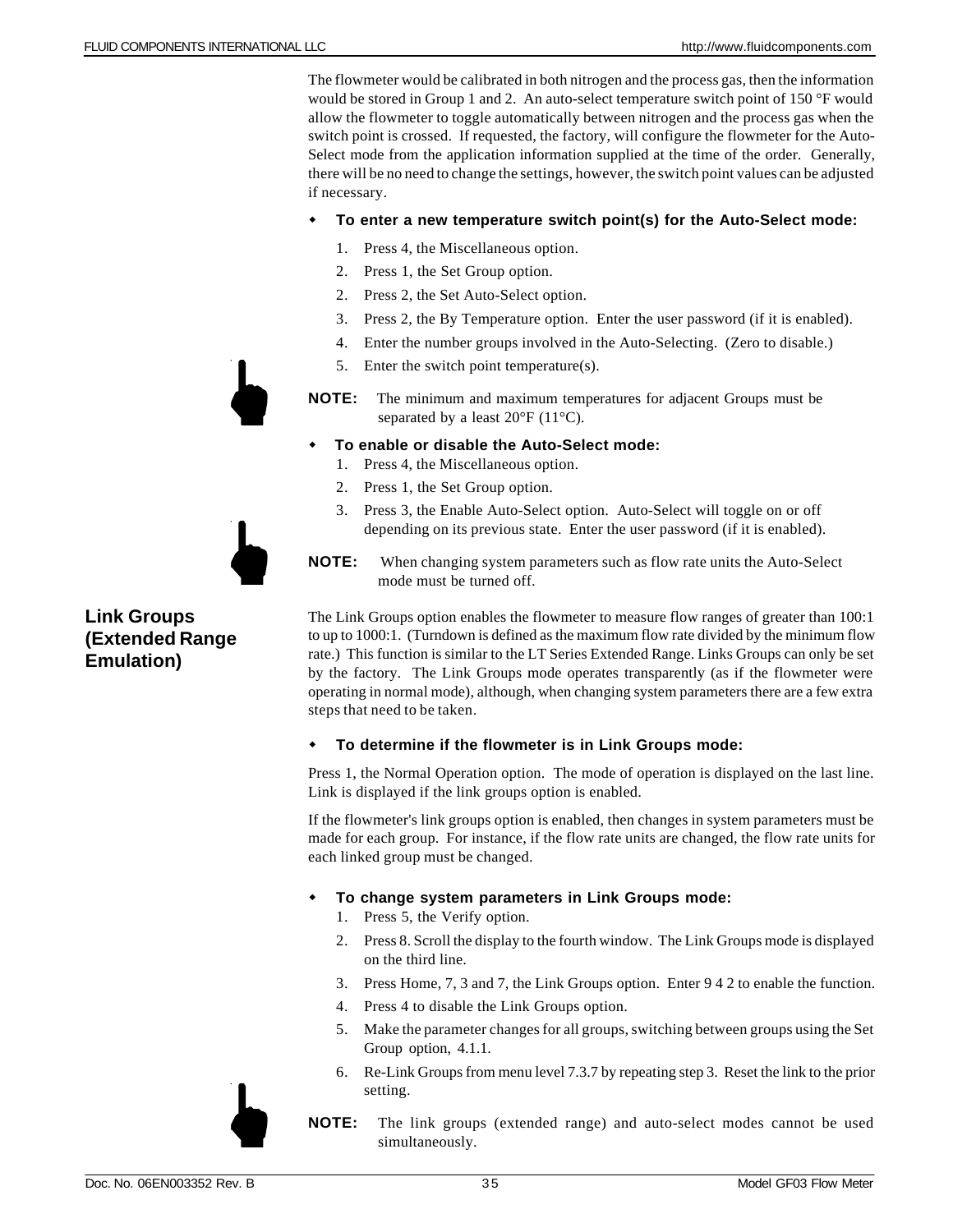# **Calibration Functions Menu 7.0**

The calibration functions of the flowmeter are contained in menu level 7.0. These functions are not needed for general operation and setup of the flowmeter. With the exception of 7.1, Show Delta R, these functions should be used only after consultation with a factory service representative. Menu level 7.1 displays the RTD resistances and can be compared to calibration resistances. This is useful for troubleshooting problems and is addressed in Chapter 5, Troubleshooting.

#### **To view RTD resistance values:**

- 1. Press 7, the Calibration option.
- 2. Press 1, the Show Delta R option.

# **Veri-Cal In-Situ Calibration Verification**

The GF03 has an optional Veri-Cal system that allows the user to check, or verify, the instruments calibration without removing the flow element from the process installation. The diagram below shows the Veri-Cal system.



**Figure 28 - Veri-Cal System**

The system consists of the Transmitter assembly, GF03 flow element with internal Veri-Cal flow system, the Veri-Cal regulator assembly and interconnecting hose.

The Veri-cal flow system delivers a repeatable flow through a nozzle across the primary flow element thermowells. This is done while the flow element is retracted out of the process flow stream into the insertion packing gland assembly. The flow element orientation is leveled. An inert gas controlled through a precision regulator on the inlet side of a sonic nozzle is then injected across the thermowells. The factory calibration gas is typically Nitrogen, but other gases maybe used.

#### **Validation Check Procedure:**

FCI recommends that this procedure be run at the Instruments commissioning to determine an initial installed baseline verification calibration, and to record any installed offset from the factory Veri-cal Basline.

- 1. Loosen the packing nut assembly until the internal packing is lose enough to allow the probe assembly to be retracted completly back into the insertion pipe assembly.
- 2. Level orientation flat and tighten packing nut so probe assembly is secure.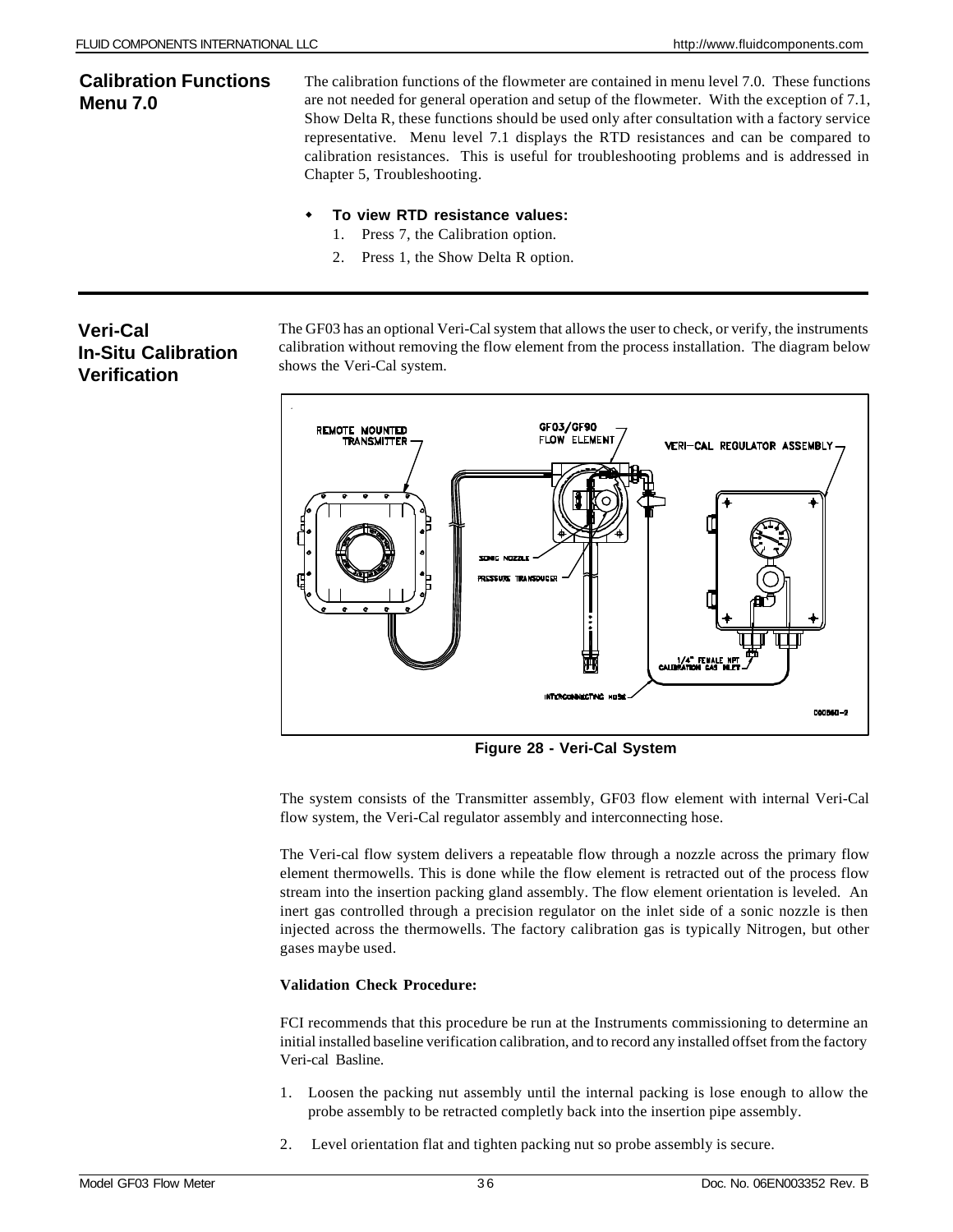- 3. Verify that the ball valve on the probe assembly is closed. Remove the end cap and attach the interconnecting hose and regulator assembly.
- 4. Attach the calibration gas source to the inlet side of the regulator assembly.
- 5. Slowly open the gas source regulator until the analog gauge in the Veri-cal regulator assembly reads 125 psig, no gas should be flowing through the instrument at this time.
- 6. Verify that the system is leak free.
- 7. Obtain local atmospheric pressure. Look at the GF03 Veri-Cal calibration sheet and calculate the pressure offset from the local atmospheric pressure and calibrated atmospheric pressure.

#### **Calibrated atm press – Local atm press = pressure offset**

Add this offset to the Veri-Cal Baseline indicated pressure values in column 1 on the calibration sheet to determine verification indicated pressure check values.

For example, if the calculated pressure offset is 1.40 psi and the first baseline indicated pressure is 100 psig. The first verification check value of 101.40 should be dialed into the Pressure displayed on the Transmitter display.

- 8. Enter the Veri-cal menu on the Transmitter assembly (menu 7.4) Flow, Temperature and Pressure will be displayed.
- 9. Open the ball valve on the probe assembly and adjust the regulator so that the Pressure display on the Transmitter display equals the first verification check value (101.40 in the example).
- 10. Sustain this flow rate for 5 minutes to allow the instrument to come to thermal equilibrium.
- 11. Record the Indicated Flow, Temperature and Pressure.
- 12. Repeat this procedure for the remaining 3 indicated pressure check values. A consistent flow across the thermowell should be held for a minimum of 5 minutes before values are recorded.
- 13. Record all values on the Veri-cal calibration sheet for reference and comparison during the next in-situ verification check. An example of the calibration sheet is shown below.

| <b>Fluid</b>   |                      |      |                   | Temp  |                         |                  | <b>Test</b> |                    | L. Sales        |
|----------------|----------------------|------|-------------------|-------|-------------------------|------------------|-------------|--------------------|-----------------|
| Nitrogen       |                      |      |                   |       | <b>AMBIENT</b>          |                  | Tech        |                    |                 |
| Indicated      | Atmospheric          |      | Total             |       | Indicated               | <b>Indicated</b> | VDC.        |                    | <b>Pressure</b> |
| Pressure, psig | pressure,<br>psia    | psia | pressure,         |       | (SFPS)<br>Veri-Cal Flow | Temp             |             | Output             |                 |
| 100            | 14.64                |      | 114.64            | 27.64 |                         | 70.59            | 5.00        |                    |                 |
| 75             | 14.64                |      | 89.64             |       | 21.54                   | 70.73            |             | 4.00               |                 |
| 50.02          | 14.64                |      | 64.66             |       | 14.95                   | 74.03            | 3.00        |                    |                 |
| 24.97          | 14.64                |      | 39.61             | 8.62  |                         | 74.35            | 2.00        |                    |                 |
|                | <b>Field Check 1</b> |      | Date:             |       |                         |                  |             |                    |                 |
| Indicated      | Atmospheric          |      | Total             |       | Indicated               | Indicated        |             | <b>VDC</b>         | "Raw"           |
| Pressure, psig | pressure, psia       |      | pressure,<br>psia |       | (SFPS)<br>Veri-Cal Flow | Temp.            |             | Pressure<br>Output |                 |
|                |                      |      |                   |       |                         |                  |             |                    |                 |
|                |                      |      |                   |       |                         |                  |             |                    |                 |
|                |                      |      |                   |       |                         |                  |             |                    |                 |
|                |                      |      |                   |       |                         |                  |             |                    |                 |

#### **Table 13 - Example of GF03 Calibration Sheet**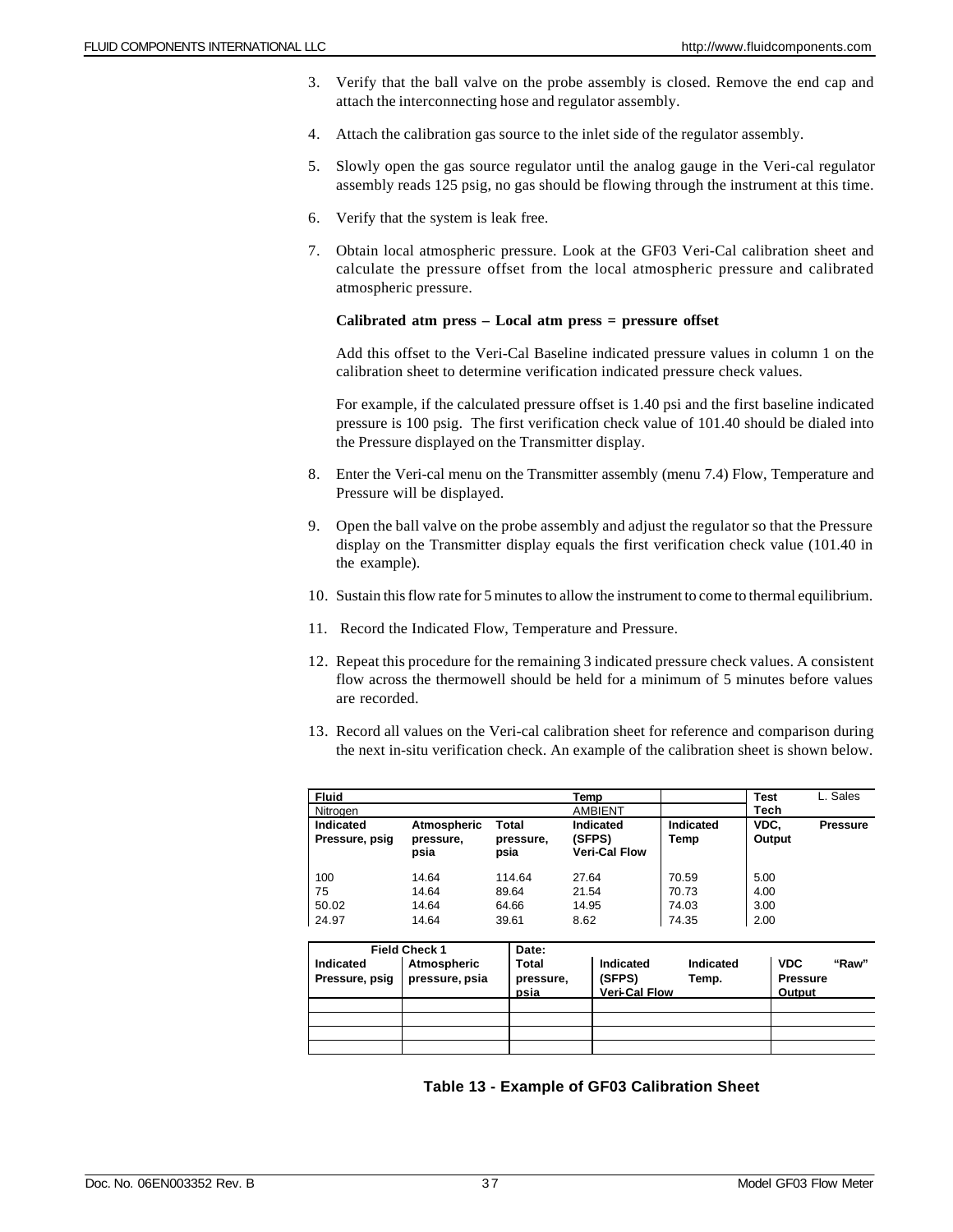# **THIS PAGE INTENTIONALLY LEFT BLANK**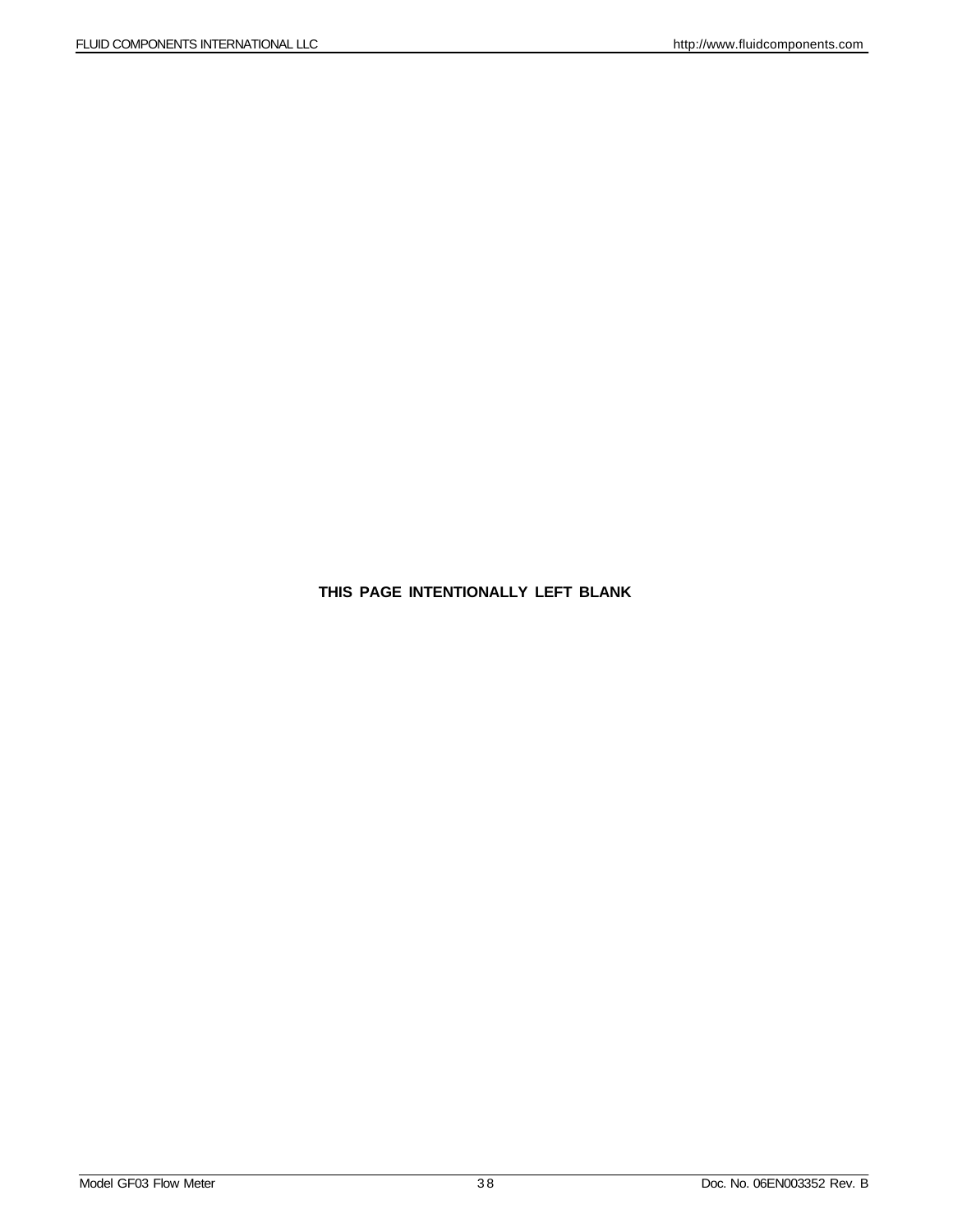# **4. Maintenance**

|                     | <b>Warning:</b> To avoid hazards to personnel, ensure that all environmental isolation seals are<br>properly maintained.                                                                                                                                                                                                                                                                                                                                                                                                                                                                      |
|---------------------|-----------------------------------------------------------------------------------------------------------------------------------------------------------------------------------------------------------------------------------------------------------------------------------------------------------------------------------------------------------------------------------------------------------------------------------------------------------------------------------------------------------------------------------------------------------------------------------------------|
| <b>Introduction</b> | The flowmeter needs very little maintenance. There are no moving parts or mechanical parts<br>subject to wear in the flowmeter. The flow element that is exposed to the process media is all<br>stainless steel construction with nickel braze. The flow element is only subject to chemical<br>attack based on the corrosion relationship between the flow element sensing point material and<br>process media.                                                                                                                                                                              |
| <b>Maintenance</b>  | No specific maintenance steps are made for inspecting, cleaning, or testing procedures<br>without detailed knowledge of the process media components. However, shown below are<br>some general guidelines for maintenance. Use operating experience to set the frequency for<br>each type of maintenance.                                                                                                                                                                                                                                                                                     |
|                     | <b>Calibration</b> - Every 18 months as a minimum, verify the calibration of the flowmeter and re-<br>calibrate if necessary (contact the factory).                                                                                                                                                                                                                                                                                                                                                                                                                                           |
|                     | <b>Electrical Connections</b> - Periodically inspect the cable connections, the terminal strips and<br>the terminal blocks for good connections. Verify that terminal connections are tight and<br>physically sound with no sign of corrosion.                                                                                                                                                                                                                                                                                                                                                |
|                     | <b>Enclosures</b> - Verify that the moisture barriers and seals that protect the local and remote<br>enclosures are in tact.                                                                                                                                                                                                                                                                                                                                                                                                                                                                  |
|                     | <b>Electrical Cables</b> - Periodically inspect the power cable, flow element cable(s) and output<br>cable. Check for deterioration of the cable's insulation.                                                                                                                                                                                                                                                                                                                                                                                                                                |
|                     | Flow Element Mounting Connections - Verify that all seals are performing properly and<br>that there is no leakage of the process media. Check for deterioration of the gaskets and<br>environmental seals used.                                                                                                                                                                                                                                                                                                                                                                               |
|                     | Flow Element Assembly - Periodically remove the flow element for inspection based on<br>historical evidence of debris, foreign matter, or scale build-up. Also the flow element can<br>be removed at appropriate plant shutdown schedules. Check for corrosion, stress cracking,<br>and/or build-up of oxides, salts, or foreign substances. The thermowells must be free of<br>excessive contaminants and be physically intact. Any build-up could cause faulty readings.<br>Clean the flow element as needed with a soft brush and available solvents (compatible with<br>stainless steel). |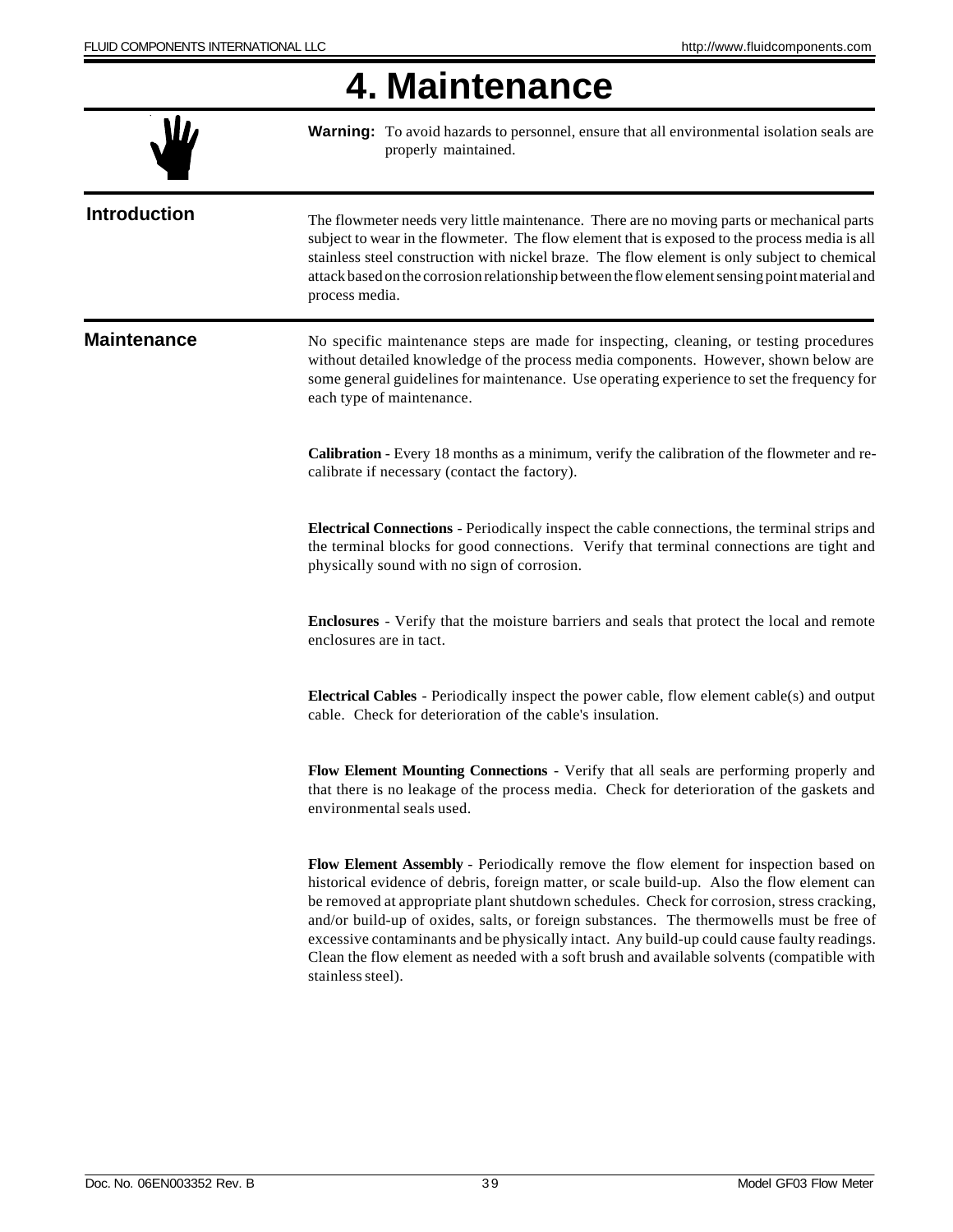# **THIS PAGE INTENTIONALLY LEFT BLANK**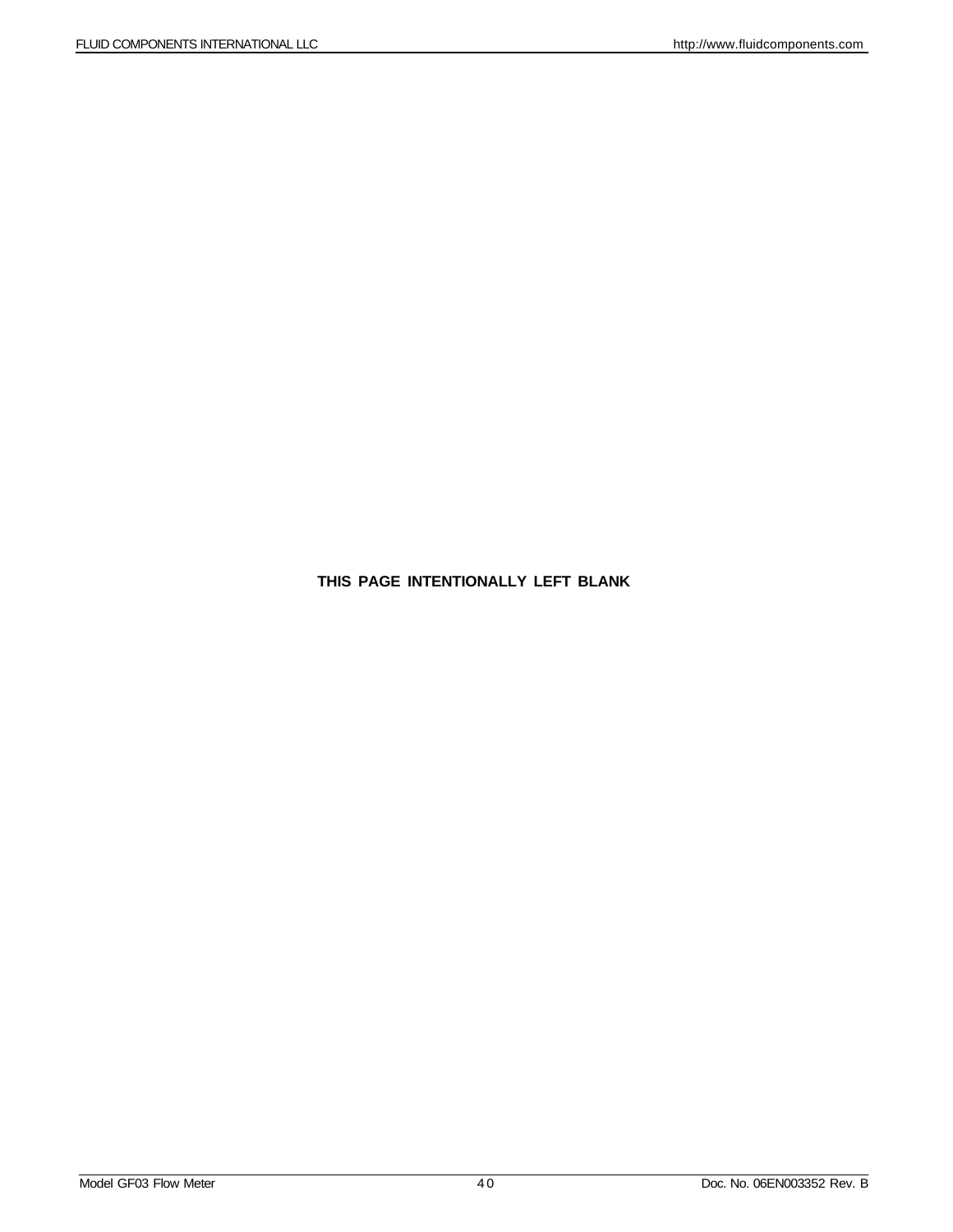|                                              |                                                                                                                                                                                                                                                                                                                                                                       |                           | 5. Troubleshooting                                                                                                                                                                                                                                                                                                                     |  |  |  |
|----------------------------------------------|-----------------------------------------------------------------------------------------------------------------------------------------------------------------------------------------------------------------------------------------------------------------------------------------------------------------------------------------------------------------------|---------------------------|----------------------------------------------------------------------------------------------------------------------------------------------------------------------------------------------------------------------------------------------------------------------------------------------------------------------------------------|--|--|--|
|                                              | Warning:                                                                                                                                                                                                                                                                                                                                                              | troubleshooting.          | Only qualified personnel should attempt to test this instrument. The<br>operator assumes all responsibilities for safe practices while                                                                                                                                                                                                 |  |  |  |
|                                              | Caution:                                                                                                                                                                                                                                                                                                                                                              | devices.                  | The flow transmitter contains electrostatic discharge (ESD) sensitive<br>Use standard ESD precautions when handling the flow<br>transmitter. See Chapter 2, Installation, for ESD details.                                                                                                                                             |  |  |  |
| <b>Introduction</b>                          | In new or re-calibrated instruments, operating problems are most often caused by an improper<br>installation. Review the information on instrument installation in Chapter 2 to verify correct<br>mechanical and electrical installation.                                                                                                                             |                           |                                                                                                                                                                                                                                                                                                                                        |  |  |  |
|                                              | Troubleshooting is more effective if the operation of the equipment is understood before<br>trying to solve the equipment problems. Be familiar with the way the instrument operates<br>(Chapter 3) before troubleshooting an instrument that does not function properly.                                                                                             |                           |                                                                                                                                                                                                                                                                                                                                        |  |  |  |
|                                              | Replacement parts must be of the same part type and number. Therefore, contact the FCI<br>Customer Service Department for the correct replacement parts.                                                                                                                                                                                                              |                           |                                                                                                                                                                                                                                                                                                                                        |  |  |  |
|                                              | Damage to the equipment due to negligence or lack of technician skill is not covered by the<br>warranty, or is damage to flow transmitter caused by part replacement in the field. When parts<br>are replaced, the verification and calibration procedures should be performed by a qualified<br>technician to ensure the accuracy and calibration of the instrument. |                           |                                                                                                                                                                                                                                                                                                                                        |  |  |  |
| <b>Troubleshooting</b><br><b>Equipment</b>   |                                                                                                                                                                                                                                                                                                                                                                       |                           | Digital Multi-Meter (DMM) (at least 4 1/2 digits resolution recommended) capable of<br>measuring ohms, milliamperes, and volts AC and DC.<br>Precision decade resistance boxes (two needed, however they are optional).                                                                                                                |  |  |  |
| <b>Quick Check</b><br><b>Troubleshooting</b> | At this point simply observe the system setup to verify operation. Use Table 8 as a quick check<br>of problems and solutions. More in-depth discussions follow this table.                                                                                                                                                                                            |                           |                                                                                                                                                                                                                                                                                                                                        |  |  |  |
|                                              |                                                                                                                                                                                                                                                                                                                                                                       | Problem                   | <b>Solution</b>                                                                                                                                                                                                                                                                                                                        |  |  |  |
|                                              | No Display                                                                                                                                                                                                                                                                                                                                                            |                           | 1) Check the fuses.<br>2) Verify that S1 is switched to the correct input voltage<br>3) Verify correct power is applied.<br>4) Verify the ribbon cable between the upper and lower<br>circuit boards is solidly connected and the red stripe is at<br>pin 1.                                                                           |  |  |  |
|                                              |                                                                                                                                                                                                                                                                                                                                                                       | No Display or Dim Display | Adjust potentiometer R1 on the top circuit card. If there is no<br>change in the display return the potentiometer to the original<br>setting.                                                                                                                                                                                          |  |  |  |
|                                              | Display is Locked Up                                                                                                                                                                                                                                                                                                                                                  |                           | Press HOME and then 1 to return to normal operation. Reset<br>the flowmeter by cycling the power.                                                                                                                                                                                                                                      |  |  |  |
|                                              |                                                                                                                                                                                                                                                                                                                                                                       |                           | Verify the serial number of the flow element and the flow<br>transmitter are the same number.                                                                                                                                                                                                                                          |  |  |  |
|                                              |                                                                                                                                                                                                                                                                                                                                                                       | Readings Seem Incorrect   | Verify the flat on the flow element is parallel to the pipe and<br>the flow arrow is pointed in the direction of the flow stream.<br>S2 switches should all be closed for an integral (local)<br>instrument and all open for a remote instrument.<br>Verify all jacks and plugs are firmly seated and the wiring to<br>them is secure. |  |  |  |
|                                              | If the above solutions do not correct the problem, continue to use the rest of this chapter to<br>troubleshoot.                                                                                                                                                                                                                                                       |                           |                                                                                                                                                                                                                                                                                                                                        |  |  |  |

# **Table 8 - Quick Check Troubleshooting**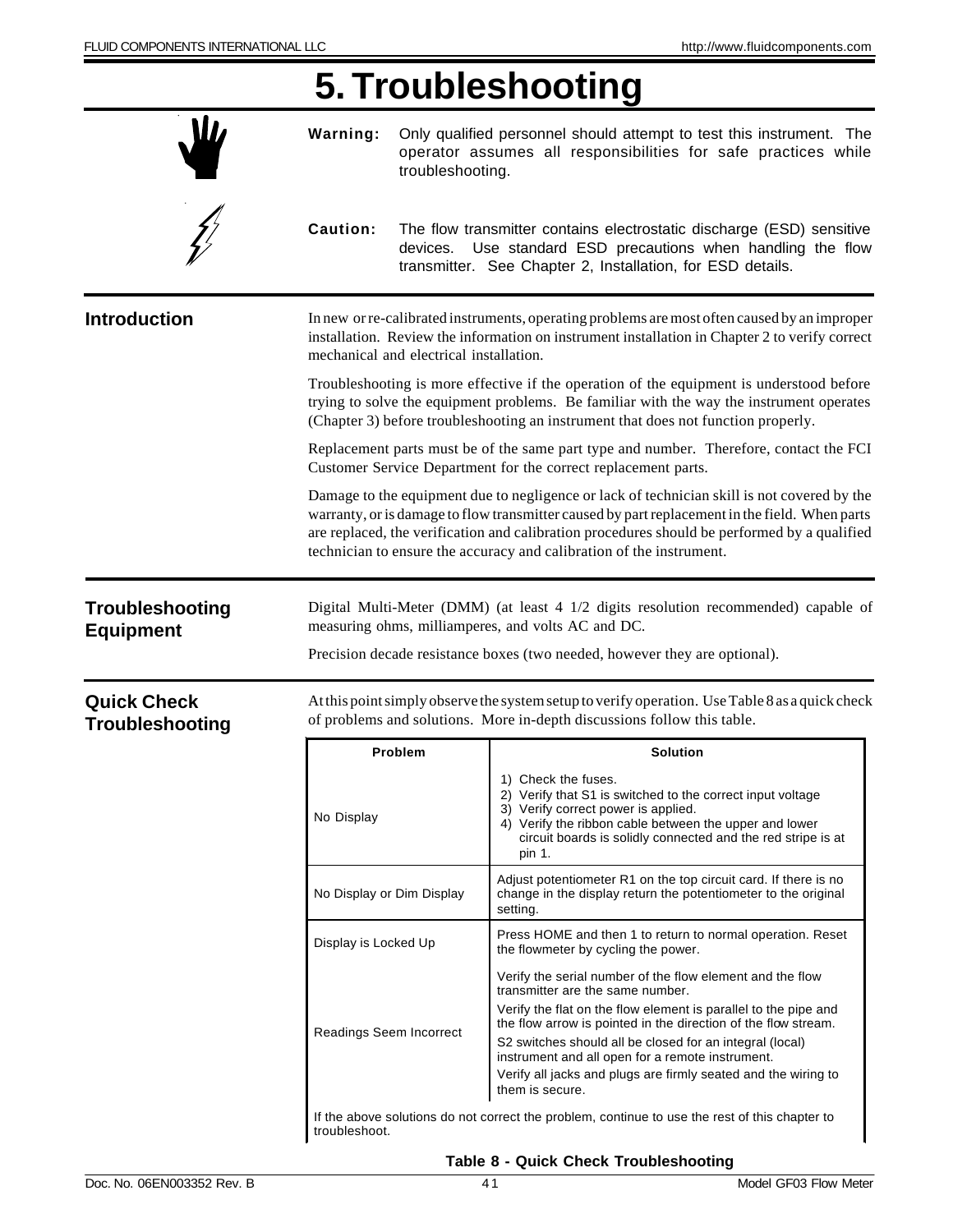#### **Check Serial Numbers**

Verify that the serial number of the flow element and the flow transmitter are the same. The flow element and the flow transmitter are a matched set and cannot be operated independently of each other. The only exception is when the flow transmitter has been specifically configured to be a replacement.

#### **Check the Resistance of the Flow Element**

Use Tables 9 and 10 to determine if the flow element is wired incorrectly or has failed. Turn off the input power to the transmitter. Unplug the flow element at JP3 located on the lower board and measure resistances described below by touching the DMM test leads to the JP3 terminal screws. (Remember to reconnect JP3 back to the flow transmitter when finished.) Repeat resistance check on TS2.

All resistances in Tables 9 and 10 are based on a temperature of  $32^{\circ}F$  (0  $^{\circ}C$ ). Resistances acrosst the ACT and the REF RTD's are approximately 1080 ohms\* at 70  $\degree$ F (21  $\degree$ C). The resistances will continue to increase for higher temperatures at the flow element. Check resistance from each pin in the local/remote enclosure to case ground. There should be an infinite resistance.

| <b>Pin Number</b> | <b>Approximate Resistance</b> | <b>Pin Number</b> |
|-------------------|-------------------------------|-------------------|
| 1 to $2$          | 0 Ohms                        | 1 to $2$          |
| $2$ to $3$        | 1000 Ohms                     | 2 to 3            |
| $2$ to 4          | 1000 Ohms                     | $2$ to $4$        |
| 2 to 5            | 1000 Ohms                     | $3$ to $4$        |
| $2$ to $6$        | 1000 Ohms                     | 4 to 6, 3 to 5    |
| 2 to 7            | 115 Ohms                      | $7$ to $8$        |

**Table 9 - Resistance at JP3 Terminal Plug Primary Flow Element**

| 1 to $2$       | 0 Ohms           |
|----------------|------------------|
| 2 to 3         | 1000 Ohms        |
| $2$ to $4$     | 1000 Ohms        |
| $3$ to $4$     | 2000 Ohms        |
| 4 to 6, 3 to 5 | 0 Ohms           |
| 7 to 8         | $110 - 118$ Ohms |
|                |                  |

**Approximate Resistance** 

**Table 10 - Resistance at TS2 Compensator Elemenet**

If the measured resistances do not correspond to Tables 9 and 10 then the flow element is functioning properly. The problem lies else where. Skip the rest of this section and proceed with the section, In-Depth Troubleshooting - The flow transmitter. If the measured values do not correspond to Table 5-2 then a problem exists in the flow element. For remote instruments, with a cable between the flow element and the flow transmitter, the cable could be shorted or open. To isolate a problem with the cable, check the flow element resistances at the terminal block located within the flow element (local) enclosure. Disconnect the wires from the terminal block and measure resistances described below by touching the DMM test leads to the terminal block screws. The measured resistances should correspond approximately to the values in Table 5-3.

If the measured resistances correspond to Table 5-3 then the cable or wiring is defective. Contact customer service for details on how to obtain another cable or flow element.

**NOTE:** If the system does not allow the disconnection of the flowmeter power, or unplugging the flow element, then proceed to the section, "In-Depth Troubleshooting - The Flow Transmitter".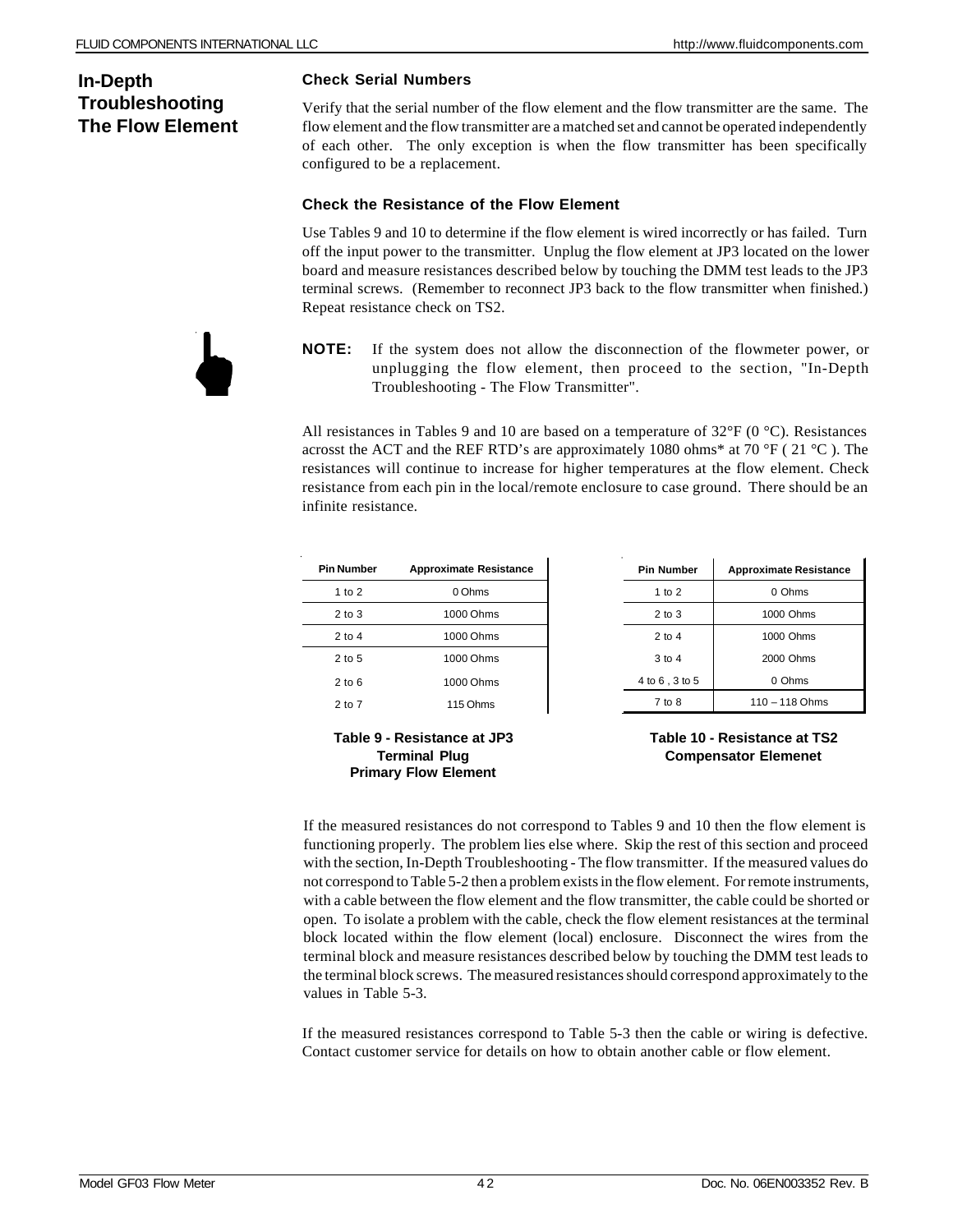# **In-Depth Troubleshooting The Flow Transmitter**

#### **Check the Voltages Across the RTD Leads**

This is done without disconnecting any flow element wires. Voltage measurements can be made at JP3 located on the lower circuit board. Measure voltages described below by touching the DMM test leads to the terminal screws. The expected voltages are given in Table 12.

**Table 12**

| 10VG 14<br>Voltage Readings in Volts DC at JP3 |                            |  |
|------------------------------------------------|----------------------------|--|
| <b>Pin Number</b>                              | <b>Approximate Voltage</b> |  |
| 1 to 2                                         | Ω                          |  |
| $2$ to $3$                                     | 1.1                        |  |
| $2$ to 4                                       | 1.2                        |  |
| 2 to 5                                         | 1.1                        |  |
| $2$ to $6$                                     | 1.2                        |  |
| 2 to 7                                         | 16.5                       |  |

If the measured voltages correspond to Table 12 then the power supplied to and the signals returning from the flow element are correct. The problem is most likely a corrupted calibration parameter. Continue troubleshooting at the next section. If the measured values do not correspond to Table 12 and the flow element was proven to function correctly (see previous section), then the flow transmitter is defective. If the previous section checks were not possible and the above values did not correspond, then the problem could be in the flow element or the flow transmitter. Contact Customer Service for details on how to obtain replacements.

#### **Verify the Calibration Parameters**

The flowmeter uses a set of predetermined calibration parameters. Most of these parameters cannot change. A "Delta R Data Sheet" is located in the data package. It contains the calibration parameters set in the flow transmitter at the factory. (See the Appendix for a description of these parameters.) Verify that these parameters have not changed using the steps describe below.

- 1. Identify the appropriate "Delta R" data sheet by serial number. Determine the current group number the flow transmitter by viewing the "Normal Operation" display window. Make sure the current group number corresponds to the group number on the data sheet.
- 2. Press Home, 5, 1 to enter the "Verify All" function. Verify all calibration parameters listed in the first two columns on the data sheet. Note any differences in values.
- 3. Press Home, 5, 8 to enter the "Verify Calibration" function. Verify all calibration parameters listed in the second two columns on the data sheet. Note any differences in values.

If any of the parameters have changed, please contact Customer Service. If the parameters have not changed the problem lies elsewhere. Continue with the next section.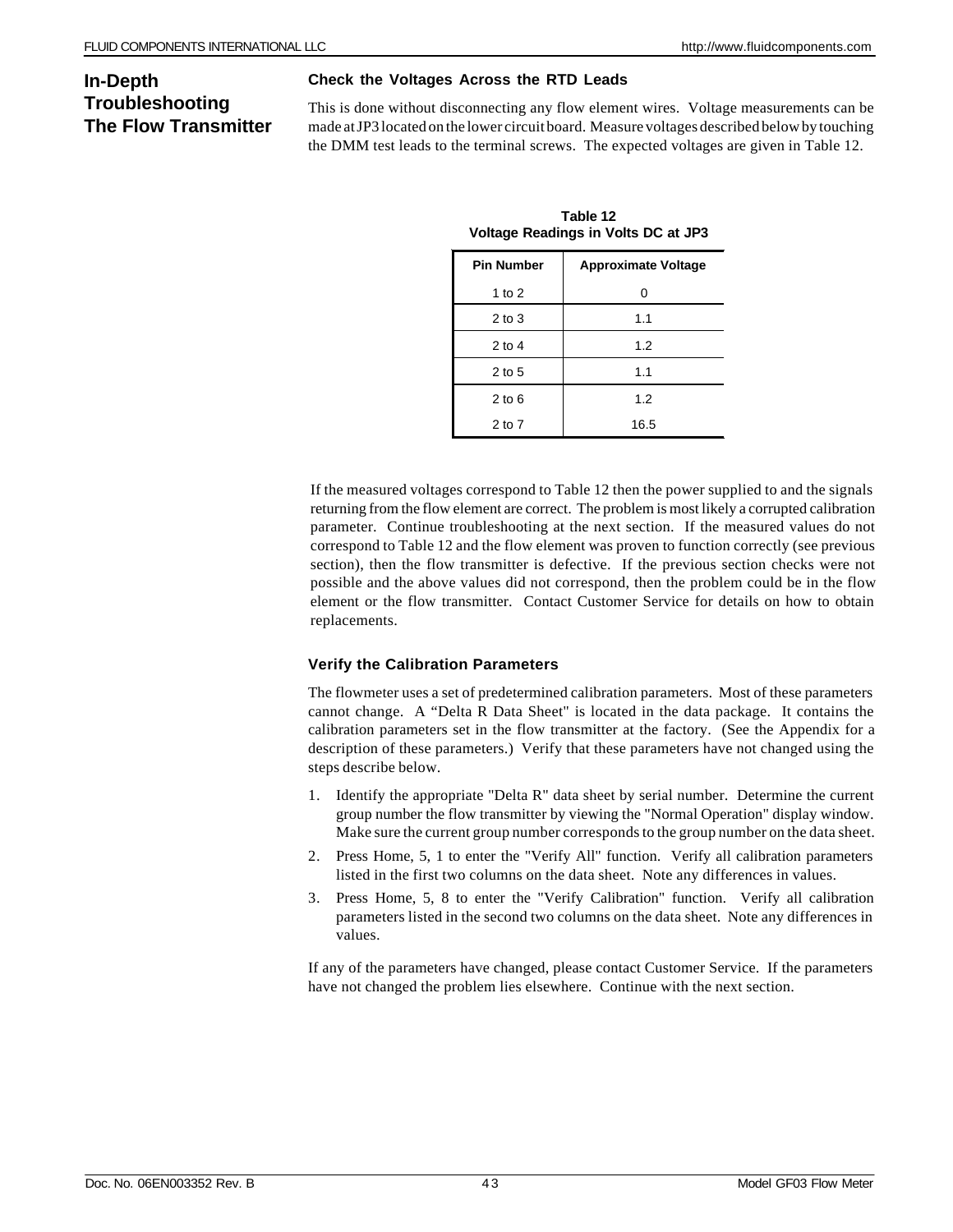# **In-Depth Troubleshooting The Installation**

**In-Depth**

**Troubleshooting The Process**

#### **Verify Proper Orientation**

The flow element must be oriented as described on the "Instrument Information Sheet" located in the back of this manual. Verify that the flat on the flow element is parallel to the pipe and the flow arrow is pointed in the direction of the flow stream. Improper orientation will cause an indeterminate amount of error in the flow measurement. See Chapter 2 for instructions on proper installation.

### **Verify Proper Insertion Depth**

The flow element's thermowells must be located at the center line of the pipe unless the factory specifies otherwise. Improper insertion depth will cause an indeterminate amount of error in the flow measurement. See Chapter 2 for instructions on proper installation.

### **Verify Standard versus Actual Process Conditions**

The flowmeter can measure the mass flow rate if mass units of flow are selected. The mass flow rate is the mass of the gas flowing through a pipe per time. Other flowmeters, such as an orifice plate or a pitot tube, measure the volumetric flow rate. The volumetric flow rate is the volume of gas per time. If the readings displayed by the GF series flowmeters do not agree with another instrument, some calculations may be necessary before comparing them. To calculate the mass flow rate, the volumetric flow rate, and the pressure and temperature at the point of measurement must be known. Use the following equation to calculate the mass flow rate (standard volumetric flow rate) for the other instrument.

#### **Equation:**

$$
Q_s = Q_A \times \frac{P_A}{T_A} \times \frac{T_s}{P_s}
$$

Where:

|  | $Q_{\Lambda}$ = Volumetric Flow | $Q_s$ = Standard Volumetric Flow   |
|--|---------------------------------|------------------------------------|
|  | $P_{\Lambda}$ = Actual Pressure | $T_{\Lambda}$ = Actual Temperature |
|  | $P_s$ = Standard Pressure       | $T_s$ = Standard Temperature       |

Pressure and Temperature are in absolute units.

#### **Example:**

 $Q_A$  = 1212.7 ACFM  $Q_S$  = 1485 SCFM  $P_A$  = 19.7 PSIA  $T_A$  = 120°F (580°R)  $P_S$  = 14.7 PSIA  $T_S$  = 70°F (530°R)  $\frac{330 \text{ K}}{14.7 \text{ PSIA}}$  = 1485 SCFM 530 ° R 580 °R 19.7 PSIA  $\frac{1212.7 \text{ ACFM}}{1} \left( \frac{19.7 \text{ PSIA}}{580 \text{°R}} \right) \left( \frac{530 \text{°R}}{14.7 \text{ PSIA}} \right) =$  $\left(\frac{530 \text{ °R}}{14.7 \text{ PSIA}}\right)$  $\int \frac{530}{14.7} \frac{\circ}{\text{PS}}$  $\left(\frac{19.7}{580 \text{ °R}}\right)$ ſ  $\frac{15!7}{580}$  $\left(\frac{1212.7 \text{ ACFM}}{1}\right)$ ſ



**NOTE:** The rated outputs of fans, blowers or compressors cannot be accurately compared to the flow rate output of the GF series flowmeter.

#### **Swirling Flow and the Length of the Meter Section**

The GF series flowmeter is calibrated in a non-rotating flow stream with the streamline parallel to the pipe walls. Rotation of the flow stream or a flow stream that is not parallel to the pipe walls may cause flow measurement errors. A straight pipe run of 20 pipe diameters upstream and 10 pipe diameters downstream generally produces a desirable flow stream. Elbows, valves, and other obstructions, located close to the GF Series Flowmeter may cause an indeterminate error in the flow rate measurement. If a shorter pipe run distance is needed, a flow conditioner can be installed with the flow element. Contact an FCI representative for more information.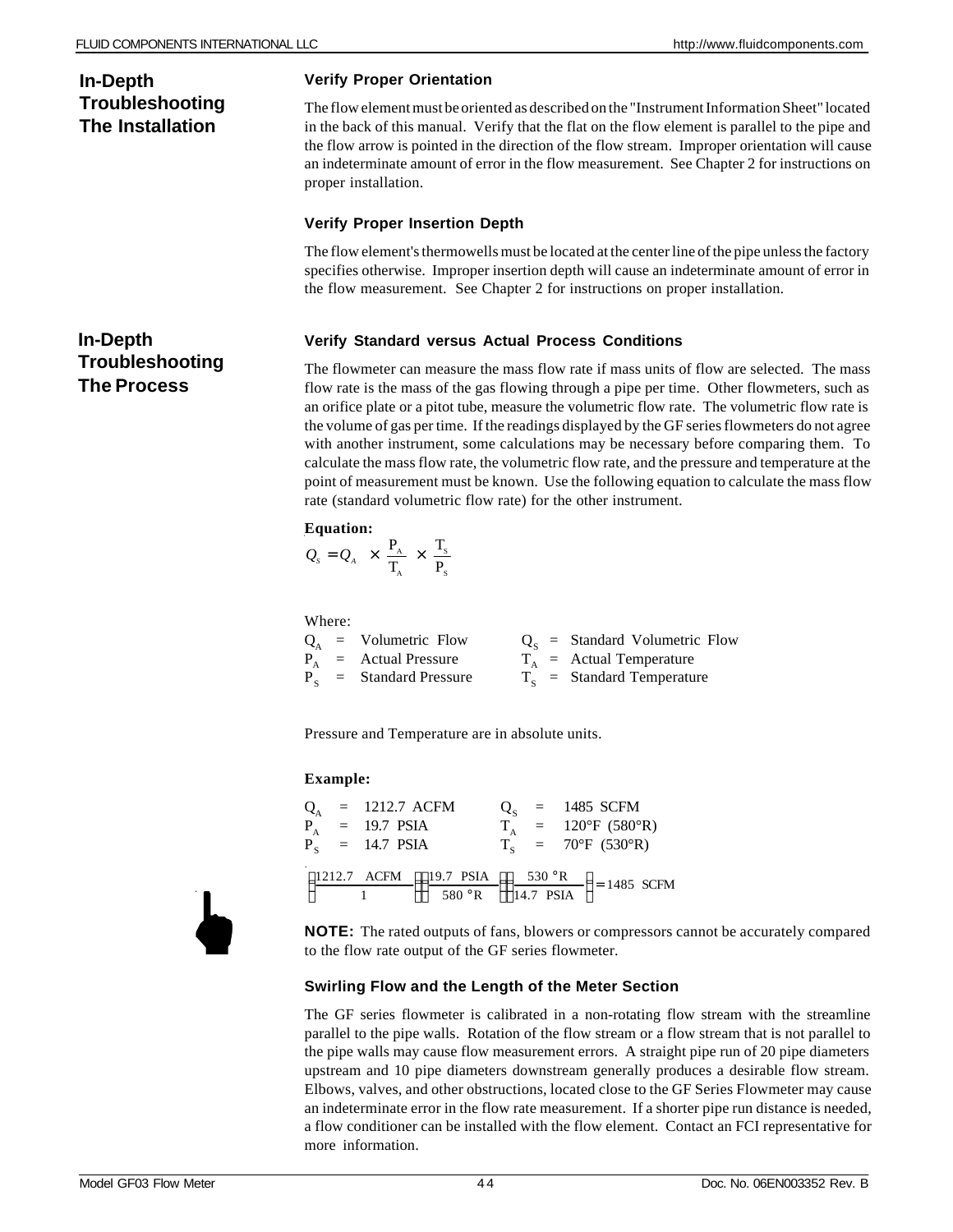#### **Condensation, Pulsing Flow or Transient Flow**

If a component of the process media is near its saturation temperature it is probably condensing on the flow element. Liquid on the flow element will drive the flow measurement higher than actual. The flow element must be placed somewhere else in the process where the flow stream temperature is well above the saturation temperature and below the saturation pressure of any of the process gases.

Pulsing or transient flows will cause the flowmeter measurement to be higher than actual. Compressors, fans, blowers, etc. commonly induce pulsation within the flow stream. The flow element should be located at least 20 diameters downstream and 10 diameters upstream of any compressor, fan or blower.

Transient flow (quick increases or decrease flow rate) may cause an indeterminate amount of error in the flow measurement. The flow rate measurements made during quick changes in flow rate should be discarded.

#### **Natural Convection in Vertical Pipes and Ducts**

A long, vertical stand of pipe that has no induced flow may have a circulation of gas caused by free convection. If the flowmeter was calibrated to measure small flow rates the convection current may cause a flow reading. If this is undesirable, move the flow element to another location.

#### **Other Troubleshooting The Relays**

See Chapter 3 for instructions on setting the relays. From the keypad, the relay state can be switched. This can be used to test the interface with the GF series relays.

#### **To test the relays:**

- 1. From the Main menu press 2. The "2.0 PORT SETUP" menu title will appear.
- 2. Press 2, the "Relay Setup" option.
- 3. Press 3, for the "Test Relays" option.
- 4. Pressing 1 or 2 will toggle the states of the respective relays. The present state of the relays are displayed in parenthesis.

The relays toggle between energized and de-energized and the state should be reported in the status line of the "Normal Operation" window. Changing states also cause an audible click.

# **Verifying Delta R's**



#### **NOTE:** Be sure to use the ΔR table supplied with this flowmeter. Use two decade resistance boxes, and or fixed resistors.

A ΔR table is supplied with each flowmeter. The table can be used to verify correct operation of the transmitter independent of the flow element by simulating the RTDs' input with precision resistance decade boxes. In order to verify that the flow transmitter is functioning properly, the inputs from the RTDs may be disconnected and precision resistance of known value substituted. Then measure the flow transmitter output (voltage, current, or relay logic switch points) and compare to the Delta R table. Perform the following steps to verify operation.

- 1. Verify that the serial number of the flowmeter and the serial number of the Delta R Data Sheet are the same before proceeding. If the serial numbers do not match, the Delta R Data Sheet is not applicable. Each flowmeter has a unique Delta R Data Sheet.
- 2. Verify the Delta R Data Sheet has the appropriate group number.
- 3. Disconnect JP3 and connect the decade boxes as shown in Figure 27.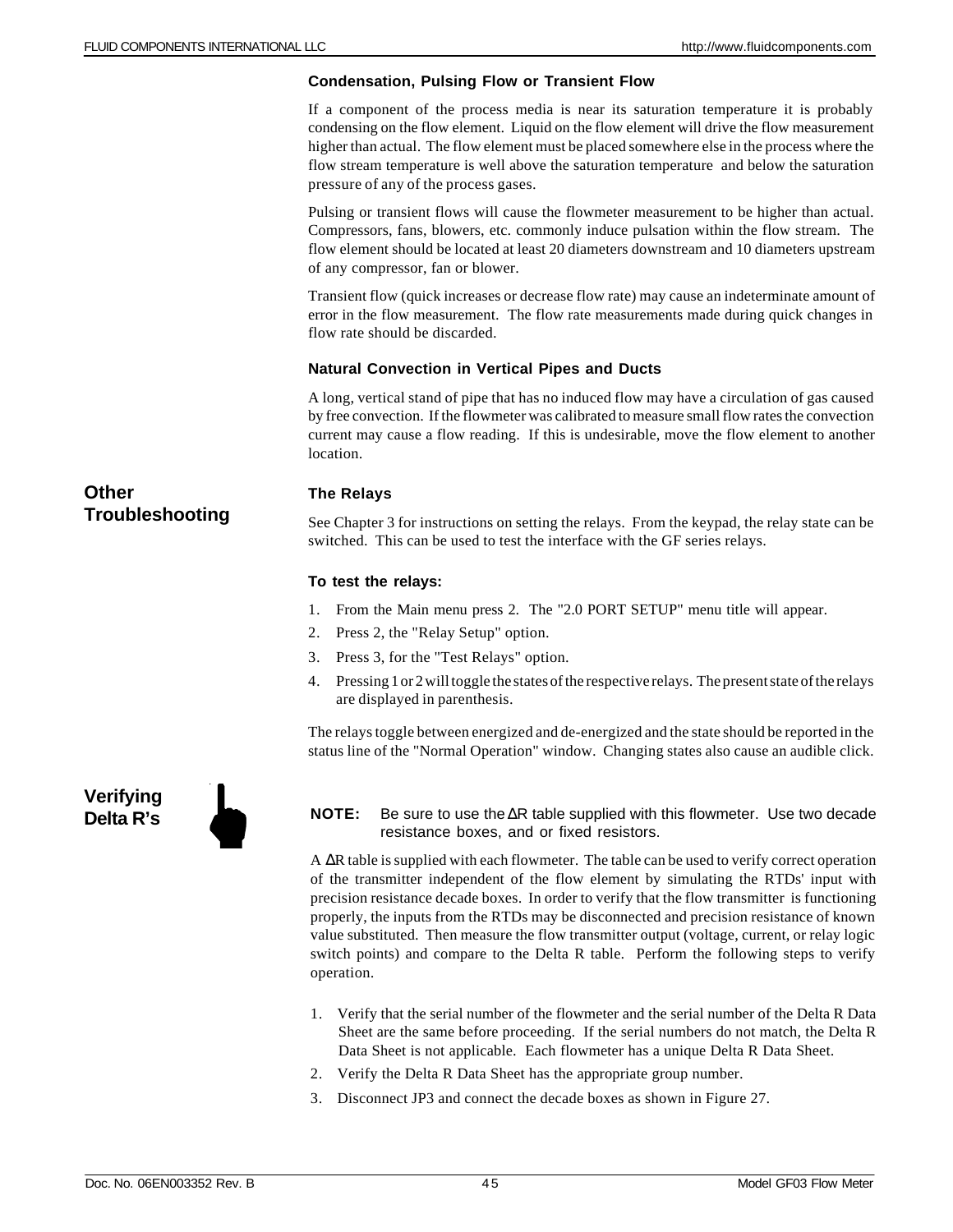

**Figure 27 - Decade Box Connections**

- 4. Set the reference decade box to 1000 ohms, depending on type of nominal flow element resistance.
- 5. Set the active decade to the same reading as step 3, plus the  $\Delta R$  value from the  $\Delta R$  table  $(i.e. 1000 ohms + 25 ohms = 1025 ohms)$ .
- 6. For current loop outputs, connect the milliamp meter between the +I OUT (positive lead) and OUT COM (negative lead) on connector terminal JP6 and select a range appropriate for your output current. For the voltage output signals, connect a DMM across the +E OUT and OUT COM on connector terminal JP6.
- 7. Turn power ON and allow the instrument 10 minutes to stabilize.
- 8. Be sure the flow transmitter is in the correct group.
- 9. Increase the decade resistance connected to the active terminal by the value shown in the Δ R column for the low-limit signal. Set the active decade for a resistance of 1000 ohm + the  $\Delta$  R value. The meter reading should equal the recorded value within  $\pm 1\%$  of the full signal range.
- **Example:** 4-20 milliampere Output Signal  $= 1\%$  of 16 milliampere  $= 0.16$  milliampere  $=$ Tolerance.
- 10. Repeat step 7 for the other flow rates in the Delta R Table for this flowmeter.
- 11. Compare results of the verification measurements with the output signal values recorded on the Delta R Data Sheet to determine if the transmitter is functioning properly. Also verify the display reading matches.
- 12. Turn power OFF and disconnect the decade resistors. Connect the proper wires from the flow element to terminal block.
- 13. Disconnect the milliamp meter. Connect the output load to the appropriate OUT+ and OUT COM terminals on the lower (I/O/P) board.
- 14. Close the enclosure, making sure that none of the wires are caught. Ensure that all seals and gaskets are properly installed. If a custom enclosure exists, be sure it is placed back into safe operating condition.

If the readings are good, the flow transmitter is good and problem may involve the flow element. If readings are off, a flow element calibration may be required or the flow transmitter needs to be setup.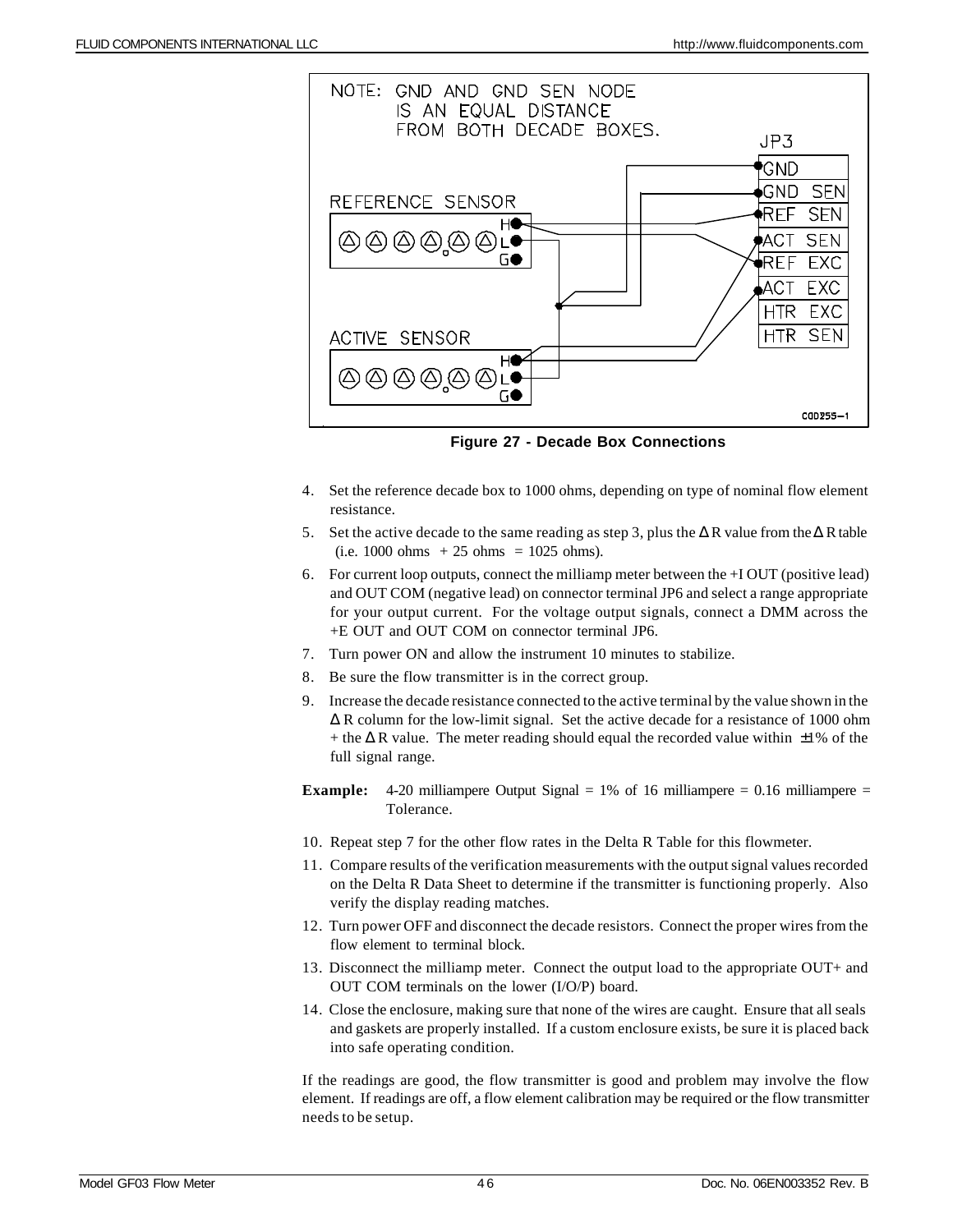| <b>Note:</b> Any unauthorized repair attempts will void the warranty.<br>Repair |                                                                                                                                                                                                                                                                                                                                                                                 |
|---------------------------------------------------------------------------------|---------------------------------------------------------------------------------------------------------------------------------------------------------------------------------------------------------------------------------------------------------------------------------------------------------------------------------------------------------------------------------|
|                                                                                 | At this time FCI does not consider there to be any field-repairable items with the exception<br>of the replacement of fuses F1 and F2. Any repair at the component level for either the flow<br>elements and enclosure or the flow transmitter and attached components is not advised or<br>recommended by FCI.                                                                 |
|                                                                                 | Contact the authorized FCI field representative (see list of regional territories and the<br>respective agents) or FCI (see telephone and FAX numbers in the front of this manual) to<br>determine the best course of action.                                                                                                                                                   |
| <b>Defective Parts</b>                                                          | Before returning any equipment to FCI, obtain a return authorization number (see Appendix<br>C) for authorization, tracking, and repair/replacement instructions. Remove the defective<br>instrument, replace with a spare, calibrate, and return the defective instrument to FCI freight<br>prepaid for disposition.                                                           |
| <b>Spares</b>                                                                   | FCI typically recommends a flow element and a flow transmitter assembly, depending on how<br>critical the monitoring process is.                                                                                                                                                                                                                                                |
| <b>Storage Information</b>                                                      | Spare parts should be kept above grade and indoors. Keep the instrument dry. Add desiccant<br>and enclose in plastic wrap for extended storage periods. There is no predetermined shelf life;<br>reinspect at six month intervals.                                                                                                                                              |
| <b>Customer Service</b>                                                         | If problems or questions exist regarding the flowmeter, please contact the regional or country<br>authorized FCI Field Agent (manufacturer's representative). There is an extensive list of these<br>representatives at the front of this manual. If additional technical assistance is required,<br>contact the FCI Customer Service Department at 1 (800) 854-1993 toll free. |
|                                                                                 | Refer to Appendix C for specific customer service policy and procedures.                                                                                                                                                                                                                                                                                                        |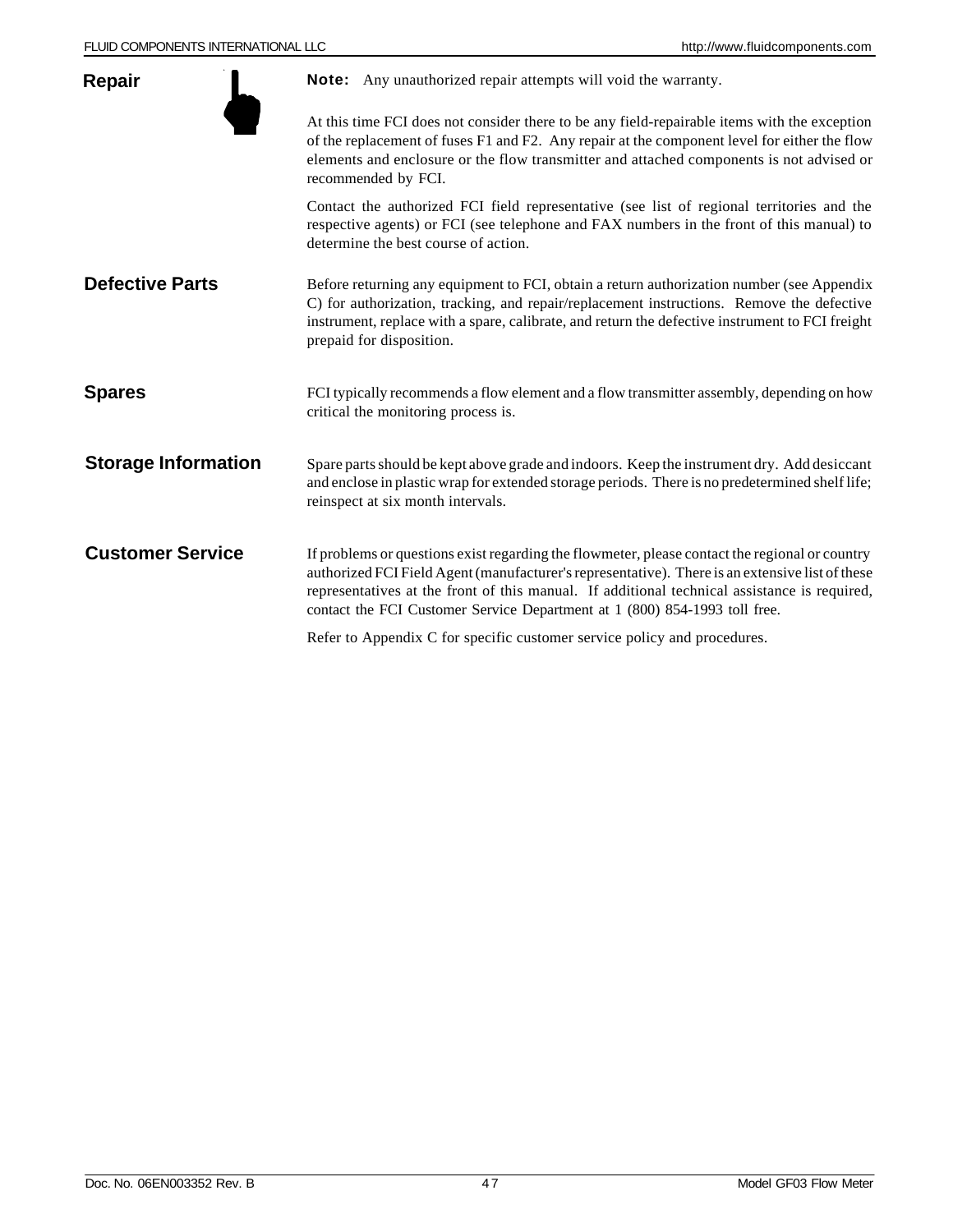### **THIS PAGE INTENTIONALLY LEFT BLANK**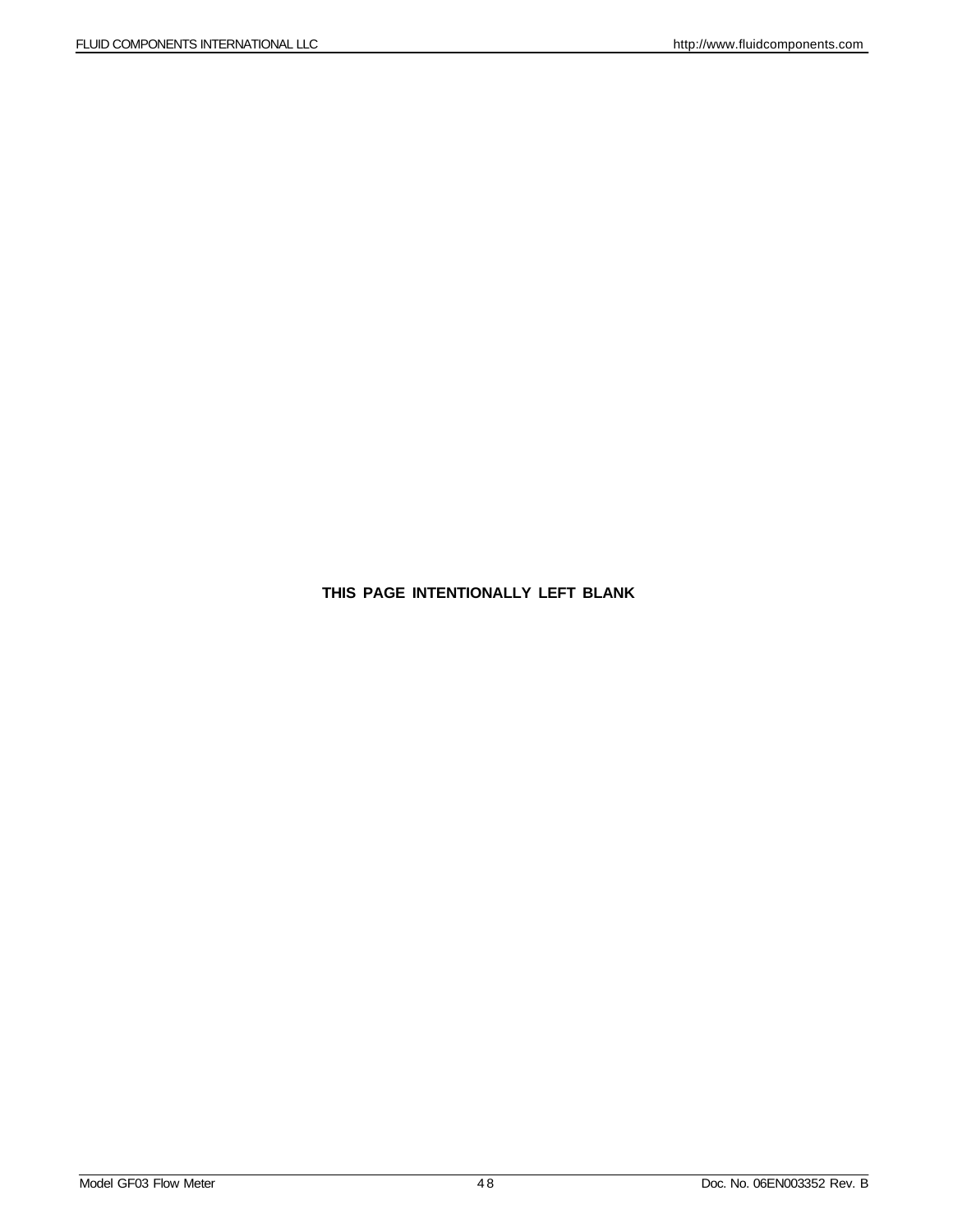# **Appendix A. Drawings**



**Figure 29. Local Enclosure NEMA Type 4X and 7 Hazardous Location (Aluminum and 300 series stainless steel enclosures shown. Feraloy enclosures are slightly smaller)**



**Figure 30. Remote Enclosure NEMA Type 4X (Fiberglass)**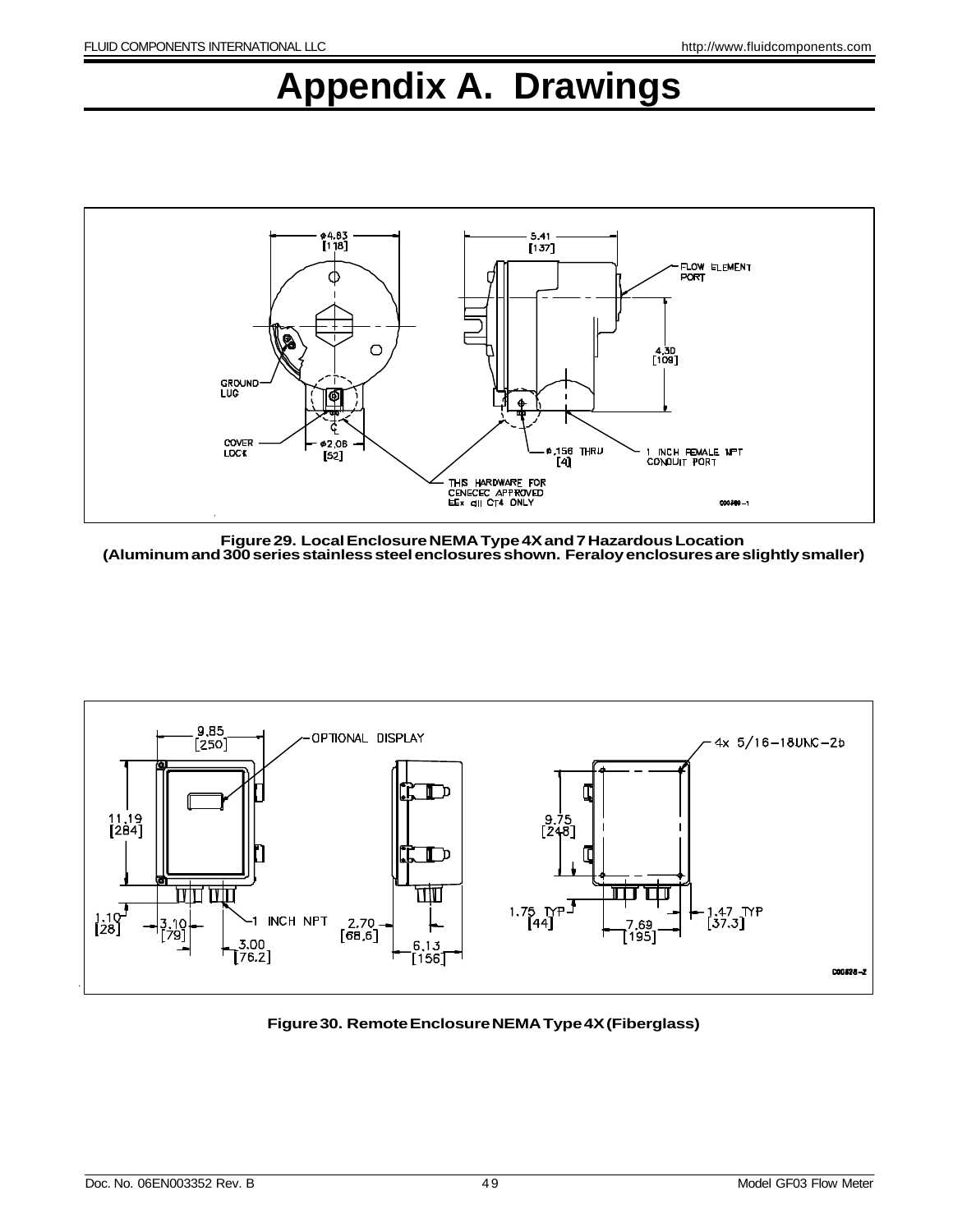

**Figure 31 - Outline Dimensional**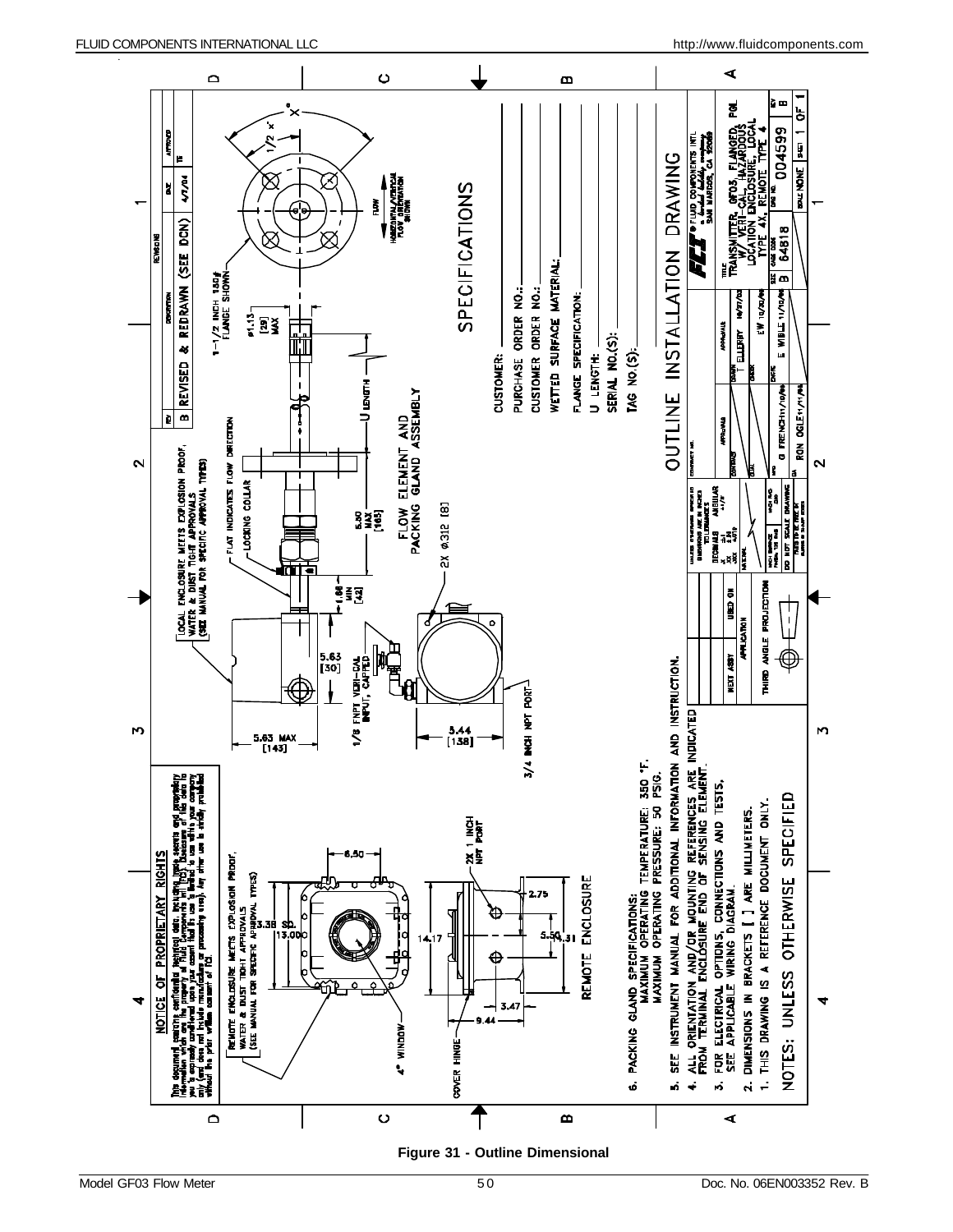# **Appendix B. Glossary**

| <b>Abbreviations</b>           | <b>DMM</b>                                                                                                             | Digital Multi-Meter.                                                                                                   |
|--------------------------------|------------------------------------------------------------------------------------------------------------------------|------------------------------------------------------------------------------------------------------------------------|
|                                | <b>DR</b>                                                                                                              | The difference between two resistance values.                                                                          |
|                                | <b>DT</b>                                                                                                              | The difference between two temperature values.                                                                         |
|                                | <b>DV</b>                                                                                                              | The difference between two voltage values.                                                                             |
|                                | <b>ESD</b>                                                                                                             | Electro-Static Discharge.                                                                                              |
|                                | EXC                                                                                                                    | Excitation wire.                                                                                                       |
|                                | <b>FCI</b>                                                                                                             | Fluid Components Intl                                                                                                  |
|                                | F.S.                                                                                                                   | Full Scale.                                                                                                            |
|                                | <b>IOP</b>                                                                                                             | Input/Output/Power supply.                                                                                             |
|                                | <b>MSDS</b>                                                                                                            | Material Safety Data Sheet.                                                                                            |
|                                | <b>NC</b>                                                                                                              | Normally Closed.                                                                                                       |
|                                | <b>NO</b>                                                                                                              | Normally Open.                                                                                                         |
|                                | <b>RA</b>                                                                                                              | Return Authorization.                                                                                                  |
|                                | <b>RTD</b>                                                                                                             | Resistance Temperature Detector. It operates on the principle<br>of change in resistance as a function of temperature. |
|                                | <b>SEN</b>                                                                                                             | Sense wire.                                                                                                            |
|                                | <b>STP</b>                                                                                                             | Standard Temperature and Pressure.                                                                                     |
| <b>Explanation</b><br>of Terms | DISPLAY MENU / DELTA R DATA SHEET<br>The terms are shown in the order they are displayed through out the display menu. |                                                                                                                        |
|                                | Totalizer Setup 3.3                                                                                                    |                                                                                                                        |
|                                | m                                                                                                                      | Abbreviation for thousand                                                                                              |
|                                | mm                                                                                                                     | Abbreviation for million                                                                                               |
|                                | Verify 5.1                                                                                                             |                                                                                                                        |
|                                | <b>Flow Factor</b>                                                                                                     | The multiplier that converts the internal flow rate to the user<br>selected flow units                                 |
|                                | Units                                                                                                                  | Customers Requested Flow Rate unit                                                                                     |
|                                | <b>Flow Range</b>                                                                                                      | The minimum and maximum of the measurable flow                                                                         |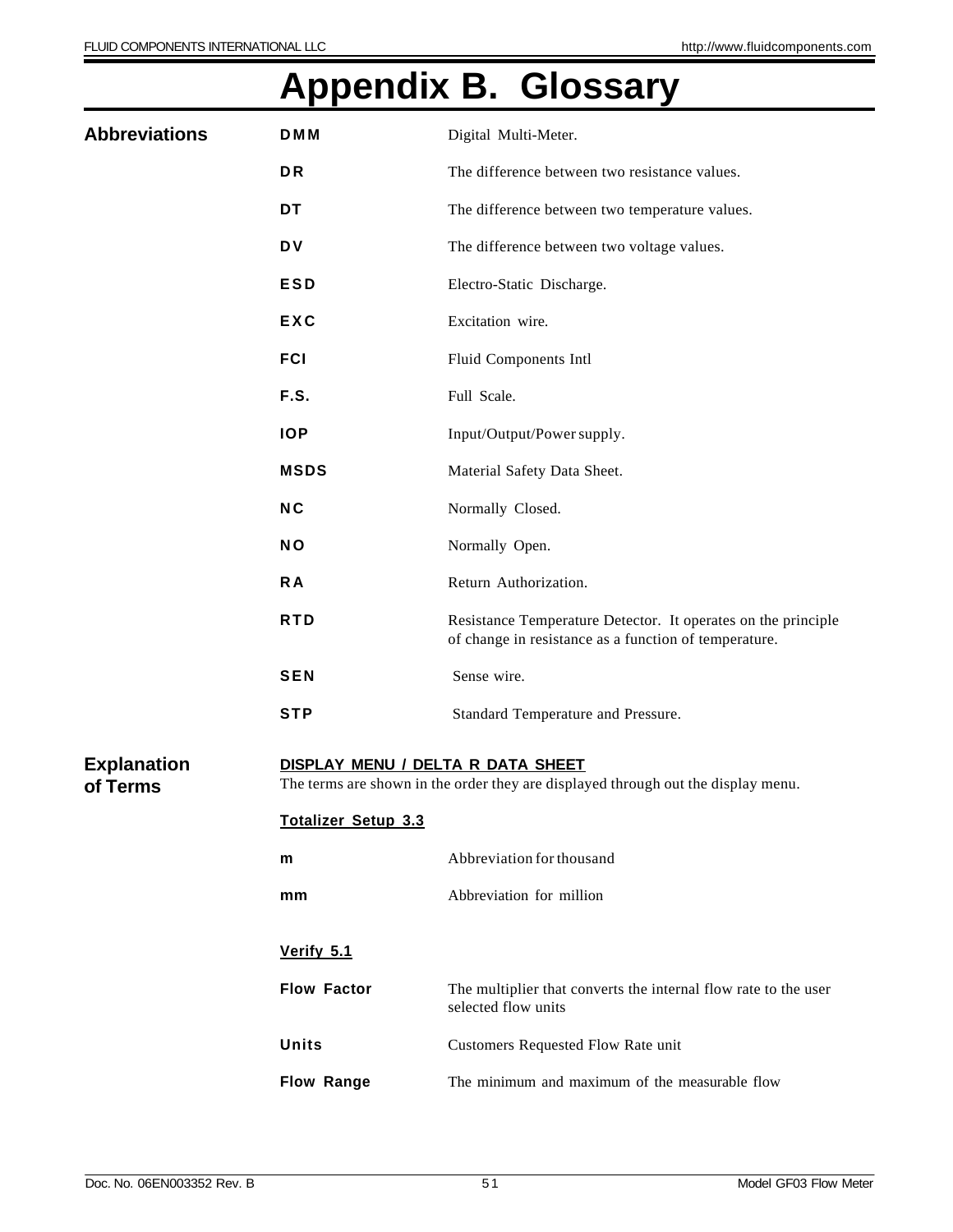| Area                               | Cross-sectional area of pipe or duct                                                                                                                    |  |
|------------------------------------|---------------------------------------------------------------------------------------------------------------------------------------------------------|--|
| <b>Diameter</b>                    | Inner diameter of pipe                                                                                                                                  |  |
| Temp. Unit                         | Unit of temperature                                                                                                                                     |  |
| <b>Tcal Add</b>                    | A value that is added to measured temperature (default is 0)                                                                                            |  |
| <b>Tcal Mult</b>                   | A value that is multiplied by the measured<br>temperature (default is 1)                                                                                |  |
| Relay 1                            | Current status of Relay 1, energized or de-energized                                                                                                    |  |
| Above, Below,<br>Inside or Outside | See Chapter 3 Relays, for the explanation                                                                                                               |  |
| н.                                 | Hysteresis value (in flow rate units such as 50 SCFM etc.)                                                                                              |  |
| D:                                 | Delay in seconds                                                                                                                                        |  |
| Relay 2                            | Current status of Relay 2, energized or de-energized                                                                                                    |  |
| Port 1                             | Channel 1 output signal                                                                                                                                 |  |
| Mode                               | Current $(4 - 20 \text{ mA})$ or Volts $(0 - 5, 0 - 10, \text{ etc.})$ output                                                                           |  |
| F.S.                               | Full Scale: 100% of flow rate                                                                                                                           |  |
| Zero                               | 0.00 for zero based and Min flow for non-zero based                                                                                                     |  |
| Port 2                             | Channel 2 output signal                                                                                                                                 |  |
| Corr1<br>through<br>Corr4          | Correction Factors: Default is Corr $2 = 1$ and Corr1, 3, $4 = 0$<br>(Flow) = Corr1 + Corr2(Flow) + Corr3(Flow) <sup>2</sup> + Corr4(Flow) <sup>3</sup> |  |
| <u>Menu 5.8</u>                    |                                                                                                                                                         |  |
| dR gain                            | Digital representation of $A/D#$ for $\Delta R$ value - derived<br>during front-end set-up: $\Delta R = dR$ Gain X $A/DH + dR$ Off                      |  |
| R gain                             | Digital representation of A/D# for REF RTD value - derived<br>during front-end setup: REF $R = R$ Gain X A/D# + R Off                                   |  |
| dR Off                             | Offset value of equation: $\Delta R = dR$ Gain X $A/D# + dR$ Off                                                                                        |  |
| Ref off                            | Offset/constant value for REF RTD derived<br>during front-end set-up: REF $R = R$ Gain X A/D/# + R Off                                                  |  |
| Offset 1                           | Offset for equation: REF $R = R$ Gain X A/D# + R Off                                                                                                    |  |
| Slope 1                            | Slope for equation: $D/A# =$ current X Slope 1 + Off 1.<br>Corresponding to current or voltage output                                                   |  |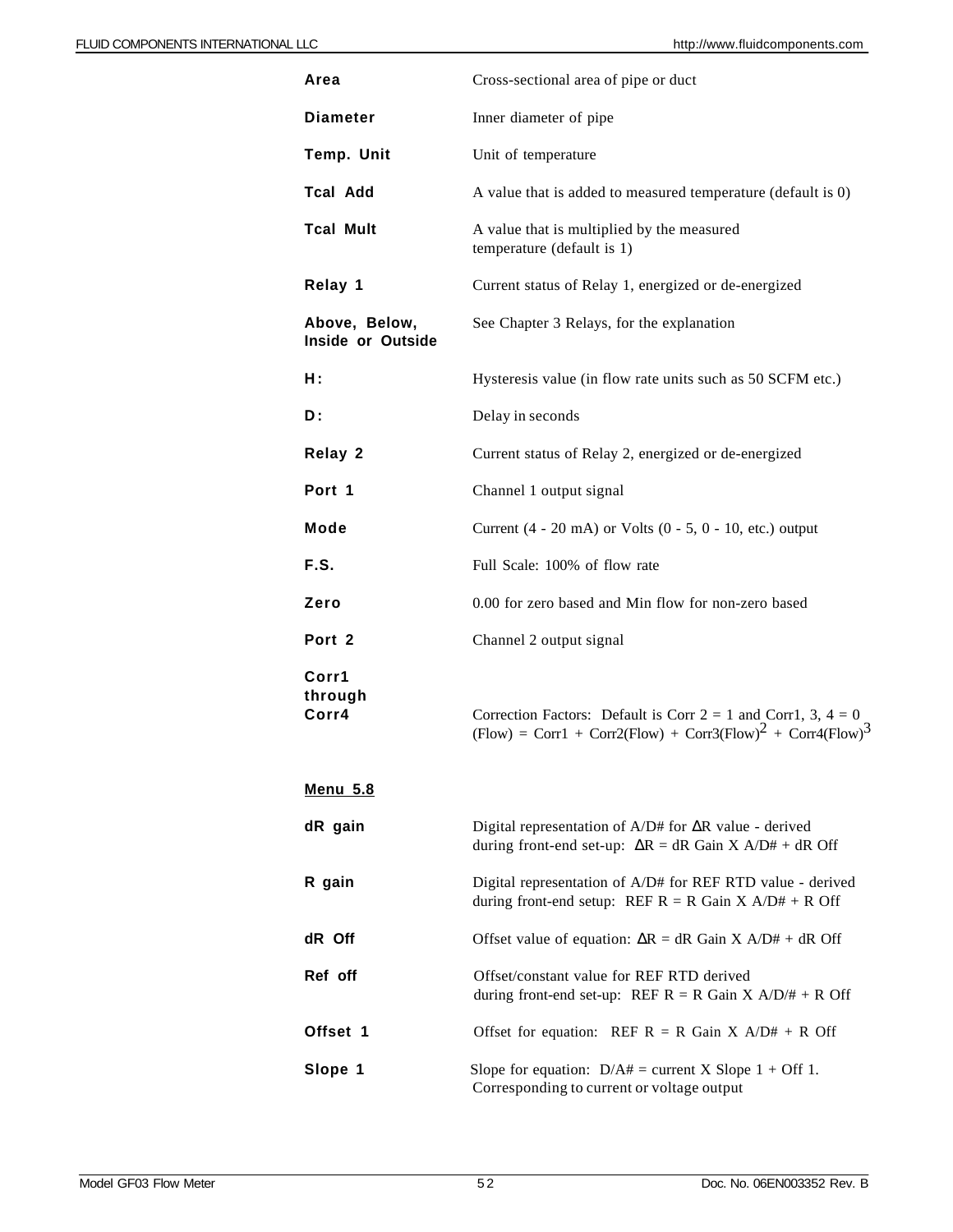|              | Offset 2              | Offset for equation: REF $R = R$ Gain X A/D# + R Off                                                                                                                                                                                |
|--------------|-----------------------|-------------------------------------------------------------------------------------------------------------------------------------------------------------------------------------------------------------------------------------|
|              | Slope 2               | Slope for equation: $D/A# =$ current X Slope 2 + Off 2.<br>Corresponding to current or voltage output                                                                                                                               |
|              | <b>Std. Density</b>   | Density of media (customer's original request) at standard conditions<br>usually at 14.7 PSIA and 70 degrees F: used by firmware for conversion<br>when a mass flow rate unit is chosen such as LB/HR etc.                          |
|              | Tot. Unit             | Unit of Totalizer as NCM or SCF<br>(Note that there is no time unit)                                                                                                                                                                |
|              | Prt B:                | Port B                                                                                                                                                                                                                              |
|              | Prt C:                | Port C                                                                                                                                                                                                                              |
|              | A/D Mode              | Analog to Digital Mode                                                                                                                                                                                                              |
|              | <b>Boxcar</b>         | A number between 1 - 64 that represents a signal filtering<br>parameter. See Chapter 3, Sample Rate                                                                                                                                 |
|              | Link Mode             | Shows if link mode is enabled or disabled                                                                                                                                                                                           |
|              | <b>Flow Min</b>       | Minimum calibrated Flow Rate in SFPS                                                                                                                                                                                                |
|              | <b>Flow Max</b>       | Maximum calibrated Flow Rate in SFPS                                                                                                                                                                                                |
|              | dR Min                | dR value low end cutoff. Should be set to approximately<br>5 ohms less than the lowest dR corresponding to Flow Max                                                                                                                 |
|              | dR Max                | dR value high-end cut-off. Should be set to approximately<br>5 ohms greater than the dR corresponding to Flow Min                                                                                                                   |
|              | C1 - C5               | Coefficients for Characteristic Equation; unique to each probe                                                                                                                                                                      |
|              | <b>CAL REF W</b>      | Calibration Average Reference Resistance                                                                                                                                                                                            |
|              | T1                    | Temperature Compensation coefficients                                                                                                                                                                                               |
|              | T <sub>2</sub>        | Serial number of unit                                                                                                                                                                                                               |
|              | T <sub>3</sub>        | Shop Order number of unit                                                                                                                                                                                                           |
|              | Τ4                    | Engineering serial number - if any                                                                                                                                                                                                  |
| <b>Terms</b> | <b>Full Scale</b>     | This is the value that the customer chooses to set<br>the 20mA (or 10 VDC) output to. The Max Flow value,<br>by comparison, is the highest flow, in SFPS, that the meter was<br>calibrated to. This value is in the customers units |
|              | <b>Power Isolated</b> | Input AC power terminals are electrically isolated<br>from all other terminals                                                                                                                                                      |
|              | Turndown              | This is Full Scale divided by the Min Flow                                                                                                                                                                                          |

**Miscellaneous**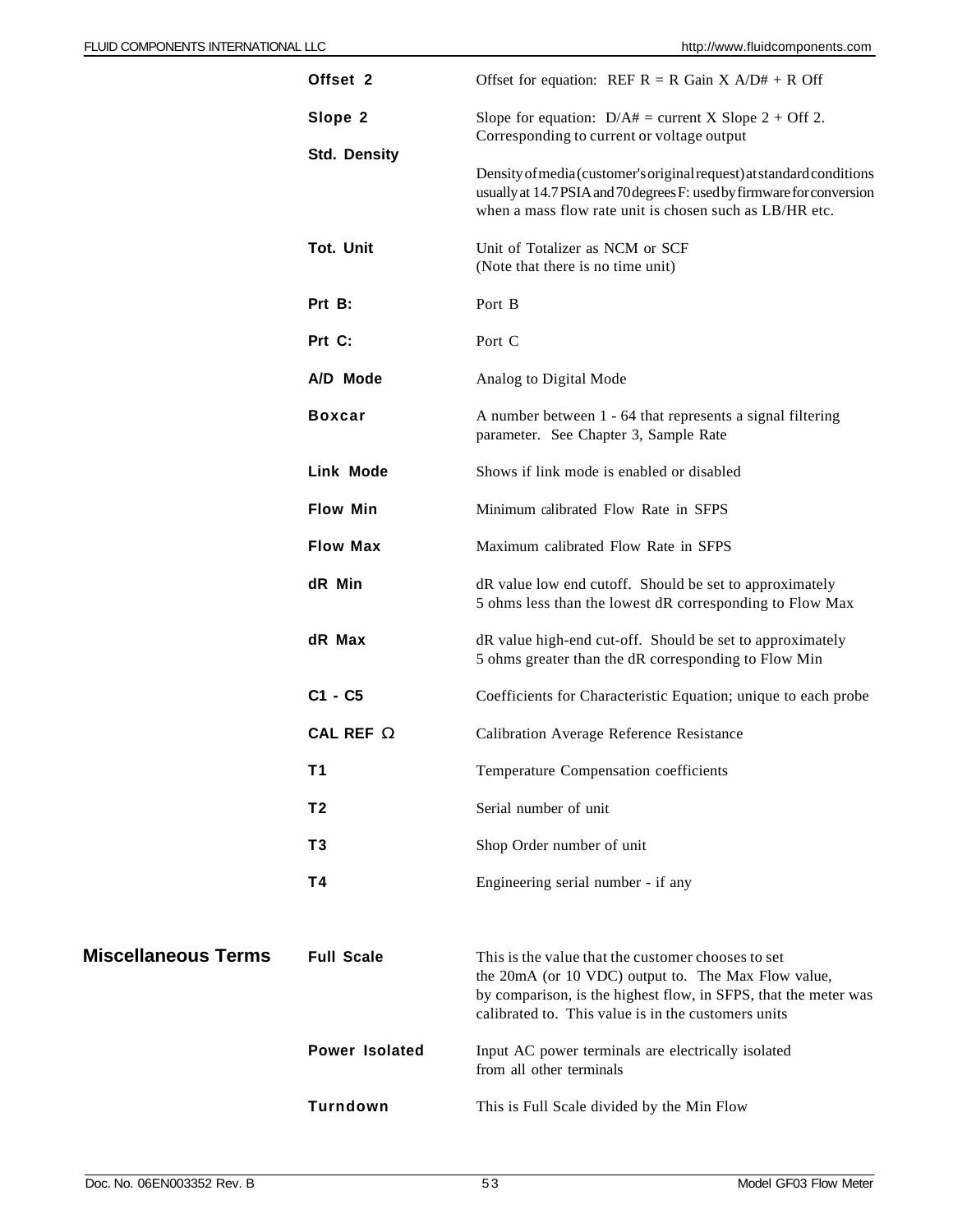### **THIS PAGE INTENTIONALLY LEFT BLANK**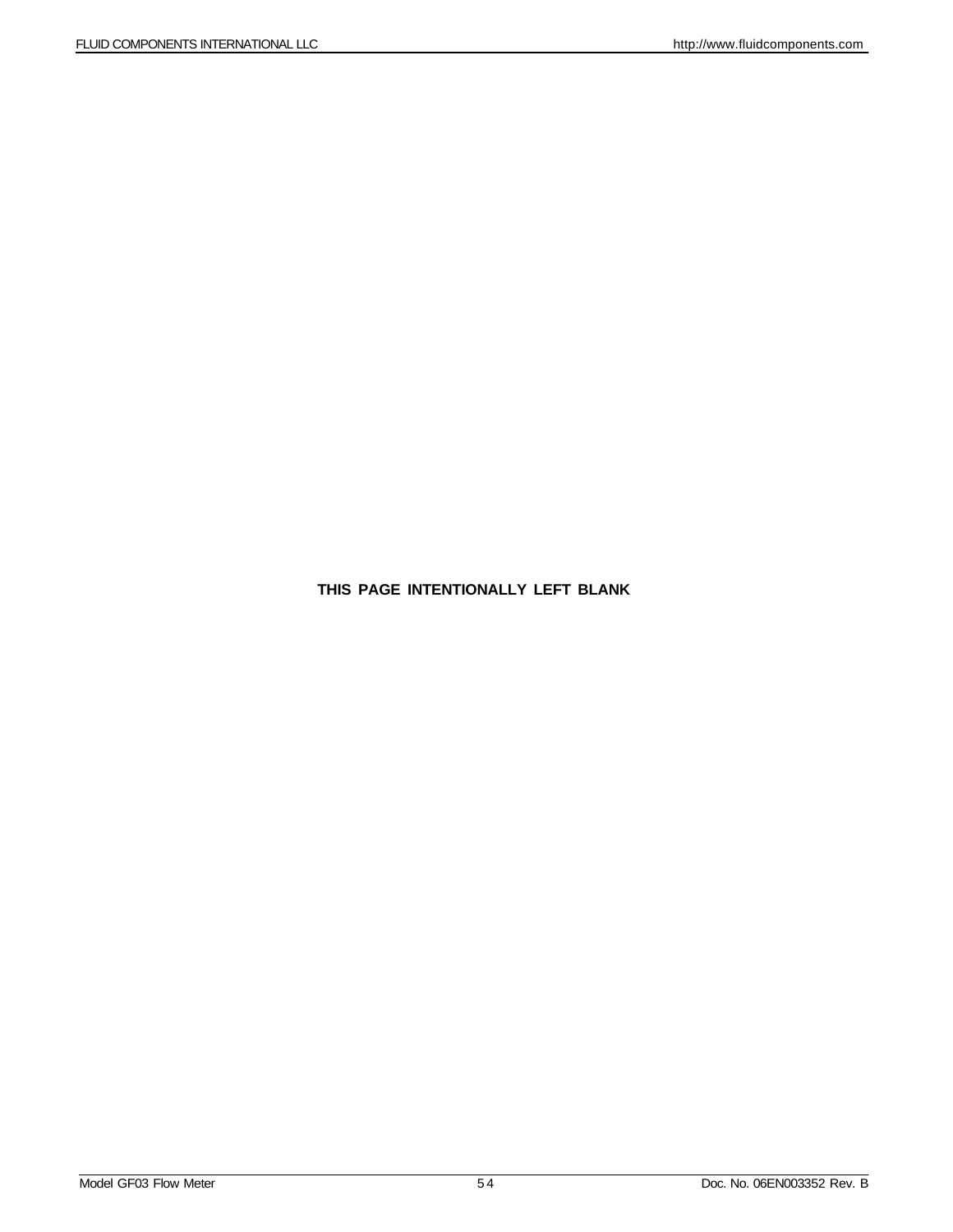# **Appendix C. Customer Service**

# **Customer Service and Technical Support**

FCI provides full in-house technical support. Additional technical representation is also provided by FCI field representatives. Before contacting a field or in-house representative, please perform the troubleshooting techniques outlined in this document.

#### **By Mail**

Fluid Components International LLC 1755 La Costa Meadows Dr. San Marcos, CA 92078-5115 USA Attn: Customer Service Department

#### **By Phone**

Contact the area FCI regional representative. If a field representative is unable to be contacted or if a situation is unable to be resolved, contact the FCI Customer Service Department toll free at 1-800-854-1993.

#### **By Fax**

To describe problems in a graphical or pictorial manner, send a fax including a phone or fax number to the regional representative. Again, FCI is available by facsimile if all possibilities have been exhausted with the authorized factory representative. Our Fax number is 1-760-736-6250; it is available 7 days a week, 24 hours a day.

#### **By E-Mail**

FCI Customer Service can be contacted by e-mail at: techsupport@fluidcomponents.com.

Describe the problem in detail making sure a telephone number and best time to be contacted is stated in the e-mail.

#### **International Support**

For product information or product support outside the contiguous United States, Alaska, or Hawaii, contact your country's FCI International Representative or the one nearest to you.

#### **After Hours Support**

For product information visit FCI's Worldwide Web at www.fluidcomponents.com. For product support call 1-800-854-1993 and follow the prerecorded instructions. A person from the Technical Support Staff will be paged and promptly return the call.

#### The point of contact for service, or return of equipment to FCI is an authorized FCI service representative. **Point of Contact**

**Reference Documents**

- Documents 1 and 2 are included in this appendix.
- 1. Return Authorization Request/Certificate of Non-Contamination (Document 1)
- 2. Warranties (Document 2)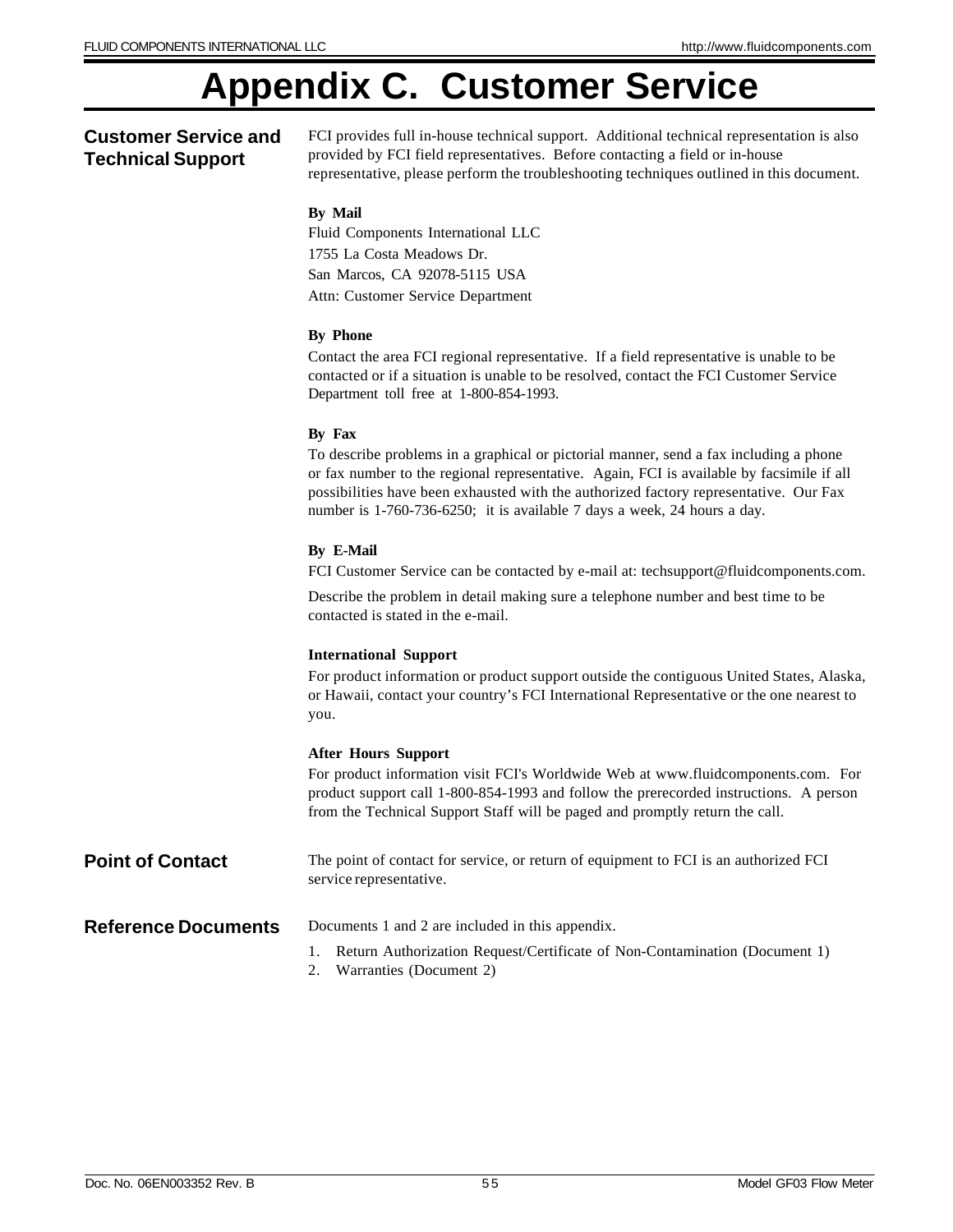| <b>Hardware Return</b><br><b>Procedure</b>   | 1. Complete a Return Authorization (RA) Request/Certificate of Non-Contamination form<br>(Document 1) and mail or fax it to the FCI customer department. After FCI issues you<br>an RA number, complete the following steps.<br>Thoroughly clean the hardware.<br>2.<br>Package each instrument with protective packing material similar to the original FCI<br>3.<br>shipment cartons indicated below. All damage occurring in transit is the customer's<br>responsibility.<br>Instruments weighing less than 25 pounds each are to be covered with protective<br>a.<br>wrap, i.e. bubble wrap or surrounded with "popcorn". Instruments weighing greater<br>than 60 pounds or extending more than four feet should be secured in wooden crates<br>by bolting the sensing element assembly in place.<br>Protect the sensing element with a cardboard tube or other sturdy wrapping.<br>b.<br>Do not pack more than four small instruments in each carton.<br>c.<br>Packages weighing in excess of 70 pounds or with a combined length and girth of<br>d.<br>more than 138 inches cannot be shipped by United Parcel Service. Larger packages<br>or crates should be shipped by carriers who specialize in the transport of industrialized<br>instrumentation.<br>The RA number should be noted on the packing list and marked clearly on the outside<br>e.<br>of the box.<br>Prepay freight to the FCI receiving door.<br>4. |
|----------------------------------------------|-------------------------------------------------------------------------------------------------------------------------------------------------------------------------------------------------------------------------------------------------------------------------------------------------------------------------------------------------------------------------------------------------------------------------------------------------------------------------------------------------------------------------------------------------------------------------------------------------------------------------------------------------------------------------------------------------------------------------------------------------------------------------------------------------------------------------------------------------------------------------------------------------------------------------------------------------------------------------------------------------------------------------------------------------------------------------------------------------------------------------------------------------------------------------------------------------------------------------------------------------------------------------------------------------------------------------------------------------------------------------------------------------------------------------------|
|                                              |                                                                                                                                                                                                                                                                                                                                                                                                                                                                                                                                                                                                                                                                                                                                                                                                                                                                                                                                                                                                                                                                                                                                                                                                                                                                                                                                                                                                                               |
| <b>Shipping / Handling</b><br><b>Charges</b> | All Shipping (Warranty and Nonwarranty Repairs or Returns)<br>The customer prepays all shipping, freight, duty/entry and handling charges from the<br>customer site to the FCI door. If the customer does not prepay, FCI will invoice the customer<br>for the charges that appear on the freight bill. Address the return equipment to:<br>FLUID COMPONENTS INTERNATIONAL LLC<br>1755 LA COSTA MEADOWS DRIVE<br>SAN MARCOS, CA. 92078<br>ATTN: REPAIR DEPT.                                                                                                                                                                                                                                                                                                                                                                                                                                                                                                                                                                                                                                                                                                                                                                                                                                                                                                                                                                  |
| <b>Warranty Repairs</b><br>or Returns        | FCI prepays ground transportation charges for return of freight to the customer's door. FCI<br>reserves the right to return equipment by the carrier of our choice.                                                                                                                                                                                                                                                                                                                                                                                                                                                                                                                                                                                                                                                                                                                                                                                                                                                                                                                                                                                                                                                                                                                                                                                                                                                           |
|                                              | International freight, handling charges, duty/entry fees for return of equipment are paid by the<br>customer.                                                                                                                                                                                                                                                                                                                                                                                                                                                                                                                                                                                                                                                                                                                                                                                                                                                                                                                                                                                                                                                                                                                                                                                                                                                                                                                 |
| <b>Nonwarranty Repairs</b><br>or Returns     | FCI returns repaired equipment to the customer either collect or prepaid and adds freight<br>charges to the customer invoice.                                                                                                                                                                                                                                                                                                                                                                                                                                                                                                                                                                                                                                                                                                                                                                                                                                                                                                                                                                                                                                                                                                                                                                                                                                                                                                 |
| <b>Return to Stock</b><br><b>Equipment</b>   | The customer is responsible for all shipping and freight charges for equipment that is returned<br>to FCI stock from the customer site. These items will not be credited to customer's account<br>until either all freight charges are cleared or until the customer agrees to have any freight costs<br>incurred by FCI deducted, along with applicable return to stock charges, from the credit<br>invoice. (Exceptions are made for duplicate shipments made by FCI.)                                                                                                                                                                                                                                                                                                                                                                                                                                                                                                                                                                                                                                                                                                                                                                                                                                                                                                                                                      |
|                                              | If any repair or return equipment is received at FCI, freight collect, without prior factory<br>consent, FCI bills the sender for these charges.                                                                                                                                                                                                                                                                                                                                                                                                                                                                                                                                                                                                                                                                                                                                                                                                                                                                                                                                                                                                                                                                                                                                                                                                                                                                              |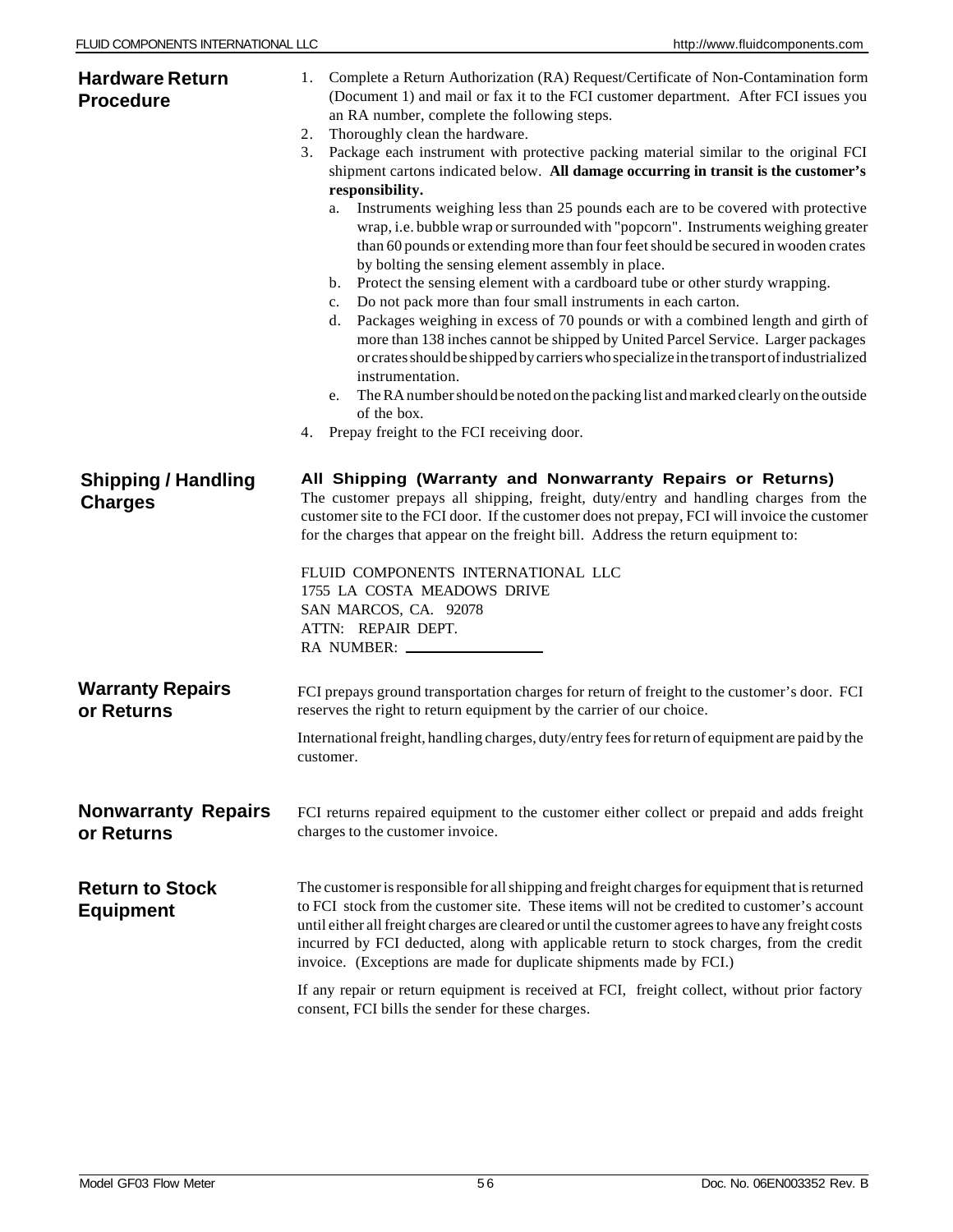### **Field Service Procedure**

#### **Field Service Requests**

Contact your FCI field representative to request field service.

A field service technician is dispatched to the site from either the FCI factory or one of the FCI representative offices. After the work is complete, the technician completes a preliminary field service report at the customer site and leaves a copy with the customer.

Following the service call, the technician completes a formal, detailed service report. The formal report is mailed to the customer within five days of the technician's return to the factory or office.

#### **Rates**

All field service calls are billed at the prevailing rates as listed in the FCI Price Book unless specifically excepted by the FCI Customer Service Manager. FCI reserves the right to bill for travel times at our discretion.

Customers are charged for shipping costs related to the transfer of equipment to and from the job site. They are also invoiced for field service work and travel expenses by FCI's Accounting Department.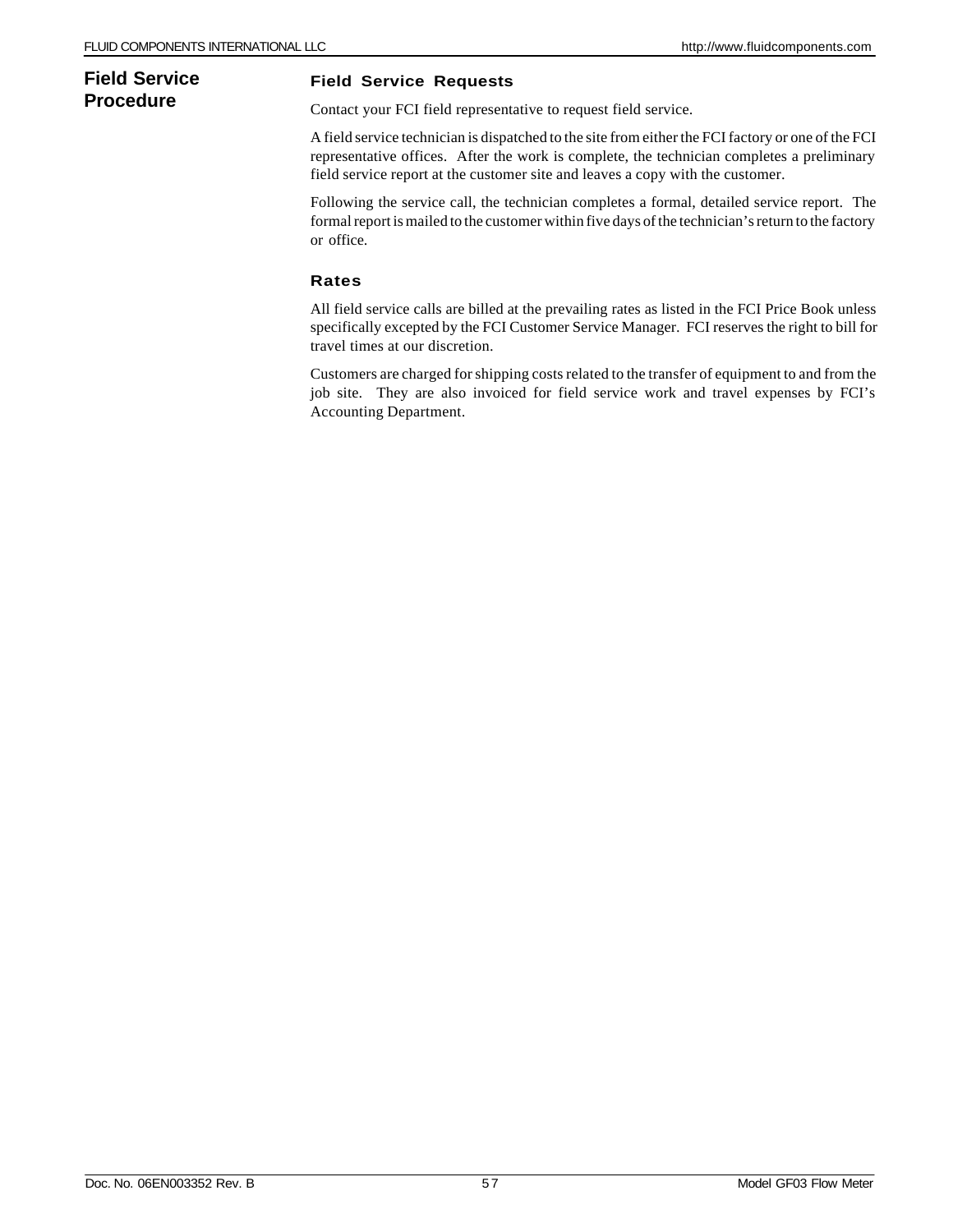# **Document 1.**

# **FCI RETURN AUTHORIZATION REQUEST**

| <b>Customer Information</b>                                                                                                                                                                                                                                                                                                                                                                                                                                                                                                                                                                                                                                                                                                                                                                    |                           |               |                                                                                                                                                                                                                                                                                                                                                                                                               |
|------------------------------------------------------------------------------------------------------------------------------------------------------------------------------------------------------------------------------------------------------------------------------------------------------------------------------------------------------------------------------------------------------------------------------------------------------------------------------------------------------------------------------------------------------------------------------------------------------------------------------------------------------------------------------------------------------------------------------------------------------------------------------------------------|---------------------------|---------------|---------------------------------------------------------------------------------------------------------------------------------------------------------------------------------------------------------------------------------------------------------------------------------------------------------------------------------------------------------------------------------------------------------------|
| Name of Company Returning Hardware <b>Manual Accord Company</b> Returning Hardware <b>Manual Accord Company</b> Returning Accord Company Accord Company Returning Accord Company Accord Company Accord Company Accord Company Accord Com                                                                                                                                                                                                                                                                                                                                                                                                                                                                                                                                                       |                           |               |                                                                                                                                                                                                                                                                                                                                                                                                               |
|                                                                                                                                                                                                                                                                                                                                                                                                                                                                                                                                                                                                                                                                                                                                                                                                |                           |               |                                                                                                                                                                                                                                                                                                                                                                                                               |
| Customer Bill to Address: 2008 and 2008 and 2008 and 2008 and 2008 and 2008 and 2008 and 2008 and 2008 and 200                                                                                                                                                                                                                                                                                                                                                                                                                                                                                                                                                                                                                                                                                 |                           |               | Ship to:                                                                                                                                                                                                                                                                                                                                                                                                      |
|                                                                                                                                                                                                                                                                                                                                                                                                                                                                                                                                                                                                                                                                                                                                                                                                |                           |               |                                                                                                                                                                                                                                                                                                                                                                                                               |
|                                                                                                                                                                                                                                                                                                                                                                                                                                                                                                                                                                                                                                                                                                                                                                                                |                           |               |                                                                                                                                                                                                                                                                                                                                                                                                               |
|                                                                                                                                                                                                                                                                                                                                                                                                                                                                                                                                                                                                                                                                                                                                                                                                |                           |               |                                                                                                                                                                                                                                                                                                                                                                                                               |
| <b>Product Information</b>                                                                                                                                                                                                                                                                                                                                                                                                                                                                                                                                                                                                                                                                                                                                                                     |                           |               |                                                                                                                                                                                                                                                                                                                                                                                                               |
|                                                                                                                                                                                                                                                                                                                                                                                                                                                                                                                                                                                                                                                                                                                                                                                                |                           |               |                                                                                                                                                                                                                                                                                                                                                                                                               |
| Electronics only $\Box$<br>Sending:                                                                                                                                                                                                                                                                                                                                                                                                                                                                                                                                                                                                                                                                                                                                                            | Sensor only               | Complete unit | Number of units _______                                                                                                                                                                                                                                                                                                                                                                                       |
| Troubleshooting done in the field by                                                                                                                                                                                                                                                                                                                                                                                                                                                                                                                                                                                                                                                                                                                                                           | FCI representative $\Box$ |               | or by Customer $\Box$ : $\_\_\_\_\_\_\_\_\_\_\_\_\_\_\_\_\_\_\_\_\_\_\_\_\_\_\_\_$                                                                                                                                                                                                                                                                                                                            |
| Action to be taken by FCI<br>(Note: Re-calibration/Re-certification requires the completion of a new Application Data Sheet)                                                                                                                                                                                                                                                                                                                                                                                                                                                                                                                                                                                                                                                                   |                           |               |                                                                                                                                                                                                                                                                                                                                                                                                               |
|                                                                                                                                                                                                                                                                                                                                                                                                                                                                                                                                                                                                                                                                                                                                                                                                |                           |               |                                                                                                                                                                                                                                                                                                                                                                                                               |
|                                                                                                                                                                                                                                                                                                                                                                                                                                                                                                                                                                                                                                                                                                                                                                                                |                           |               |                                                                                                                                                                                                                                                                                                                                                                                                               |
| Note: FCI will charge a \$100 minimum handling fee on all non-warranty evaluations.                                                                                                                                                                                                                                                                                                                                                                                                                                                                                                                                                                                                                                                                                                            |                           |               |                                                                                                                                                                                                                                                                                                                                                                                                               |
| Have you contacted your local FCI representative for assistance? _______ yes                                                                                                                                                                                                                                                                                                                                                                                                                                                                                                                                                                                                                                                                                                                   |                           |               | $\sim$ no                                                                                                                                                                                                                                                                                                                                                                                                     |
| <b>Decontamination Information</b>                                                                                                                                                                                                                                                                                                                                                                                                                                                                                                                                                                                                                                                                                                                                                             |                           |               |                                                                                                                                                                                                                                                                                                                                                                                                               |
| Exposure to hazardous materials is regulated by Federal, state (California), County and City laws and regulations. These<br>laws provide FCI's employees with the right to know the hazardous materials with which they come in contact while handling<br>our products. Consequently, our employees must have access to data regarding the hazardous materials which the equipment<br>has been exposed to in your process(es). Accordingly, prior to returning your instrument for repair, please sign the certification below and<br>thoroughly comply with the instructions, if applicable.                                                                                                                                                                                                  |                           |               |                                                                                                                                                                                                                                                                                                                                                                                                               |
| I certify that the item(s) has (have) been thoroughly and completely cleaned and if the item(s) has (have) been exposed to or<br>contacted by a hazardous material, hazardous substance or toxic materials or substances that the undersigned can assure the returned item(s) has<br>(have) been thoroughly and completely decontaminated and neutralized of such substances and contamination. I have also attached a<br>Material Safety Data Sheet (MSDS) which covers all hazardous material, hazardous substance or toxic materials or substances<br>exposed to or contacted by the instrument. Furthermore, I understand that this Certificate, or providing a MSDS, shall not waive our<br>responsibility to provide a neutralized, decontaminated, and clean product for repair to FCI. |                           |               |                                                                                                                                                                                                                                                                                                                                                                                                               |
|                                                                                                                                                                                                                                                                                                                                                                                                                                                                                                                                                                                                                                                                                                                                                                                                |                           |               | Date $\frac{1}{\sqrt{1-\frac{1}{2}}\sqrt{1-\frac{1}{2}}\sqrt{1-\frac{1}{2}}\sqrt{1-\frac{1}{2}}\sqrt{1-\frac{1}{2}}\sqrt{1-\frac{1}{2}}\sqrt{1-\frac{1}{2}}\sqrt{1-\frac{1}{2}}\sqrt{1-\frac{1}{2}}\sqrt{1-\frac{1}{2}}\sqrt{1-\frac{1}{2}}\sqrt{1-\frac{1}{2}}\sqrt{1-\frac{1}{2}}\sqrt{1-\frac{1}{2}}\sqrt{1-\frac{1}{2}}\sqrt{1-\frac{1}{2}}\sqrt{1-\frac{1}{2}}\sqrt{1-\frac{1}{2}}\sqrt{1-\frac{1}{2}}\$ |
| Cleanliness of a returned item or the acceptability of the MSDS shall be at the sole discretion of FCI.<br>Any returned item which does not comply with these instructions shall be returned to you at your expense.                                                                                                                                                                                                                                                                                                                                                                                                                                                                                                                                                                           |                           |               |                                                                                                                                                                                                                                                                                                                                                                                                               |

 $\mathsf{I}$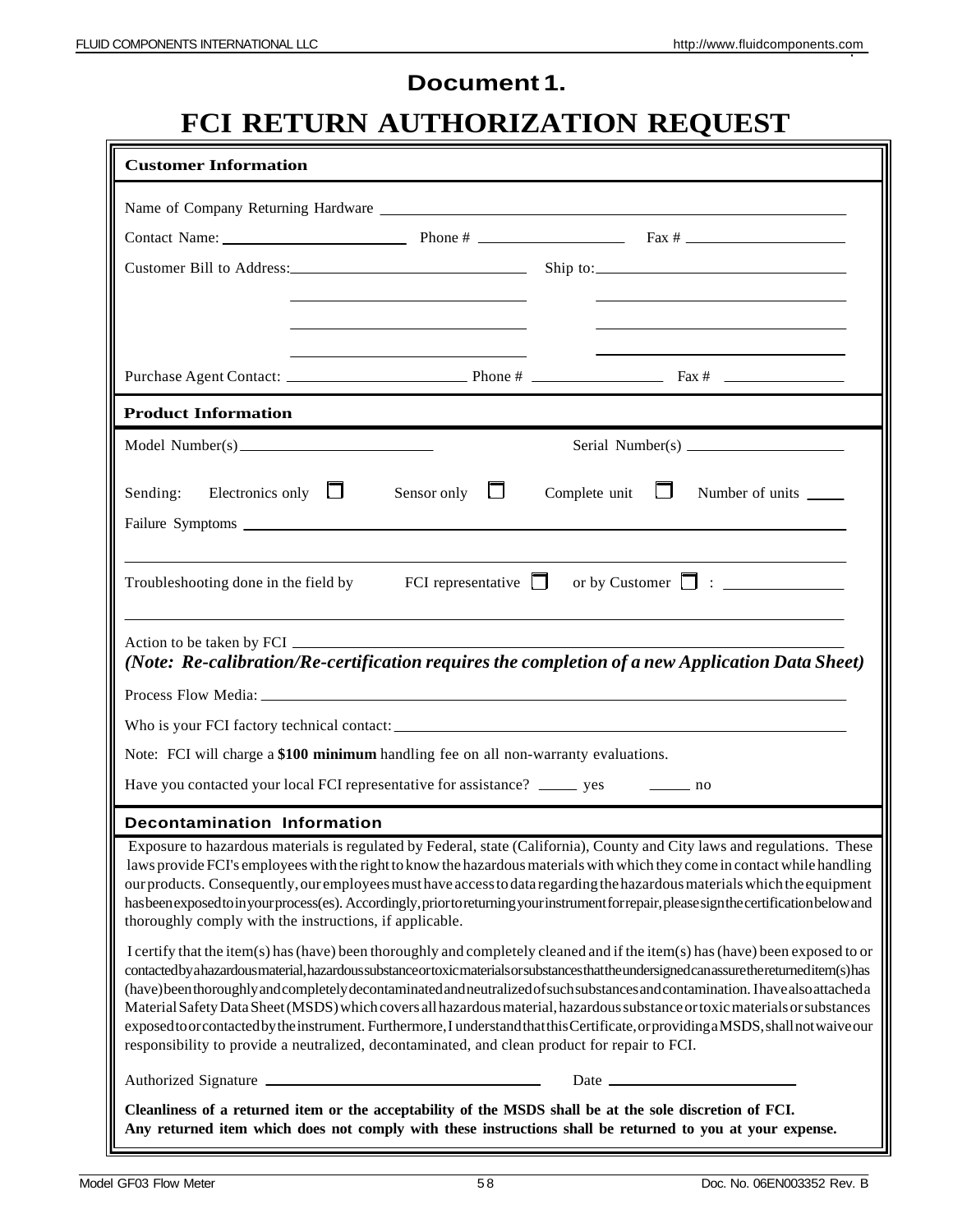# **Warranties**

Goods furnished by the Seller are to be within the limits and of the sizes published by the Seller and subject to the Seller's standard tolerances for variations. All items made by the Seller are inspected before shipment, and should any of said items prove defective due to faults in manufacture or performance under Seller approved applications, or fail to meet the written specifications accepted by the Seller, they will be replaced or repaired by Seller at no charge to Buyer provided return or notice of rejection of such material is made within a reasonable period but in no event longer than three (3) years for non-calibration defects and one (1) year for calibration defects from date of shipment to Buyer, and provided further, that an examination by Seller discloses to Seller's reasonable satisfaction that the defect is covered by this warranty and that the Buyer has not returned the equipment in a damaged condition due to Buyer's or Buyer's employees', agents', or representatives' negligence and Buyer has not tampered, modified, redesigned, misapplied, abused, or misused the goods as to cause the goods to fail. In addition, this warranty shall not cover damage caused by Buyer's exposure of the goods to corrosive or abrasive environments. Moreover, Seller shall in no event be responsible for (1) the cost or repair of any work done by Buyer on material furnished hereunder (unless specifically authorized in writing in each instance by Seller), (2) the cost or repair of any modifications added by a Distributor or a third party, (3) any consequential or incidental damages, losses, or expenses in connection with or by reason of the use of or inability to use goods purchased for any purpose, and Seller's liability shall be specifically limited to free replacement, or refund of the purchase price, at Seller's option, provided return or rejection of the goods is made consistent with this paragraph, and the Seller shall in no event be liable for transportation, installation, adjustment, loss of good will or profits, or other expenses which may arise in connection with such returned goods, or (4) the design of products or their suitability for the purpose for which they are intended or used. Should the Buyer receive defective goods as defined by this paragraph, the Buyer shall notify the Seller immediately, stating full particulars in support of his claim, and should the Seller agree to a return of the goods, the Buyer shall follow Seller's packaging and transportation directions explicitly. In no case are the goods to be returned without first obtaining a return authorization from the Seller. Any repair or replacement shall be at Seller's factory, unless otherwise directed, and shall be returned to Seller transportation prepaid by Buyer. If the returned goods shall prove defective under this clause they will be replaced or repaired by Seller at no charge to Buyer provided the return or rejection of such material is made within a reasonable period, but in no event longer than (1) year from the date of shipment of the returned goods or the unexpired terms of the original warranty period whichever is later. If the goods prove to be defective under this paragraph, the Buyer shall remove the goods immediately from the process and prepare the goods for shipment to Seller. Continued use or operation of defective goods is not warranted by Seller and damage occurring due to continued use or operation shall be for Buyer's account. Any description of the goods contained in this offer is for the sole purpose of identifying them, and any such description is not part of the basis of the bargain, and does not constitute a warranty that the goods will conform to that description. The use of any sample or model in connection with this offer is for illustrative purposes only, is not part of the basis of the bargain, and is not to be construed as a warranty that the goods will conform to the sample or model. No affirmation of that fact or promise made by the Seller, whether or not in this offer, will constitute a warranty that the goods will conform to the affirmation or promise.

THIS WARRANTY IS EXPRESSLY IN LIEU OF ANY AND ALL OTHER EXPRESS OR IMPLIED WARRANTIES WITH RESPECT TO THE GOODS OR THEIR INSTALLATION, USE, OPERATION, REPLACEMENT OR REPAIR, INCLUDING ANY IMPLIED WARRANTY OF MERCHANTABILITY OR FITNESS OF PURPOSE; AND THE GOODS ARE BEING PURCHASED BY BUYER "AS IS". SELLER WILL NOT BE LIABLE BY VIRTUE OF THIS WARRANTY OR OTHERWISE FOR ANY SPECIAL, INCIDENTAL OR CONSEQUENTIAL LOSS OR DAMAGE RESULTING FROM THE USE OR LOSS OF USE OF THE GOODS.